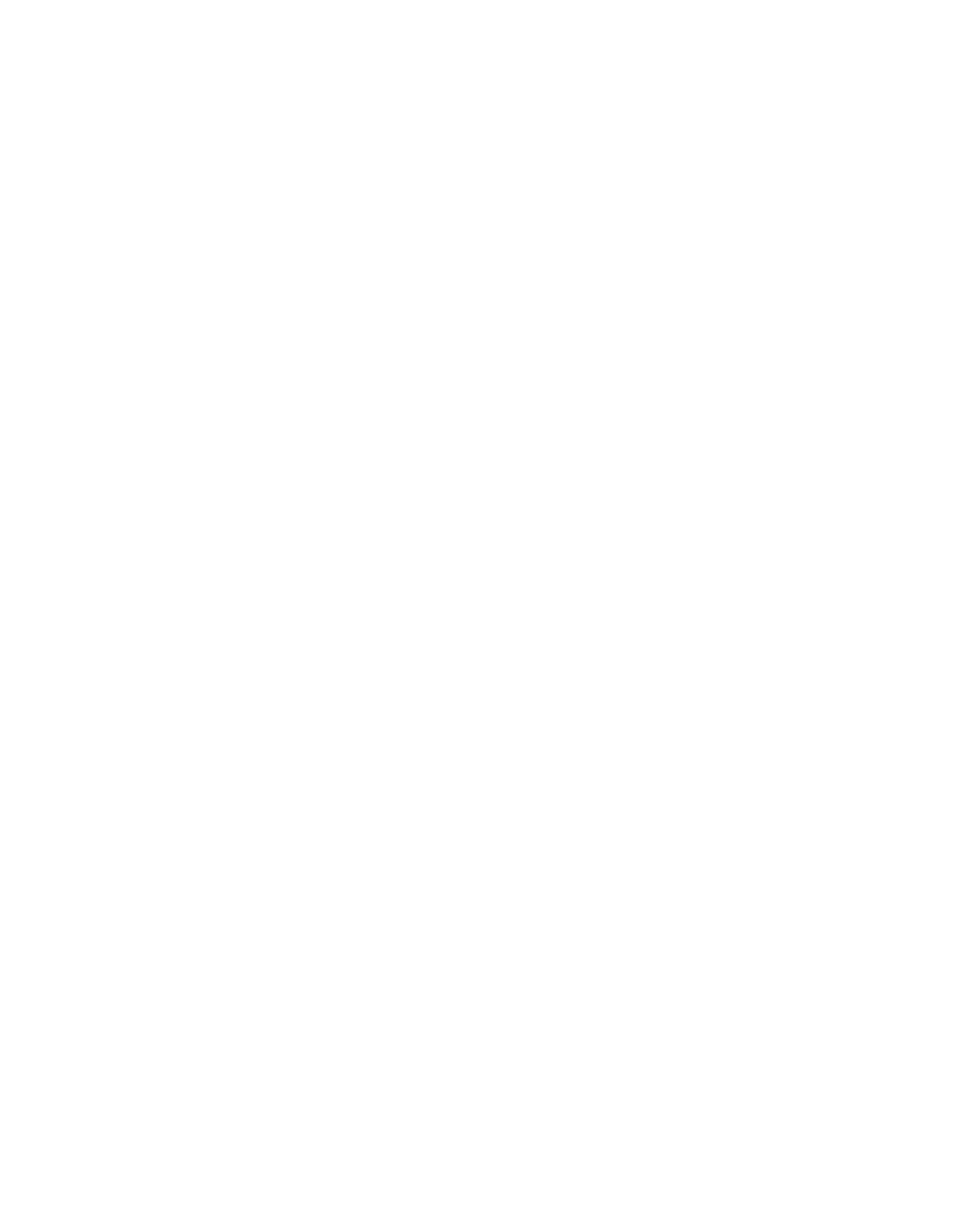

# Words by Shannon Appelcline Pictures by Stephanie Pui mun-law

Maps by Michael Blum Additional Text by Staci Dumoski In-game Text by Kimberly Appelcline, Paul Harris, Matthew Seidl & Jonathan Walton Layout & Design by Lisa Disterheft Additional Layout by Shannon Appelcline Castle Marrach Produced by Christopher Allen Castle Marrach StoryTelling by Staci Dumoski, Jennifer Brozek, Todd Nilson, John Zervos, Jessie Brickner, Zack Anderson, Leah Peasley, Matthew Seidl & Many More Castle Marrach Design by Christopher Allen, Michael Blum, Lisa Disterheft, Staci Dumoski, Chaz Engan, Jan Engan & Karen Meisner Additional Design by Chris Andrien, Shannon Appelcine, Wes Connell, Ed Fritz, Erwin Harte, Renee Middleton, Brian Moriarty, Eric Olsen, Scott Roberts, Heather Stoermer & Par Winzell Guide Comments by Michael Blum, Darren Brimhall, Jennifer Brozek, Brian Moriarty, Todd Nilson, Leah Peasley, Sara "Michi" Roberts, Matthew Seidl & Annie Warren *The Castle is a live and vibrant place. This guide can only record the state of affairs at the time the guide was written.*

Castle Marrach Player's Book v2.1: January 2002

*Castle Marrach Player's Guide copyright 2000-2002 by Skotos Tech Inc. Castle Marrach is a trademark of Skotos Tech Inc.*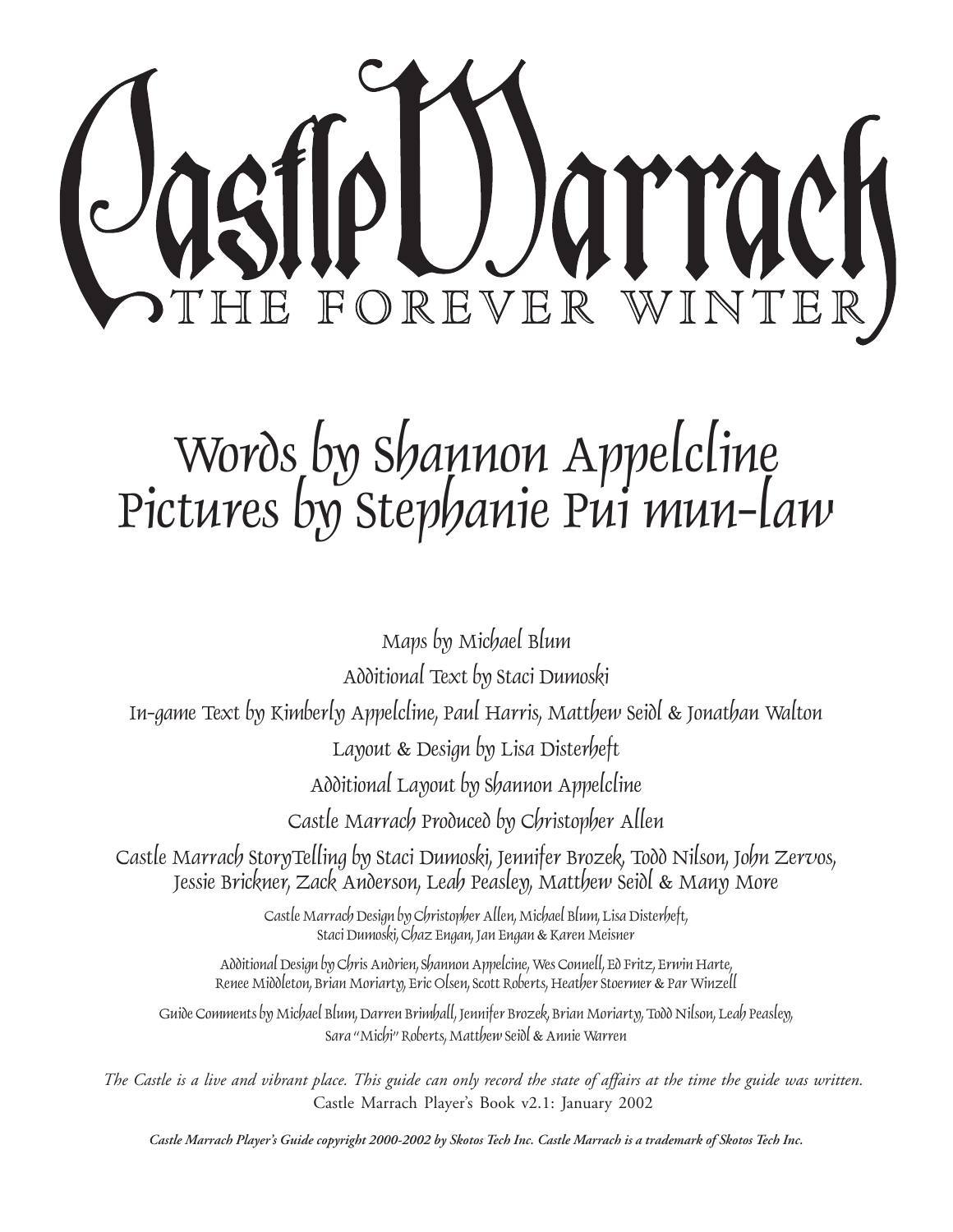*distant mountain peak thrusts upward against the cold, gray sky. Overhead, clouds churn and seethe, spewing forth flurries of snow and jagged spears of lightning. Swirling mists cloak the frost-bound slopes of the mountain, hiding from view whatever may lie below.*

*At the very pinnacle of this titanic pile of rock and ice rests an imposing edifice of cold, gray stone — Castle Marrach.*

The lowest levels of the fortress seem to emerge from the bones of the mountain itself, sheer walls of stone that sweep upward as plinths, buttresses, and arches to an elevation of a hundred feet or more above the native rock. As the structure rises higher and higher, balconies, galleries, and casements give variety to its shape. Dozens of towers crown the heights, rising amidst a riot of staggered rooflines, dormer windows, heavy chimneystacks, weathervanes, and steeply peaked gables.

> Snow and ice crust the battlements; torches flicker behind windows and arrow slits. A few of the chimneys produce thin streams of gray smoke, quickly blown toward the mist-shrouded horizon; flags atop the towers shudder nervously in the wind. At times, helmeted guards, clad in heavy black cloaks, can be seen pacing the battlements, their breath streaming off in white wisps.

Within the turreted gatehouse, the chains and fittings of the drawbridge are stiff with undisturbed deposits of rust and snow. The drawbridge itself, a tremendous span of iron-hard wood, is frozen in its upright position by an ancient crust of ice and frost.

Beyond the bridge, a slender, solitary pier rises from the mists and snows of the mountain's lower slopes. A small gatehouse tops the pier, but its chimney is gray and disused. A few feet of wooden bridge reach out from the pier to the castle, awaiting the drawbridge's descent, but the great drawbridge has not been lowered in living memory; the destination of the road that winds down the mountain is long forgotten.

**AKAJ** 

# THE CASTLE MARRACH

As a guest of Castle Marrach, you arrive mysteriously, with little memory of your past, or how you came to be in this place. The Castle is a vast maze, with hundreds upon hundreds of rooms, twisting corridors, spiraling stairways, and shadowed alcoves. The Castle's inhabitants move through its labyrinthine ways, shrouded in veils of secrecy and intrigue. Servants pass you in the hall, murmuring in some unrecognizable language. Guards refuse you access to certain rooms. Fellow Guests pass rumors of spies who disappear from chambers as if made of vapor, and of unearthly sounds that drift from unexplored sections of the Castle.

You are one of the Newly Awakened, one of the Guests recently come to the Castle Marrach, by methods unknown. For years, perhaps decades, the stone halls were nearly silent — and dust gathered in the less-used corridors like a shroud — but now there are New Awakenings in Castle Marrach, and the Queen will only say, "There is a greater purpose."

In this ancient fortress you will dance, scheme, gamble, skulk, woo, and fight duels; take part in balls, feasts, and mysterious rituals; and court the Favour of the nobles of the castle, for with Favour comes power and prestige. Knowledge and Favour are the currency of Castle society — knowledge of plots, of treachery, and of secrets; and Favour that grants the authority to act in the nobles' names.

The mysteries of Marrach — the cause of the eternal clouds and snow around the Castle; the meaning of the strange festivals conducted at odd intervals; the true identities of the Castle's residents; and the reason for their presence in this isolated place are all subjects of covert discussion by the Newly Awakened.

These questions and many more will be answered as the story of Castle Marrach is told.

<span id="page-3-0"></span> $\mathcal{A}% _{0}\left( t\right)$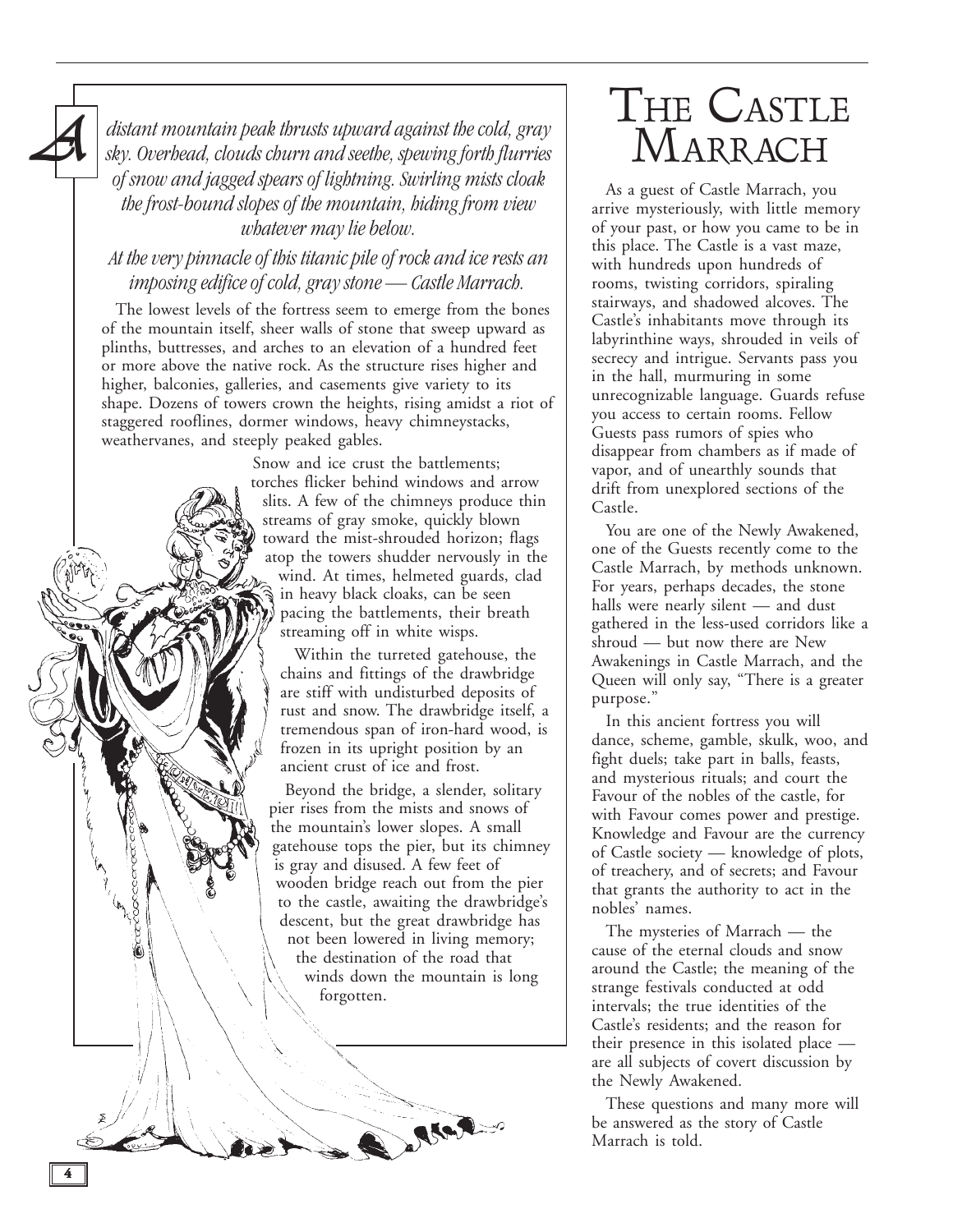## A Castle Split in Twain

When you awaken you find yourself in a Guest Room, one of the personal chambers created for the Newly Awakened by the Queen. Your memories of dark corridors and dank rooms far beneath the Castle will quickly fade.

The Guest Rooms are located on the second floor of the Outer Bailey the western half of the Castle. You will find your access to the Inner Bailey — where the Queen's Court hold sway — is barred. But the Outer Bailey has a society all its own.

The Outer Bailey is the darker side of the Castle. Honor and chivalry are bywords here, but they are ignored by some who hope to twist the denizens of the Outer Bailey to their own purposes. Watchmen patrol the halls; duelists offer challenges over matters of honor; battle guild members revel in the joy of combat; poets offer praise for the Queen, or sometimes criticism; and chroniclers note all that is done. The Lord Chamberlain Launfal is the ultimate authority in the Outer Bailey, supported by the strong arm of the Winter Watch.

In contrast, the Inner Bailey is a place of light and civility. Honor and chivalry are not just bywords here, but the rules of the land. Nobles dance and dine through the nights under the benign guidance of the beloved Queen Vivienne. Members of the Royal Collegium speak of culture and education; the Knights of Stone and Petal politely compete for ascendance; the Company of Players offers dramas for the Queen's personal entertainment; the court hangs upon the words of its most noble members. It is the Queen who rules in the Inner Bailey, along with her consort, the Lord Chancellor Boreas.

Some speak of a third world within Castle Marrach, hidden deep beneath the corridors known to most. It is a world of darkness and deceit, where necromantic magics are practiced, where secret societies meet in silence, where thieves and spies skulk and whisper of mysteries.

## *A poet in the Castle once wrote:*



**CONTENTS** 

| THE CASTLE MARRACH  4          |
|--------------------------------|
| A Castle Split in Twain  5     |
| An Ancient People  6           |
| A Place of Opportunity  6      |
|                                |
| The Style of Castle Marrach. 7 |
| The Themes of Castle Marrach7  |

| The World of Marrach  8   |  |
|---------------------------|--|
| Playing Castle Marrach  8 |  |

| Notable Persons  18     |  |
|-------------------------|--|
| Important Locations  20 |  |

| THE INNER BAILEY  22    |  |
|-------------------------|--|
| The Royal Court  22     |  |
| The Royal Guilds  23    |  |
| Notable Persons  24     |  |
| Important Locations  26 |  |

[THE REALMS BELOW](#page-27-0) ................... 28 [Below the Inner Bailey ....... 28](#page-27-0) [Below the Outer Bailey ...... 29](#page-28-0)

| INTRO TO STORYPLAYING  30 |  |
|---------------------------|--|
| Playing Roles  30         |  |
| Telling Stories  30       |  |
| Seeking Success  31       |  |
| Meeting Friends  31       |  |

[PLAYING CASTLE MARRACH.... 32](#page-31-0) [Creating a Character](#page-31-0) ........... 32 [Starting the Game .............. 33](#page-32-0) [Continuing the Game ........ 35](#page-34-0)

USING THE PARSER [....................... 38](#page-37-0)

| MORE INFORMATION  47         |  |
|------------------------------|--|
| Castle Marrach Resources  47 |  |
|                              |  |
| Hopping Mad  48              |  |
| Foolish Words  49            |  |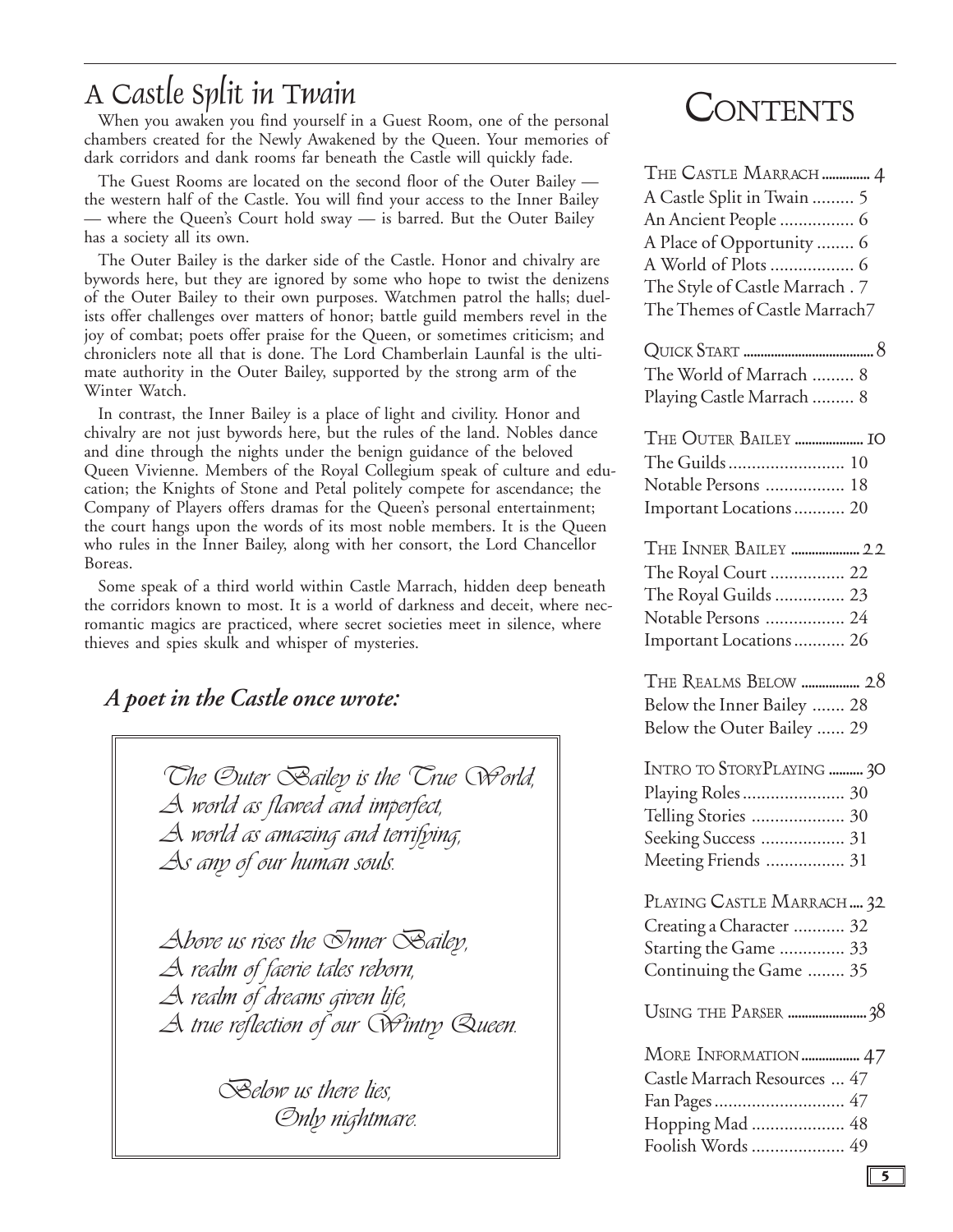## <span id="page-5-0"></span>A Vision of the Queen

But how can all of this compare To She who entered then ... When first we saw Her Majesty, Beloved Queen Vivienne?

She entered as if trailed by stars, Pale like the winter moon, And suddenly a silence reigned ... Musicians stopped their tune.

So tranquilly She walked the room Up to Her marble throne. Lord Boreas was by Her side ... So brilliantly they shone!

Then lovingly She spoke to us. Her voice was calm and clear. She told us of Her care for us, That each of us is dear.

"There is a greater purpose to Your presence here," quoth She. And it will be important when We learn what it may be.

The role that destin plots for us, She told us in that hall, Shall bring both succor and release Somehow to one and all.

"We cherish each of you," She said, "...Ourselves at your avail." And peacefully She smiled at us, So noble, lovely, pale.

Then gifts were offered, honors too, A knighthood challenge set ... At last there came a moment which I know I'll ne'er forget.

When formal speeches had been spoke, She held the crowd in thrall. She clasped Her hands together, said, "There's magic in us all."

A faint light glimmered 'tween Her hands,

Raised up above Her head, And then a graceful gesture showed The truth of what She said.

A sudden silence, so complete Fell soft upon the night ... A musical vibrating sound, Then white and brilliant light.

The mirrors hanging on the walls Reflected not our eyes ... No more we saw the stately hall, But starry midnight skies.

> — *From the Ballad of the Winter Ball* by the Bard Viola

## An Ancient People

In recent years the Outer Bailey has filled with the Newly Awakened, people brought into the Castle with little memory of their past. They have created a new and lively society within Castle Marrach, and many have even moved on to the Inner Bailey itself. You are one of these Newly Awakened.

When the Newly Awakened first came into the Castle they found another people already here ... a people who speak of having lived in the Castle for decades or *centuries*. In the Outer Bailey these people were the leaders of ancient guilds, including: Evayne Harper of the Remembers, Corporal Petris of the Watch, Mark Trevayne of the Duelists, and Dame Oriana of the Gardening Society. In the Inner Bailey they are the nobles and those Favoured by the Queen, including: Jester Dagonet, Prince Bertram, Sir Alrik, and Sir Bragi.

Already, the Newly Awakened have made a profound impact upon the Castle, but the elders of the Castle still have plots and machinations all their own.

# A Place of Opportunity

Though the elders of the Castle exert powerful influence, and though they are the heart of the oldest plots and machinations of Marrach, their numbers are few. At the time of the New Awakenings the Outer Bailey was sparsely populated, or so the rumor mongers say. There were but three duelists left. The chroniclers were all gone, their guild abandoned. The remains of the Watch found few citizens to police in the largely empty corridors.

Thus, you have awakened in Castle full of opportunity. Ancient guilds are still being rebuilt, their ranks filled by the Newly Awakened. The Court of Vivienne is being repeopled, from the Pages of the Royal Seneschal to the Royal Equerries of the Queen. The Royal Household, the Royal Army, the Chancery, and the Treasury alike are all great hierarchies built upon nothing; new keystones are needed, lest they collapse upon themselves.

*It is the Newly Awakened who must fill these vacancies.* You *can rise to greatness due to the opportunity offered by the propitious time of your awakening.*

## A World of Plots

*The arrival of the Newly Awakened marks a new time in Castle Marrach—a time of new plots and fresh intrigues, of honors regained and animosities rekindled. Since the Last Awakenings, a sense of lethargy had settled over the Castle, but now that has changed. Now, ancient gears have been set in motion and now* everything *will change.*

When you first Awaken you will know little of the ancient rivalries that underlie Marrach. The Castle's history and mythology will be as much of a mystery to you as your lost memories and the purpose of your presence in this cold, stone edifice. But, very soon you will learn. You must.

Castle Marrach is a place of stories, of plots, of faerie tales. You will investigate ancient and newly formed guilds alike, trying to find the one that best calls to your heart. You may seek a mentor from among the oldest of the Newly Awakened, or perhaps just befriend such peoples. Through these methods you will soon become enmeshed in the intrigues of the Castle.

You must find your own way amidst the plots of Marrach. You must follow your own heart. You cannot help but delve into the stories of Marrach, but you must also find the creative spark within yourself. You must invite others to share in your own stories, as you discover your true nature and find your true place in Castle Marrach.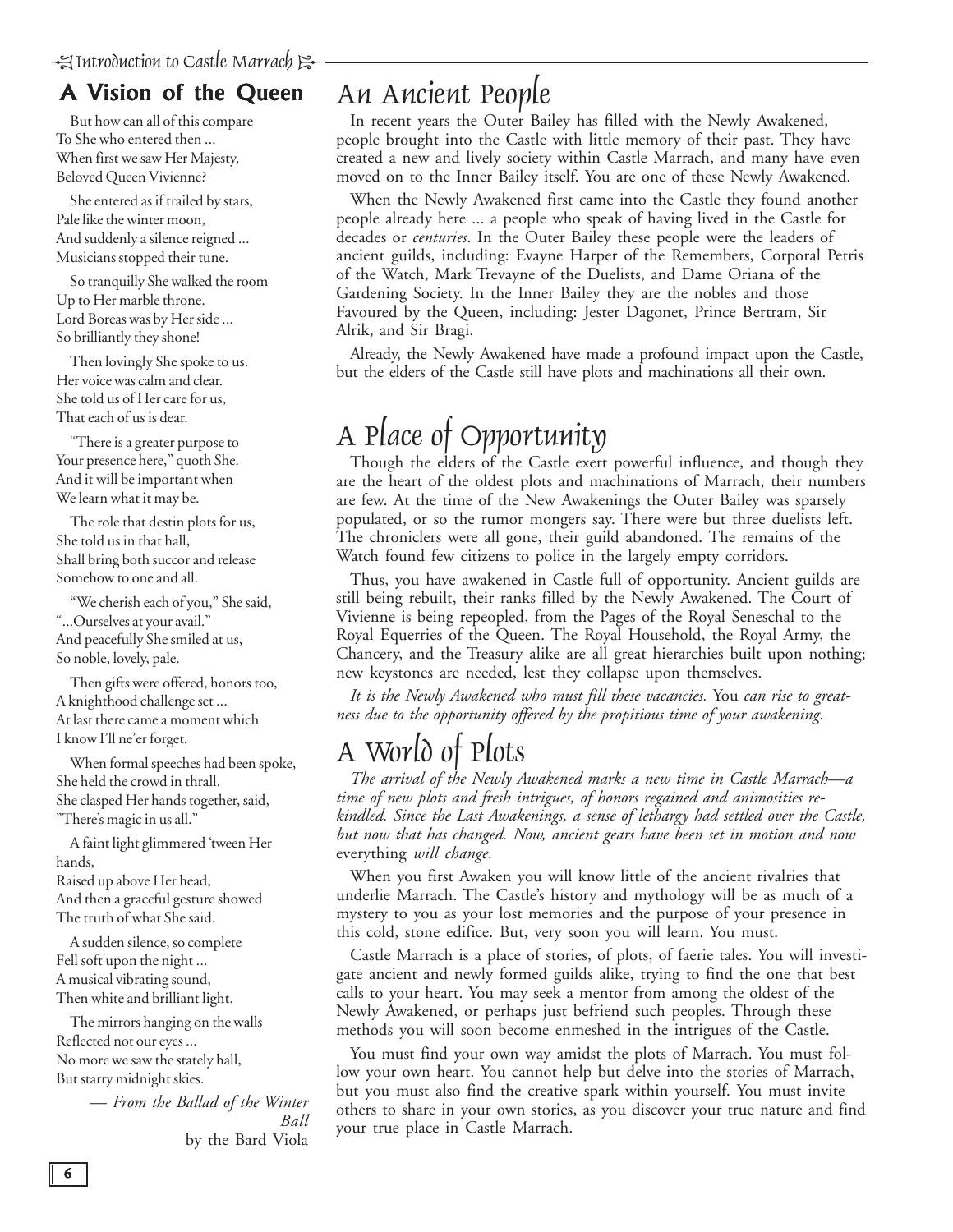ے<br>H Introduction to Castle Marrach

# <span id="page-6-0"></span>The Style of Castle Marrach

Castle Marrach is a fantasy game set in a world beyond our own. Perhaps it is a realm of dream, ruled by the unconscious. Perhaps it is a realm of stories, ruled by the imagination. Perhaps it is a realm of enchantment, ruled by magic. None knows for certain. Though Castle Marrach reflects the background of the Middle Ages, it occupies another history entirely.

The Castle is a timeless place. The chimings of the grandfather clock and the great bell tower betoken the passing of the hours, but the days have no meaning. There is no calendar in Castle Marrach; its winter is forever. Festivities and celebrations in the Castle are solely undertaken at the bequest of the Queen, not according to the passage of time.

Castle Marrach is a place of socialization. Conflict is more likely to be resolved by a sharp tongue or a sharp wit than a sharp blade. It is a place of stories, poems, and chronicles. It is home to the bard and the poet, the artist and the crafter.

Castle Marrach is a game unlike any that you have played before. It's a game of creativity, where you join together with other players from all over the world, taking on Roles of other people in another time, and telling the story of another place. It's a game where you will have an impact upon the plots of the world, and may even introduce plots of your own.

# The Themes of Castle Marrach

*Castle Marrach centers around a number of themes including:* chivalry*,* fantasy*,* romance*,* intrigue*, and* mystery*. These are the ideas that should be central in your mind during all parts of the game—from creating characters to running plots.*

**Chivalry** encompasses honor, loyalty, and trust. It is at the heart of the tales of King Arthur and the Lais of Marie de France. In Castle Marrach, brotherhoods of knights uphold the rights of the oppressed, and duelists remind us of the value of truth and honesty. In the world of chivalry, respect may be more important than life itself.

**Fantasy** includes elements such as the exploration of the unknown, the wonders of discovery, and the power of heroism. Magic and the supernatural exist side-by-side with our mundane world. Ancient curses, immortal enemies, powerful spells, magical creatures, and dire prophecies may all be found within Castle Marrach.

**Romance** centers around true love and the idea of courtly romance. Ladies and gentlemen alike may be wooed in the ways of love. Sometimes lovers are star-struck and sometimes love is unfulfilled, but on that rare occasion two individuals might find their perfect partners under the wintry skies.

**Intrigue** is hidden within the romance of Castle Marrach. Members of the Court scheme for position and power, helping their friends to rise and their enemies to fall. No apparent truth is the literal truth, and only a true friend can be entirely trusted ... and true friends are rare indeed.

**Mystery** is the core of Castle Marrach, the solid foundation upon which the rest of the edifice is built. There are several major mysteries in Marrach, such as the origin of the Castle, the reason for its isolation, the past lives of the Guests, and their purpose for being here. However, smaller mysteries abound too: the purpose of the elusive Cats & Rats, the secrets of the Black Guard, and even the true natures of many of those within the Castle's walls.

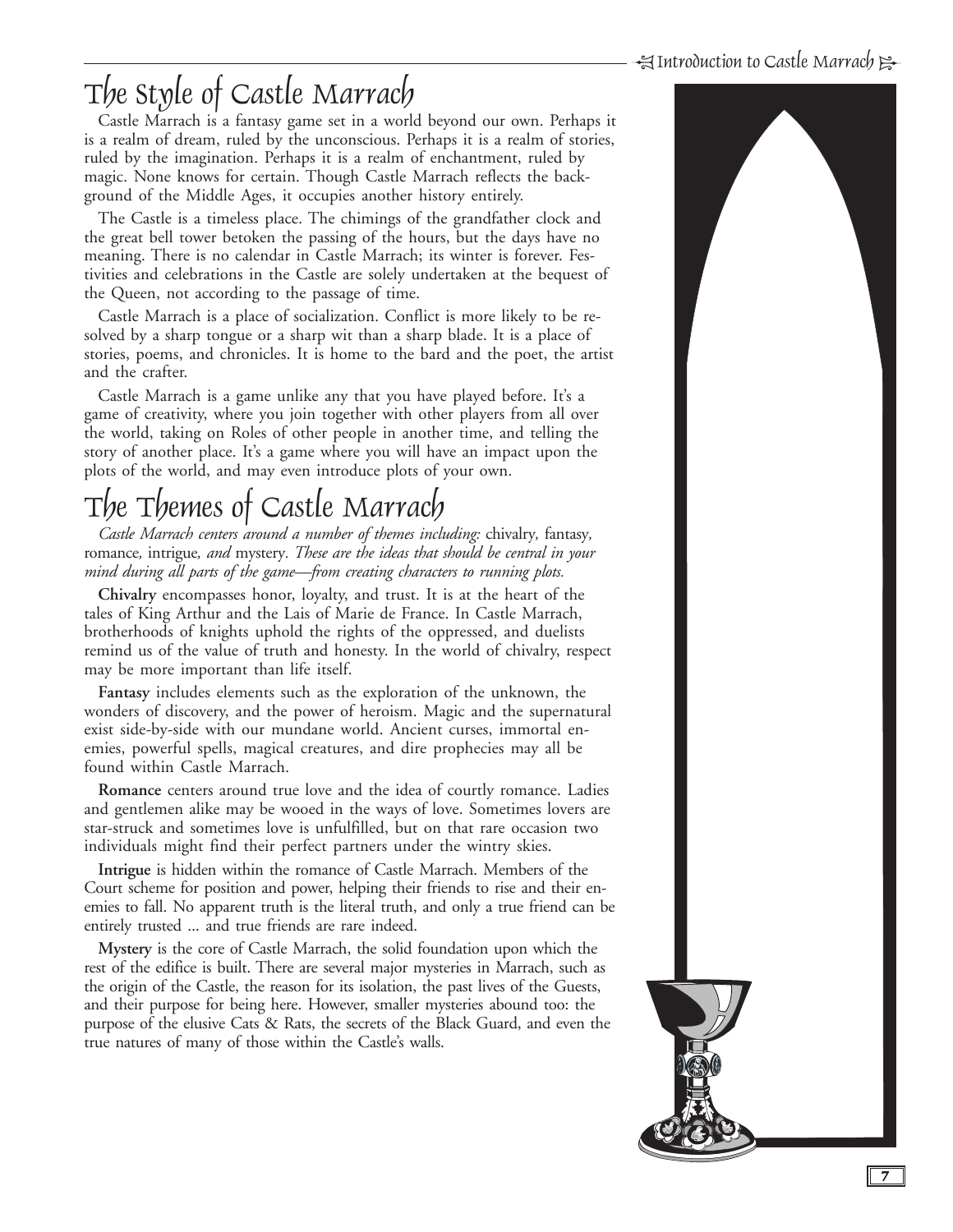# <span id="page-7-0"></span>-Quick Start

## Choosing Names

Selecting a name for your Role can be one of the most difficult decisions when you're starting to play Castle Marrach. The following suggestions may offer you some ideas.

- **Make your name memorable. Roger is too normal. Try Rodger, Rogier, Rudiger, or Ruggero. Instead of Jane, try Janelle, Janisa, or Gianna.**
- **Avoid names that are long or hard to type.**
- **Avoid chatroot handles. Silverknight or Windswept may sound cool, but don't fit the Medieval milleu.**
- **Avoid famous names. Lancelot and Guenevere are too well known for you to be able to co-opt them for your own character.**
- **Avoid titles. Titles in Castle Marrach must be earned.**

Sometimes you may inadvertantly choose an inappropriate name. If you do, one of our StoryGuides will be happy to suggest alternatives. They can also change your name for you, so you don't have to create a new character.

# QUICK START

This entire Player's Guide is intended as a tool to get you started playing Castle Marrach. But, we know that some players will want to get started right now, reading this guide at their leisure at a later time. Some of the information in this Quick Start can also be found elsewhere in this book, but it should prove a great starting point if you'd like to get going at once.

## The World of Marrach

As related in **[The Castle Marrach](#page-3-0)** (pgs. 2-5) the game of Castle Marrach is set in an ancient castle, sitting atop Mount Ardan. The actual Castle is divided into two sections, the Outer Bailey in the west and the Inner Bailey in the east. Very little is said about the Realms Below.

As you awaken for the first time you will find yourself in one of the guest rooms on the second floor of the Outer Bailey. For the months to come, until you prove yourself, you will dwell in the Outer Bailey, not yet granted access to the Inner Bailey, hopefully not yet pulled down into the Realms Below.

Some members of the Inner Bailey call the Outer Bailey lawless, In truth it simply has its own society, separate from the Inner Bailey. This is the society that you will come to know when you first dwell within the Castle. It centers around guilds of people, each seeking Favour within Castle Marrach, each full of individuals trying to find their own happiness in this strange new world. It is policed by the Winter Watch and overseen by the Lord Chamberlain Launfal.

Favour is the coin of the realm in Castle Marrach, and a Newly Awakened guest would do well to remember that from the first day he steps forth into the halls outside the guest rooms. It is only by seeking the Favour of those in positions of authority that guests can gain their own power within Marrach, power supported by the tradition and authority of an ancient realm.

As a new player to Marrach, you will eventually want to read the specific background on **[The Outer Bailey](#page-9-0)** (pgs. 8-19). Some of the most important information is also referenced in the section that follows.

## Playing Castle Marrach

Castle Marrach is an online roleplaying game, centered on socializing with other players and interacting with them in plots. As a result, the game is very open-ended, and it's somewhat difficult to offer a precise listing of how to get involved. The following, however, offers one way to start playing the game.

## *1. Get into the Game*

To start off, point your computer's web browser to:

### **<http://www.skotos.net/games/marrach/>**

This is the portal for Castle Marrach. It contains the latest information and links of interest to Marrach players. If you're not yet a member of the Skotos community, click "Create Account"; otherwise select "Play now"

## *2. Create a Character*

Creation of a character in Castle Marrach is done through a simple webbased set of forms. Just click on the "Create a Character" link once you've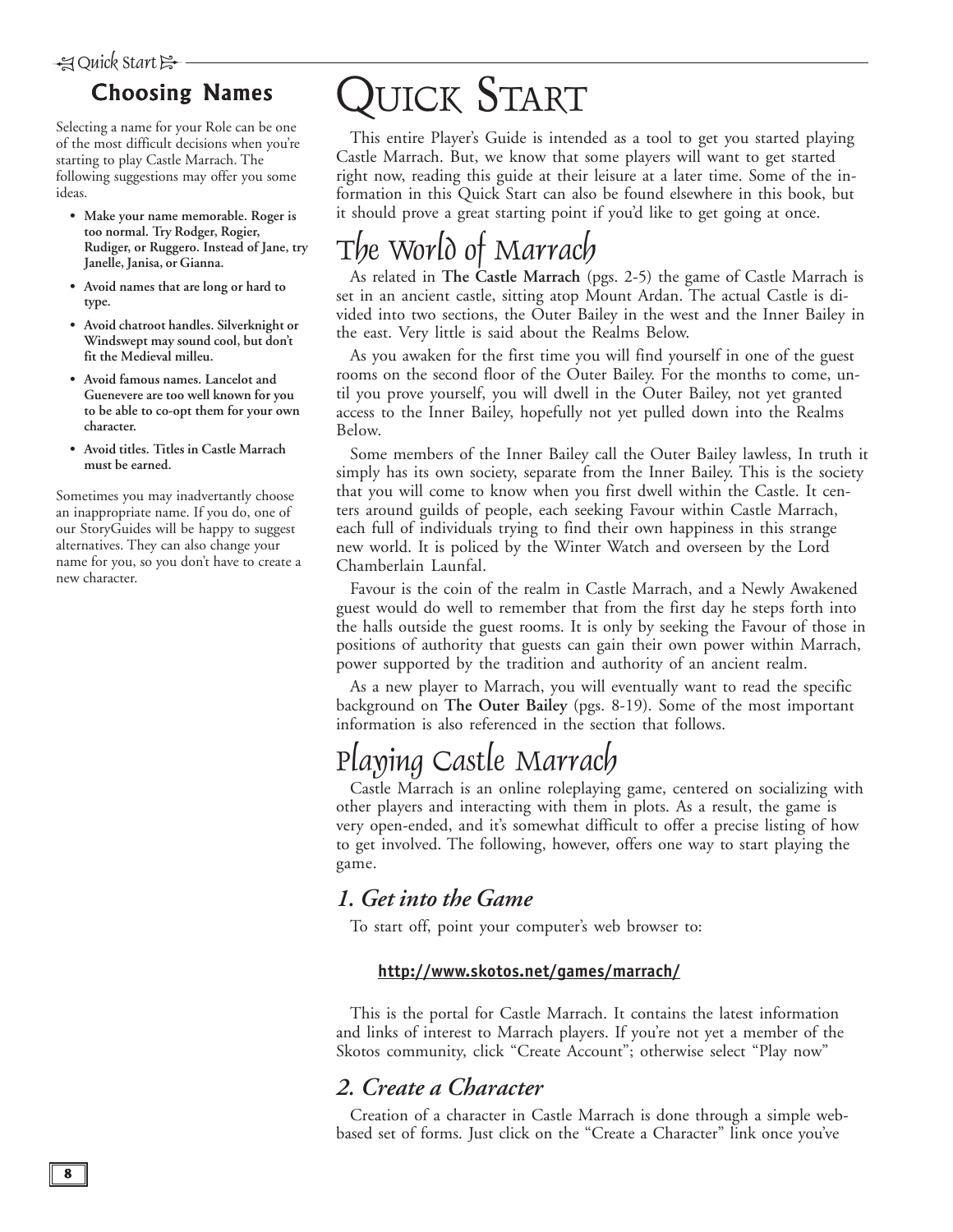logged in to the Castle Marrach game. You'll be able to choose the physical characteristics of your alterego and learn a little bit more about the background of the game. If you'd like more information on the character creation and Start Story process, read **[Playing Castle Marrach](#page-31-0)** (pgs. 30-35).

### *3. Learn to Communicate*

The first thing you need to understand is how to communicate in this game. This can be done with the *say* command. You'll eventually want to learn more complex communication commands, which are described in the section on **[Using the Parse](#page-37-0)r** (pgs. 36-44).

> **say "My name is Ruggero."**

### *4. Learn to Move*

Moving around in Castle Marrach is equally easy. You just need to type in a cardinal directions to move that way: *n*, *e*, *s*, *w*, *ne*, *se*, *sw*, *nw*, *up*, or *down*. Note that the map window to the right of the client always shows your current surroundings, and you can also click on the arrows to move around. Finally, clicking on the map window will pop up a map of your current floor.

> **east**

### *5. Get Some Clothes*

You'll start off dressed in the linens worn by all of the Newly Awakened. You'll want to head up to the west side of the Third Floor to visit either the Tailor or the Seamastress and get dressed. Tha [maps of the Outer Bailey](#page-19-0) on pgs. 18-19 show the relevant locations of the guest rooms and the clothes makers. See the nearby sidebar on "First Commands" for the exact directions and how to use the *ask* command to retrieve clothing.

## *6. Find Some People*

The game of Castle Marrach is all about people, so find some! Your best bets are the Outer Courtyard and the Dining Hall, both located on the Ground Floor and the Practice Room, located on the western half of the First Floor. Again, [the maps](#page-19-0) on pgs. 18-19 can help you, but remember you can also click on your client map at any time to pop up a map of your current floor. Once you've found people, hang out and listen. It'll give you a sense of you game before you try and plunge in.

## *7. Join a Guild*

Once you're more comfortable with the game, it's easiest to really get involved by joining a guild. Skim [the list of Outer Bailey guilds](#page-9-0) on pgs. 8-15 and find one that interests you. Then go ahead and start talking to people, learning more about the guild you're interested in and what it takes to join. This will help you to get involved in plots and really start participating in the story of Castle Marrach.

## *8. Make Your Own Way*

After that, the sky's the limit. The more you become involved in Castle Marrach, the more you'll be able to tell your own stories and set your own goals. Read the rest of this guide some time. It'll give you lots of ideas!

## First Commands

Stuck in your room and don't know what to do? Here's a set of first commands.

- **Leave Your Room: east**
- **Go to the Clock: north, north, look at clock**

#### **Men:**

- **Visit the Tailor: e, e, s, e, n, up, s, w, w, n, w, w, w, s, nw**
- **Get Clothes: ask tailor, ask tailor for pants, ask tailor for tunic, ask tailor for sandals**
- **Get Dressed: remove wrappings, wear pants, wear tunic, wear sandals**
- **Go to the Dining Hall: se, n, e, e, e, s, e, e, n, d, d, d, e, s, w, n**
- **Socialize: say "Hello!"**

#### **Women:**

- **Visit the Seamstress: e, e, s, e, n, up, s, w, w, n, w, w, w, s, sw**
- **Get Clothes: ask seamstress, ask seamstress for gown, ask seamstress for sandals**
- **Get Dressed: remove wrappings, wear gown, wear sandals**
- **Go to the Dining Hall: ne, n, e, e, e, s, e, e, n, d, d, d, e, s, w, n**
- **Socialize: say "Hello!"**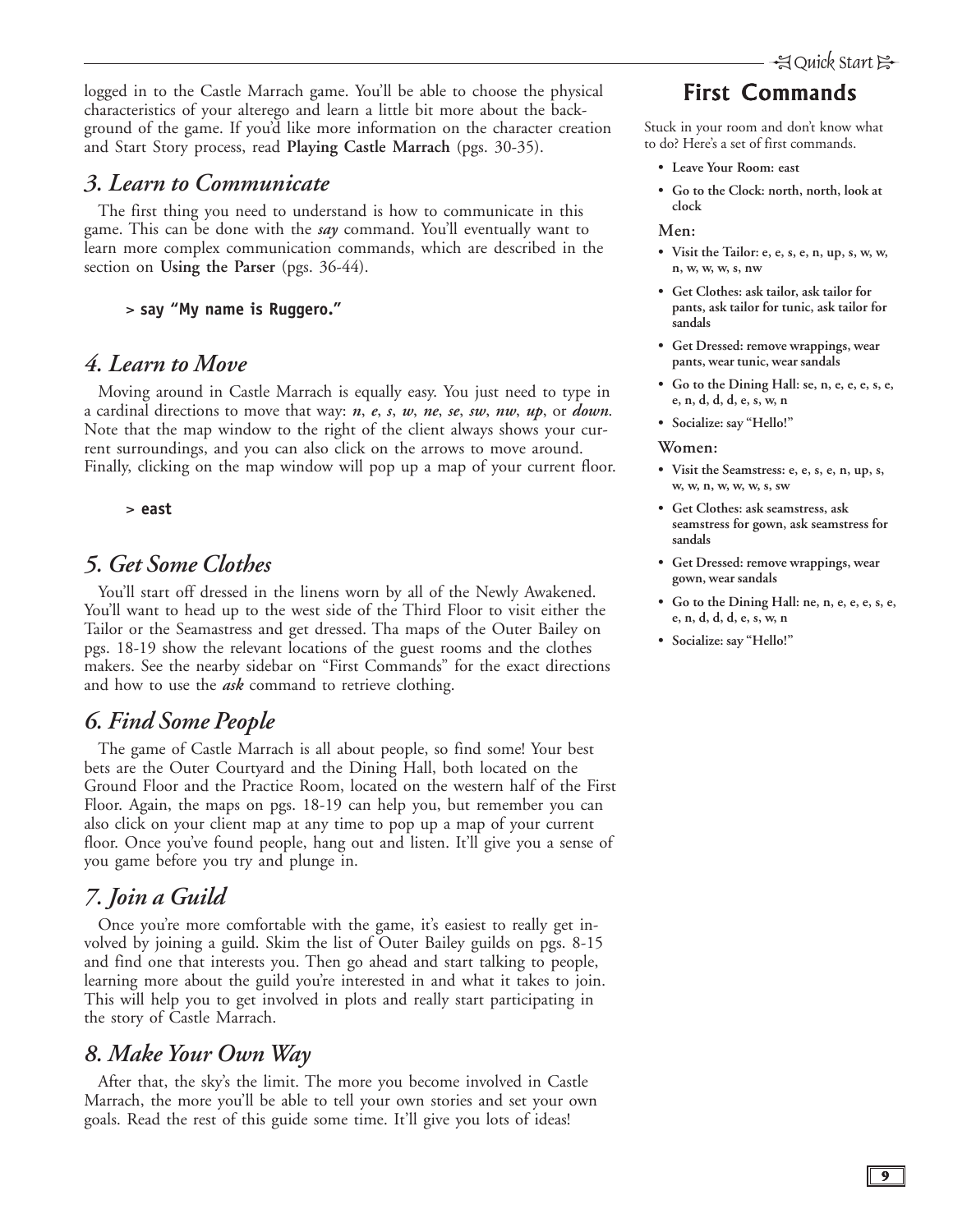# <span id="page-9-0"></span>THE OUTER BAILEY

Newly Awakened guests find themselves in the Outer Bailey, assigned to one of the colorful Guest Rooms created to accomodate new arrivals. The atmosphere of the Outer Bailey is one of civilized practicality. Honor and the code of chivalry are widely, though not universally, accepted. Most Guests try to better themselves and the Castle by joining the many guilds in the Outer Bailey. The Queen is far away, but the radiant influence of her nobility still shines upon the Outer Bailey, enlightening it.

The Outer Bailey provides for all of the needs of the Queen's Guests. Tailors and seamstresses sew clothing, and cooks bake food. Couriers carry messages, and servants clean. The Lord Chamberlain Launfal regularly visits the Outer Bailey, meeting with petitioners in his offices.

Gaining access to the Inner Bailey, via the Great Bridge to the east of the Outer Court Yard, can be accomplished by leading a life of honor, nobility, and chivalry. Some Newly Awakened Guests have accomplished it in mere months; some will not after a lifetime of effort; some do not even try, preferring the hard realities of the Outer Bailey to the soft fantasies of the Inner.

The Outer Bailey is almost a separate world, full of intrigues and mysteries all its own.

## The Guilds

The guilds of the Outer Bailey provide the basis of society there. A variety of organizations exist to answer queries and resolve problems that the Newly Awakened might have. Questions of memory, creativity, security, and community are just a few of those addressed by the guilds of the Outer Bailey.

The organizations of the Outer Bailey vary greatly. Some are schools, some are informal social groupings, some are philosophical agreements, and some are official guilds chartered by the Lord Chamberlain Launfal. Some Outer guilds have influence within the Inner Bailey as well, though the Royal Guilds, chartered by the Queen Herself, tend to have the most influence in that more rarified portion of the Castle.

## Guild Reference

The following quick reference outlines the main inclinations of the most prominent guilds of the Outer Bailey.

**[Academy of Dancing Arts](#page-10-0) [The Chroniclers](#page-11-0) [The Friends of the Muse](#page-13-0) [The Poets' Brotherhood](#page-15-0) Cooperative [The Awakened](#page-10-0) [The Counsel](#page-11-0) [The Courtesy Circle](#page-12-0) Magical**

**Artistic**

**[The Alchemist's Apprentices](#page-10-0) [The Keepers of the Unveiled](#page-14-0) [The Sorceress' Apprentices](#page-15-0)**

#### **Martial**

**[The Battle Guild](#page-10-0) [The Duelist Society](#page-12-0) [The Winter Watch](#page-16-0)**

**Occupational [The Crafter's Guild](#page-12-0) [The Garden Society](#page-13-0) [Medical Students](#page-14-0)** 

**Spiritual [Natura Balanus](#page-14-0) [The Rememberers](#page-14-0)**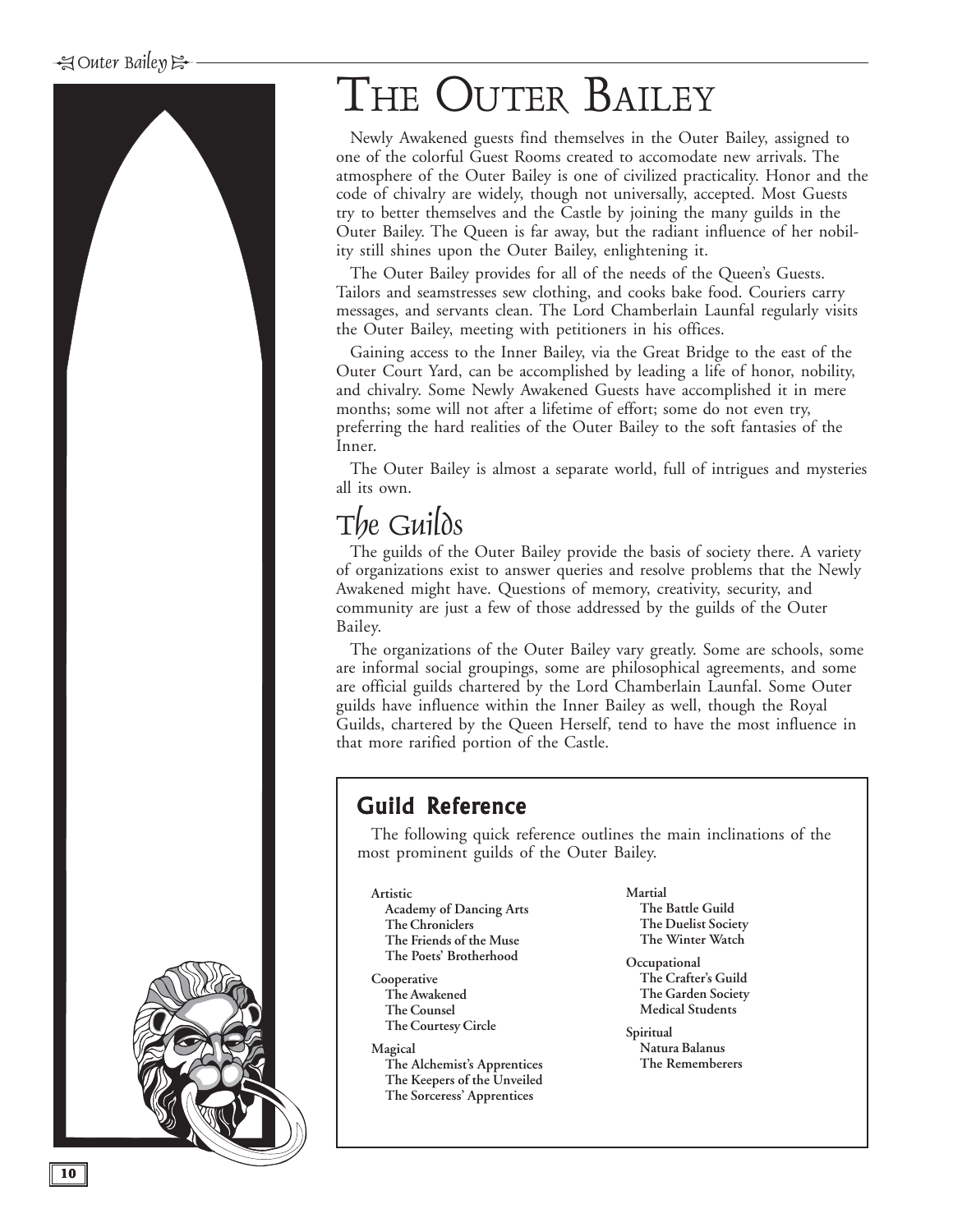## <span id="page-10-0"></span>*Academy of Dancing Arts*

#### **Current Leader: Mintle**

**Prominent Members: Aleena, Radulf, Dimitri**

An organization formed after the time of the New Awakenings. The Dancing Academy teaches those who would learn the art of courtly dancing. Lessons are announced in the Castle calendars.



## *The Alchemist's Apprentices*

#### **Current Leader: Master Orson Prominent Members: None**

At present, Master Orson, the alchemist of Castle Marrach, has taken no apprentices among the Newly Awakened. In fact, he has only once or twice appeared outside of his quarters since the New Awakenings began. The older residents of the Castle say that he has taken apprentices in the past, and may possibly do so again at some future time.

## *The Awakened*

#### **Current Leader: Khalea**

#### **Prominent Members: Jayland, Faith, Garrik**

The Awakened is a recently created guild dedicated to helping the Newly Awakened in Castle Marrach. They show new Guests important locations within Castle Marrach. Originally, they also taught courtesy and etiquette, but the Courtesy Circle has taken over that task.

Membership in the Awakened is available to all who desire to offer aid to other Guests within Castle Marrach. Prospective members should talk to a current member of the Awakened and see the current leader to join. They may visit the Sunset Room at the south end of the Guest hallway for more information.

Rumors say that members of the Awakened have been given magical artifacts which allow them to detect Newly Awakened guests emerging from their guest rooms for the first time.



## *The Battle Guild*

#### **Current Leaders: Umichan Prominent Members: Jonathan, Khalea, Faith**

A guild formed by members of the Newly Awakened, the Battle Guild offers a home for Guests with the heart of warriors—without the history or hierarchy that have become a part of the Duelists and the Winter Watch. Members of the Battle Guild revel in honorable combat and personal bravery. During the initial discussions of the purpose of the Battle Guild, it was suggested that the Battle Guild should support the Queen's warrior spirit, acting as a balance between the passion of the Duelists and the justice of the Watch.

Currently, gaining entrance to the Battle Guild is a simple matter. Prospective members must speak with a prominent member of the guild and attend a few Battle Guild-led practices. New members are officially welcomed into the guild at the monthly meetings. A single Preceptor leads five Elder Teachers, but at heart the organization is intended to be a fraternity of equals.

Despite being a young organization, The Battle Guild has already gained

# ÷ Outer Bailey — The Guilos g

## **Rules of Charters**

There are numerous organizations in Castle Marrach that exist without a formal charter. Charters are not required for groups of likeminded people to gather together on a regular basis.

However, charters do confer advantages. The Queen and the members of the Royal Court tend to look more kindly upon organizations which have been officially chartered, and are more likely to extend their Favour to members of such organizations. Likewise, if requesting scarce resources — such as equipment, meeting rooms, or the time of members of the Court — a chartered organization is more likely to be heard.

Organizations interested in becoming a chartered guild should compose a draft of their charter and present it to the Lord Chamberlain Launfal. A charter should include the following elements:

- **A simple description of the purpose of the organization.**
- **A drawing or description of the symbol of the organization.**
- **An explanation of how a Guest might seek membership in the organization.**
- **A statement of any restrictions placed upon members by the organization.**
- **A detailing of expected meeting times for the organization.**
- **Any other information that the members of the organization consider important and relevent.**

In general, all guilds are initially chartered by Lord Chamberlain Launfal. If a guild gains sufficient Favour, or if it is of sufficient interest to the Nobles of the Court, then it may in time become a Royal Guild, chartered by the Queen Herself.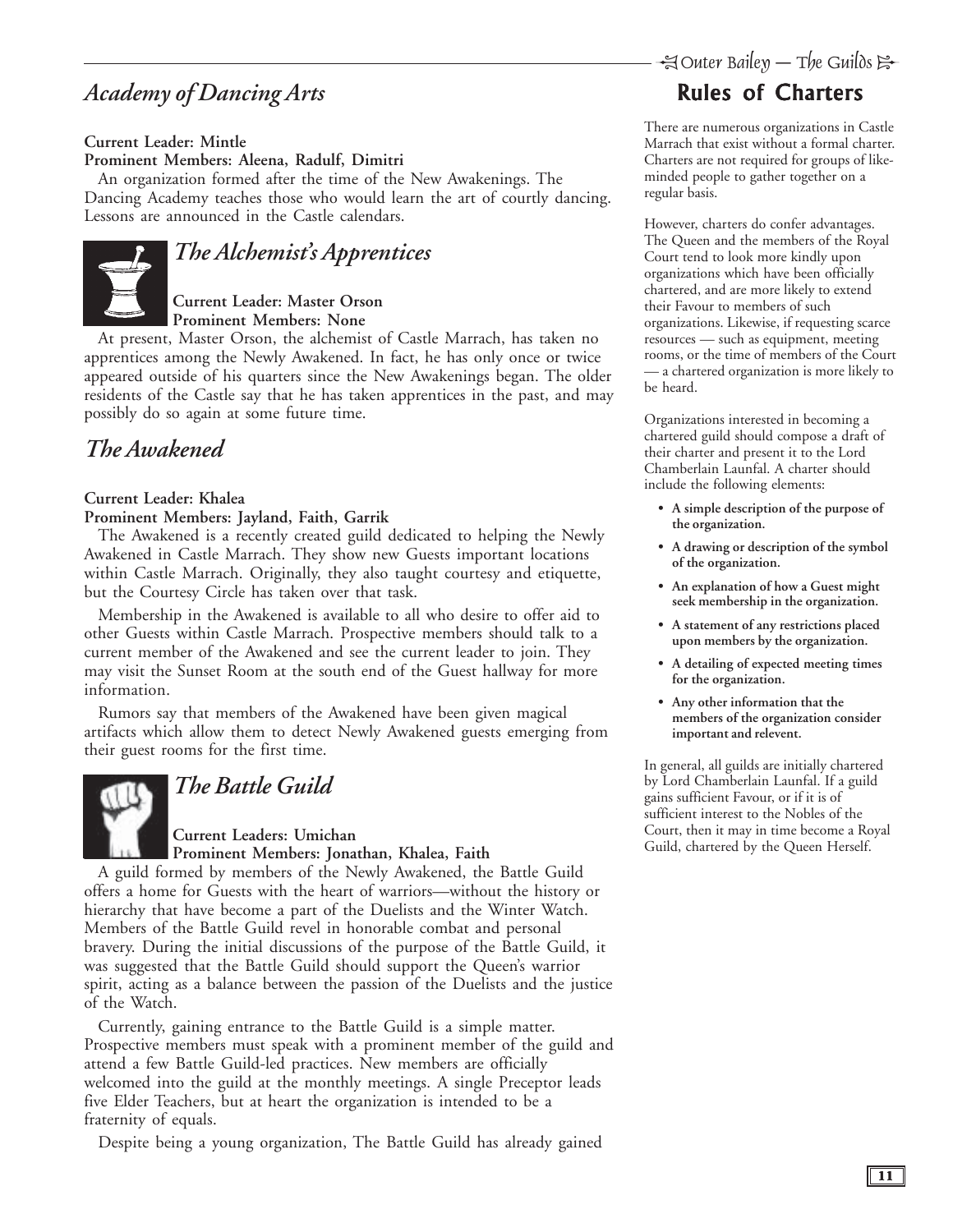<span id="page-11-0"></span>some recognition among the nobility of Castle Marrach. Catharsis, then Master at Arms of the Battle Guild, was chosen as the first new Knight among the Newly Awakaned. Nonetheless, the Battle Guild still seeks respect in the Castle; its members are not yet allowed to carry swords in public.

## *The Cats and Rats*

#### **Current Leader: Unknown Prominent Members: Unknown**

Very little is known about the Cats and Rats. In fact, naming them a guild may be presumptious, as it is possible that the actions attributed to the Cats and Rats might have been accomplished by one or two indepenedent criminals. What is known is that the Cats and Rats have on occasion bedevilled the Outer Bailey with all manner of vandalism and maliciousness. Most notably, they attempted to spoil the first Poet's Convocation following the New Awakenings by first writing seditious poetry about the Queen, and later cursing the festivities.

Some Newly Awakened guests seek to solve the mysteries of the Cats and Rats. Others secretly seek to join them.

# *The Chroniclers*



#### **Current Leader: Lord Chamberlain Launfal Prominent Members: Court Chronicler Sorcha, Assistant Chroniclers Arian and Criothan**

The Chroniclers is a loosely structured guild whose purpose is to record the ongoing history of the Castle and to report it back to Castle Guests. This task is carried out throughout the Castle; in the Outer Bailey Junior Chroniclers record the everday happenings of the Newly Awakened, while in the Inner Bailey Chroniclers of the Court note the goings-on of the nobility of the Castle. The one requirement made of the Chroniclers is that their chronicles must be unbiased and impartial. Due to their importance in the Castle, the Chroniclers are personally overseen by Lord Chamberlain Launfal.

Prospective Chroniclers may join the guild by recording one or more notable events upon scrolls and submitting them to any Chronicler for consideration. Initially, members will be accepted as Junior Chroniclers, but with experience they may become Assistant Chroniclers or even one of the Chroniclers of the Court.

Before the time of the New Awakenings, the guild of Chroniclers was abandoned. It has been reformed since, at the direction of the Lord Chamberlain Launfal. Some rumors say that the last Chroniclers of the Court before the New Awakenings met gruesome ends, and that the written history of the Castle is sparse as a result.



## *The Counsel*

**Current Leader: Nutmegger Prominent Members: Chorus**

The role of the Counselors of the Outer Bailey is clearly stated in their charter: "Our primary mission is to act as official mediators in disputes, arguments, and challenges among the guests of the Outer Bailey. The role of the Counselor is to be an objective third party arbitrator." The Counselors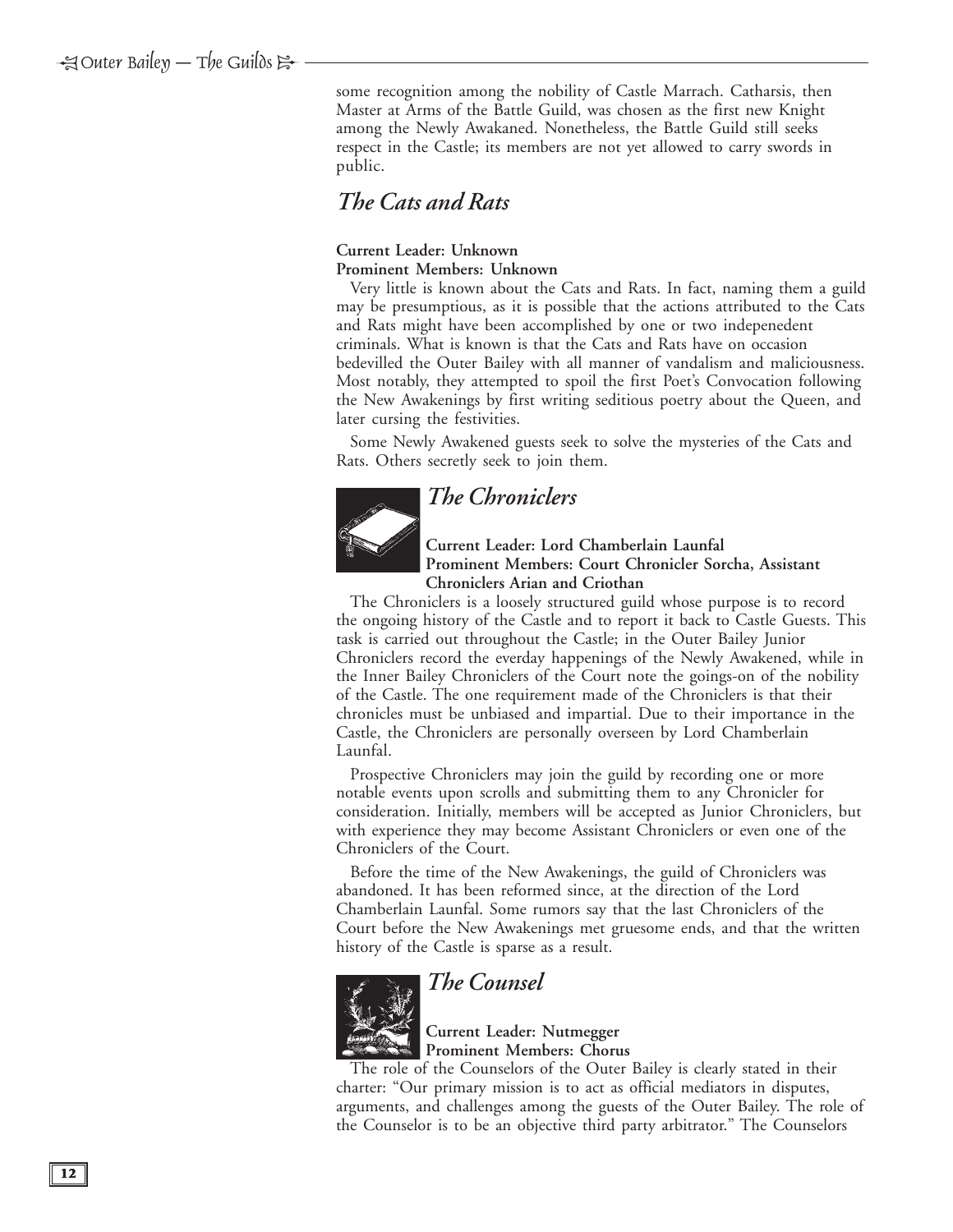<span id="page-12-0"></span>are always available to mediate disputes, provided that both members of the dispute are interested in such mediation.

Guests seeking membership in the Counsel must speak with the Counsel leadership. They will be required to submit five petitions, penned by Guests in the Castle who can speak toward the good will of the petitioner. Lord Chamberlain Launfal is the advisor to the Counsel.

The Counsel is one of several guilds formed by the Newly Awakened. Due to the founding role of Seeker Margaret, some claim that the Counsel supports the role of Balance advocated by the Natura Balanus cult, and that the Counsel is opposed to the Duelists and workers of magic as a result.



## *The Courtesy Circle*

**Current Leader: Adalyn Prominent Members: Davionna, Mintle, Kassiana**

The Courtesy Circle endeavors to bring the art of courtesy to members of the Outer Bailey, in particular preparing them for possible admittance to the Inner Bailey as Honored Guests. It also serves as a forum for the discussion of courtesy and etiquette within the Castle. The bywords of the Courtesy Circle are *courtesy*, *respect*, and *consideration*.

Membership in the Courtesy Circle may be gained by acclaim of the Guild Committee at a Courtesy Circle meeting. Prospective members should state their intentions in advance by speaking with the Assistant Mistress or sending her a scroll. There are currently four ranks within the Courtesy Circle: Members, Instructors, Assistant Mistresses, and Mistresses. The latter three ranks form the Guild Committee.

The Courtesy Circle is one of the youngest of the guilds in Castle Marrach. It expands upon many of the teachings of the late Dame Oriana.

## *The Crafter's Guild*

#### **Prominent Members: Ferguson, Rivelan, Taralyn**

A guild in the process of forming at the time of this writing. The group's working charter says that the guild will be: "A common ground for craftsmen of all walks of life, where they can share innovations, learn new crafts, and supply the castle residents with quality crafted goods."



## *The Duelist Society*

#### **Elder Members: Allenya, Edouard, Mark Prominent Members: Edanya, Faer, Martel**

The Duelist Society bywords are *honor*, *valor*, and *grace*. Its members defend honor, protect the name of the Queen, and aid the weak. Though they have no titles and no official place within the Castle hierarchy, the Duelists are some of the most trustworthy and honorable Guests in the Outer Bailey.

Guests may only join the Duelists by gaining the trust and respect of current members. New members are accepted in triads, reflecting the first triad of Allenya, Edouard, and Mark. Prospective members are urged to select their triad carefully, for fellow members will be their oath brothers for life.

Although widely accepted by the Newly Awakened, The Duelist Society was actually born just nine years ago, at the start of the Last Awakenings. Mark, Edouard, and Cyril were the founding members, but their triad was broken asunder when Cyril was accepted into the Court of the Inner Bailey. With Allenya's aid, Mark and Edouard reformed the first triad. On occasion,

## Rules of Courtesy

Although less strict in the Outer Bailey, rules of courtesy do exist; they have been widely taught by such kind folks as the late Dame Oriana and the late Sera Viola. Those who wish some day to become Honored Guests with access to the Inner Bailey and the Queen's Court would do well to remember these simple rules, which form the basis of common courtesy.

- **Fellow Guests should always be spoken to with honor and respect. Ladies should referred to as Sera, and gentlemen as Ser.**
- **Members of the knightly class should be referred to either as Sir or Dame.**
- **Members of the nobility should be referred to as Lord or Lady. If additional titles have been granted, such as Lord Chamberlain or Lord Chancellor, then the complete title should be used.**
- **Princes and Princesses should be referred to as His or Her Highness. The Queen should be referred to as Her Majesty.**
- **Bowing and curtseying is appropriate when meeting other Guests in the Castle.**
- **Hospitality is a virtue, but hosts should be prepared to offer suitable accomodations, refreshment and entertainment for their guests, or they would do better not to host guests at all.**
- **Though moderate use of liquor is appropriate for social gatherings, outright drunkeness is frowned upon.**
- **When leaving a small gathering, it is proper to seek permission or acknowledgement from the person leading the event, or from the person of greatest status present.**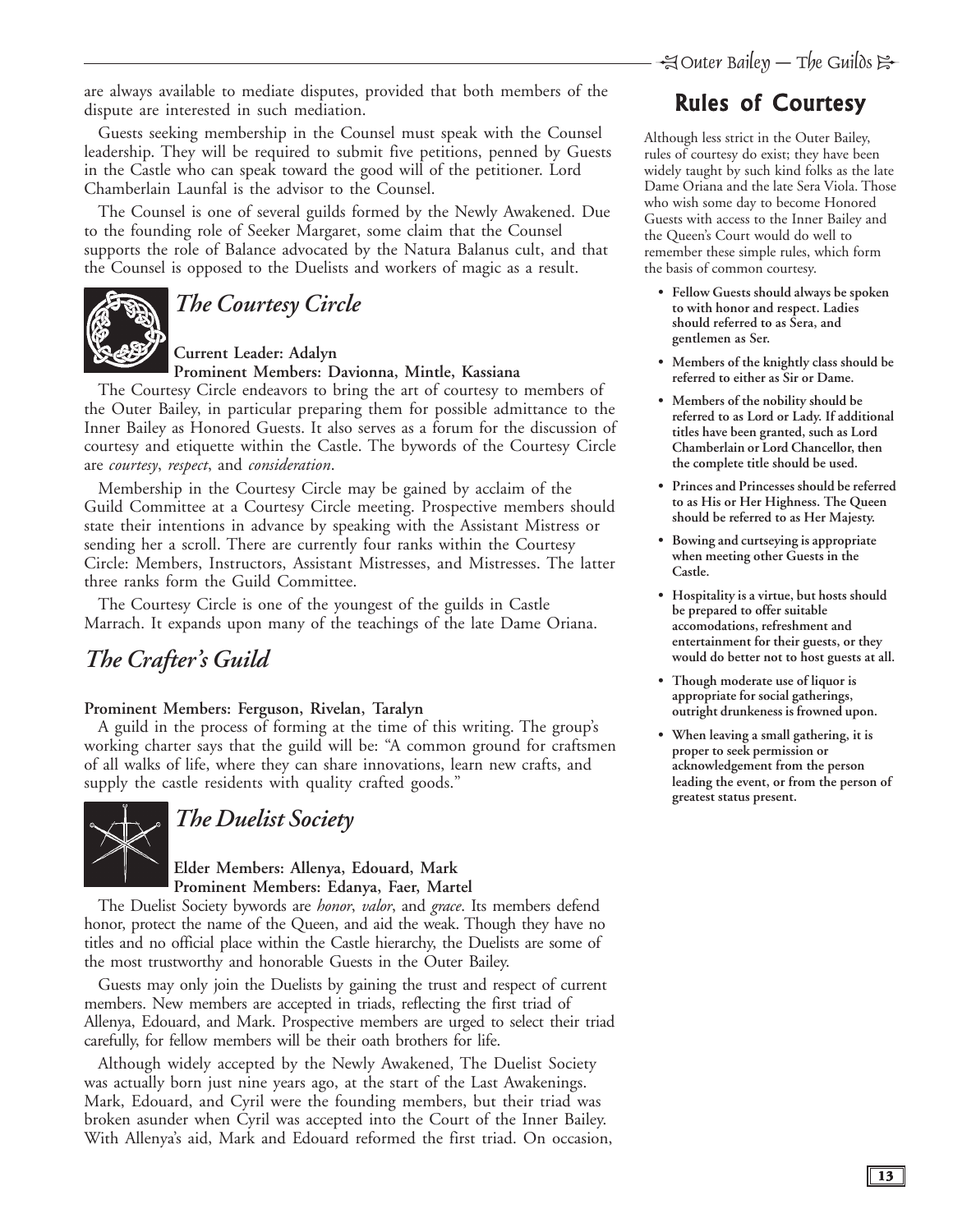# <span id="page-13-0"></span>÷a Outer Bailey — The Guilos est.<br>- The Guilos

## A Vision of Swords

**Sir Launfal:** And so, I return to my office for another day. And by my pocket watch, I see that I am only a few minutes late.

#### **[Allenya enters.]**

**Sir Launfal:** Greetings, Sera, how might I help you?

**Allenya:** Where do I get a sword? **Sir Launfal:** Swords are not issued to just anyone, Sera ... ?

**Allenya:** Allenya.

**Sir Launfal:** ...Sera Allenya. They are for use in honorable combat only.

**Allenya:** Of course I'd use it honorably, I just need to get one first.

**Sir Launfal:** Joining the Winter Watch is currently the only option available to guests of the Outer Bailey, though sers Edouard and Mark once sought to form a society for men and women of honor.

**Allenya:** What? Those two?

**Sir Launfal:** You've met them?

**Allenya:** They were so busy bickering with each other, I couldn't get a word in edgewise!

**Sir Launfal:** Yes, ever since the other of their number was elevated to knighthood, they have been unbalanced as only a pair. They could benefit from another who could take that one's place.

**Allenya:** Men and women of honor? Sounds good. Would I get a sword if I joined them?

—From *The Duelists*, Act I, Scene II by the Playwright Harwood the Duelist Society has been known to eject uncouth members; rumors say that Victor Savory, who initiated the first duel following the New Awakenings, was once a member of the Society, but is no longer.



*Friends of the Muse*

**Current Leader: Chorus Prominent Members: Cherish, Edanya, Judith**

The love of the performing arts is at the heart of the Friends of the Muse. They support all type of art, including plays, music, and dramatic readings. In the past they have arranged formal dances and sponsored games of Live Chess in the Outer Courtyard. Through their performances, the Friends of the Muse attempt to discover love and beauty in the world.

Performers, social organizers, and patrons of the arts are all welcomed to the Friends of the Muse. Potential members may gain acceptance into the society by aiding the guild with at least one production—be it play, music, or other social event.

Since the time of the New Awakening there has been notable animosity between the Friends of the Muse and the Poets' Brotherhood; this reached a height just before the first Poets' Convocation, when each guild was claiming the other was writing certain seditious poetry that was appearing in the Outer Bailey. Recently, the Friends of the Muse put on their first dramatic presentation since the New Awakening, an original work called *The Duelists*, written by the playwright Harwood.



## *The Garden Society*

#### **Current Leader: Roxanne**

**Prominent Members: Dame Oriana (deceased), Tamm**

The Garden Society is renowned for bringing beauty to the Outer Bailey via flowers, plants, and gardens. Its members are trained in the lore of plants and the art of growing. Under the peerage of their founder, Dame Oriana, the Garden Society was also a bastion of etiquette in the Outer Bailey, though the Courtesy Circle has now taken on that role. Although primarily centered around the love of beauty, the Garden Society has also been known to wield political power within the Outer Bailey.

Membership in the Garden Society is determined by interview. Currently, only women are allowed full membership in the Garden Society. However, in recent months, under the auspices of the Garden Society's new leader, Sera Roxanne, a new Garden Auxilliary has been formed, whose membership is open to all members of the Outer Bailey. Guests seeking membership in the Garden Society would be well advised to apply for membership in the Garden Auxilliary first.

Rumor says that Dame Oriana was once a member of the Inner Bailey and was expelled for reasons long forgotten. Dame Oriana formed the Garden Society long ago, using it not only to bring beauty to the Outer Bailey, but also courtesy and chivalry. After the New Awakenings, Dame Oriana fell victim to a mysterious illness which eventually took her life. The cause of her death may forever remain a mystery, though some blame a mysterious Shadow which began to appear in the Outer Bailey shortly before the Dame's demise.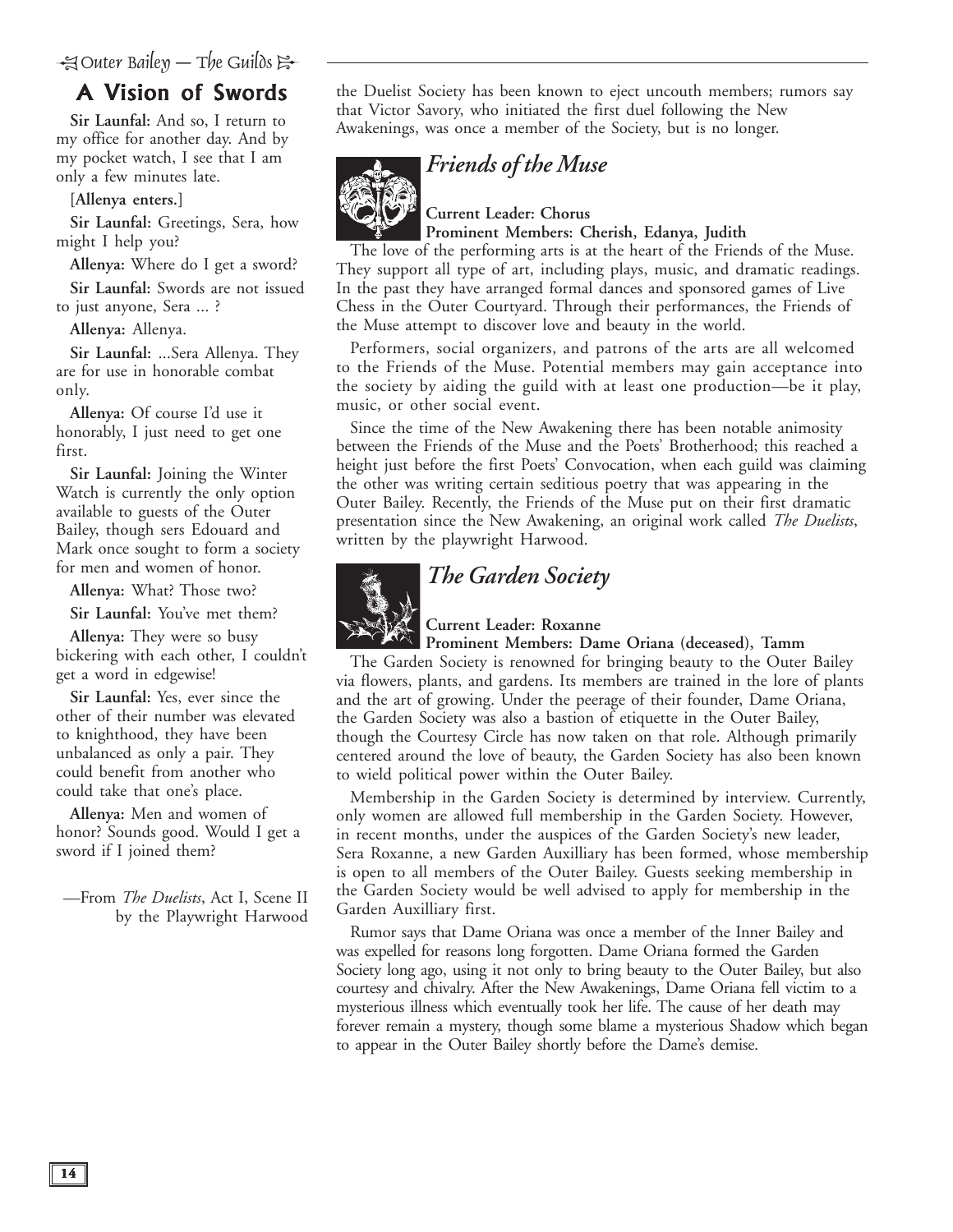## *The Keepers of the Unveiled*

### **Prominent Members: Faer, Kaine**

<span id="page-14-0"></span>One of several guilds formed since the New Awakenings, the Keepers of the Unveiled are tasked with investigating the supernatural and protecting the Queen from those same forces. Among the forces that the Keepers have investigated are the mysterious Shadow of the Outer Bailey and a certain ghost whose kiss is said to cause muteness. The former leader of the Keepers, Corbin, is said to be insane and is long missing. Some say that the Keepers of the Unveiled have gone underground as well.

## *Medical Students*

### **Current Leader: Dr. Meilyr**

**Prominent Members: Apprentices Anabeth, Severin, Nurse Ecremis**

Although not a formal guild, there are a number of students in the Outer Bailey who are studying under the College of Medicine. Apprentice Anabeth teaches her Nurses to heal the wounds and miseries that are a normal part of everyday life.



## *Natura Balanus*

**Current Leader: Lady Nadira Prominent Members: First Acolyte Charmiam, Acolytes Eben,**

#### **Isaria**

Natura Balanus is the Faith of Castle Marrach. The Priestess Nadira advocates a belief system where all things are kept in balance. It is faith of change and changeability, of openness, mutability, and compassion. Some of the central precepts of Natura Balanus are: "Find whatever means possible to protect truth, honesty, and balance. All things in balance." and "Do not make fame, status or sensual pleasure the sole aims of your life. Live in balance with all these things."

All Guests are already members of Natura Balanus, though there are many who do not know it. Nonetheless, all are Seekers, searching for truth. Guests may become avowed Seekers by undergoing a short ceremony. Guests may become Acolytes by showing a strong understanding of the precepts of Natura Balanus and taking part in a more intimate rite.

Many of the Newly Awakened first became aware of Natura Balanus through the mute Acolyte Dolfin's collection of wrappings during the month after the New Awakenings. After a period of time, a ritual was held where the wrappings were burned. Nadira has offered no explanation of the wrapping ritual to date.



### *The Rememberers*

**Current Leader: Vaden Prominent Members: Evayne, Garrik, Radorcha**

The guild of the Rememberers is focused on what came before life in the Castle. Most Guests in Castle Marrach can remember something from some time before ... usually a single memory. The Rememberers attempt to explain those memories and also to awaken new ones within their members. Evayne Harper, the leader of the Rememberers at the time of the New

## A Vision of Memory *A poem*

- I had a dream the other night. But actually, that's not the truth. I didn't dream the other night, And, in this dream-I-didn't-have, I found myself awakened.
- Awakened by a dream is strange, Bedazzled by a dream is joy, Enchanted by a dream is bliss, Enlightened by a dream is rare, And, though my dreams are passing fair, I've never had such dreams as this, This dream I didn't have.
- For there, awake, I walked with her, The noble goddess of this realm. Her stature regal, eyes abyss, She strolled along the corridors.
- And I, who followed close behind, Was much content to do the same, To go where'er my mistress willed, Through fire, through hell, through death again.
- For then she owned me heart and soul, My mistress cold and pale as snow. I longed for her to make me whole, For Memory be her name.
- So, we, a pair of passing fair, Did pass the dreamtime hours there, But where be there no voice can tell. It was at once both sweet and hell, For all the things she showed me there Were visions plain and true.
- Sunsets regal, fleeing burning, Joy at killing, daughters laughing, Prostrate multitudes before me, Scribing symbols, oak and sky. Scents of new earth, sullied courtyard, Armed assailants soon enclosing, Soaked by sea-salt, miner's weary, Verdict coming, fire and friend. Sound made festive, pointed waiting, Sons grown taller, crimson fingers, Long-gone voices, plucking music, Fall exhausted, nervous op'ning. Smell of berries, grinding pigment, Ebon sky with silver twinkles: All these were then set before me, By my lady mistress there.

—From "A Nameless Poem" by the Forgetter Yuen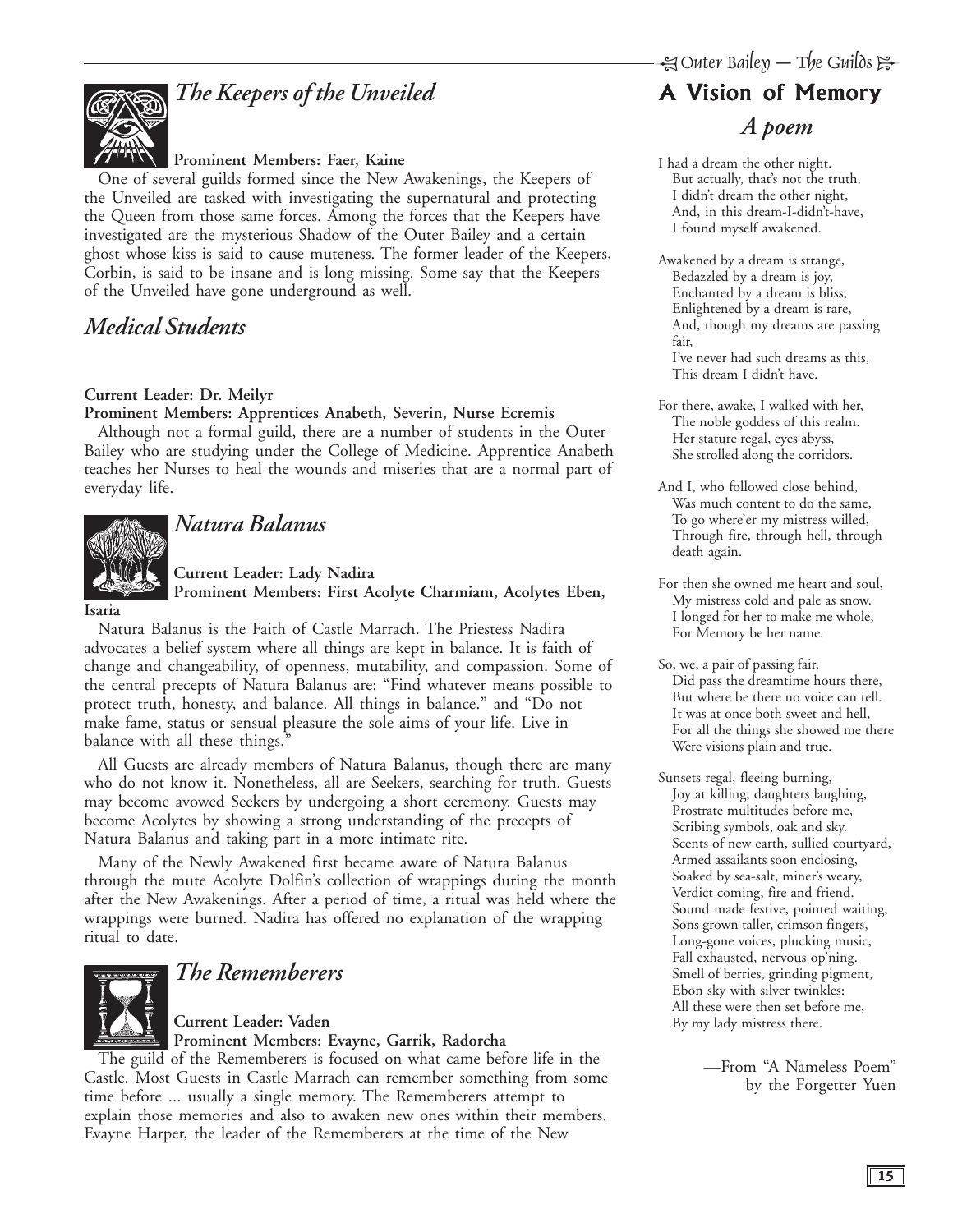## <span id="page-15-0"></span>Rules of Sumptuary

The sumptuary laws of Castle Marrach prohibit certain costuming. They are upheld in both the Inner and Outer Baileys.

- **Reserved uniforms, such those of the Winter Watch and the Royal Guard, may only be worn by those entitled to them.**
- **Crowns, coronets and badges may only be worn by those entitled to them.**
- **Damask, satin and silk may only be worn by Honored Guests.**
- **Fine furs may only be worn by Nobility.**
- **Silver and gold cloth may only be worn by Nobility.**
- **Velvet may only be worn by Nobility.**
- **Cerulean dyes may only be used by Royalty.**
- **Special dispensations may be made by the Queen or Chamberlain.**

Violations of the sumptuary laws are misdemeanors under the Queen's Capitulary, and may result in imprisonment.

Awakenings, has been known to say that she helps people to "become reunited with their true life."

All Guests are welcome to join the Rememberers, provided that they are willing to record their own experiences of the Time Before and share with others their dreams, which reveal their Great Lives. Meetings are regularly held to welcome new members into the fold.

Although well established, the Rememberers do not seem to have ever gained the patronage of the nobility of Castle Marrach. Their members have only rarely become Honored Guests. The last leader of the Rememberers, Tylus, is said to have gone missing with no explanation.

## *The Poets' Brotherhood*



## **Current Leaders: Ophidias**

**Prominent Members: Avocet, Kassiana**

The Poets' Brotherhood is an old guild, said to have been founded in response to the foundation of the Friends of the Muse. The Poets' Brotherhood is solely dedicated to poetry, though its definition of poetry has on occasion been expanded beyond the written word, as was the case when the mute Dolfin was brought into the Brotherhood. The Poets' Brotherhood holds regular meetings where members can come together and share their verse, and on occasion sponsors poetical contests or convocations, sometimes working together with the Friends of the Muse.

Membership in the Poets' Brotherhood is gained by acclaim of the Brotherhood's members. Potential members are invited to share their verse with the group and the best are awarded the rosette which is the symbol of the Brotherhood. The poet Ommale has writ: "No one may claim a rosette for themselves, except for the one who requests one through their actions of expression. Only those people with extra pins may give them to those who meet the requirements, and blessed be those who bear one pin, for they should have two."

At the time of the New Awakenings, the poet Ommale was the head of the Poets' Brotherhood, but he has since turned over leadership to members of the Newly Awakened. Rumors suggest that the courtiers of the Inner Bailey are unappreciative of the works of the Brotherhood.



## *The Sorceress' Apprentices*

**Current Leader: Lady Serista**

**Prominent Members: Apprentice Elea, Initiate Santlar, Novi-**

**tiate Radulf**

Although not a proper guild, Lady Serista has gathered together a group of Newly Awakened who hope to learn the secrets of sorcery. Besides advancing their own studies of magic, these students also aid Lady Serista in the occasional expedition.

Guests interested in becoming one of the sorceress' apprentices must attend the magical classes taught by her apprentices. Here they will learn the ways of sorcery and the costs associated with this magic. The process of initiation can take many weeks.

Prospective sorcery students should be warned that the way of magic is costly and dangerous. Many of Serista's first apprentices after the New Awakenings were severely weakened by their binding into the ways of magic; one was killed. And, some found that they were ultimately unfit for the practice of sorceress magic, despite the price that they had already paid.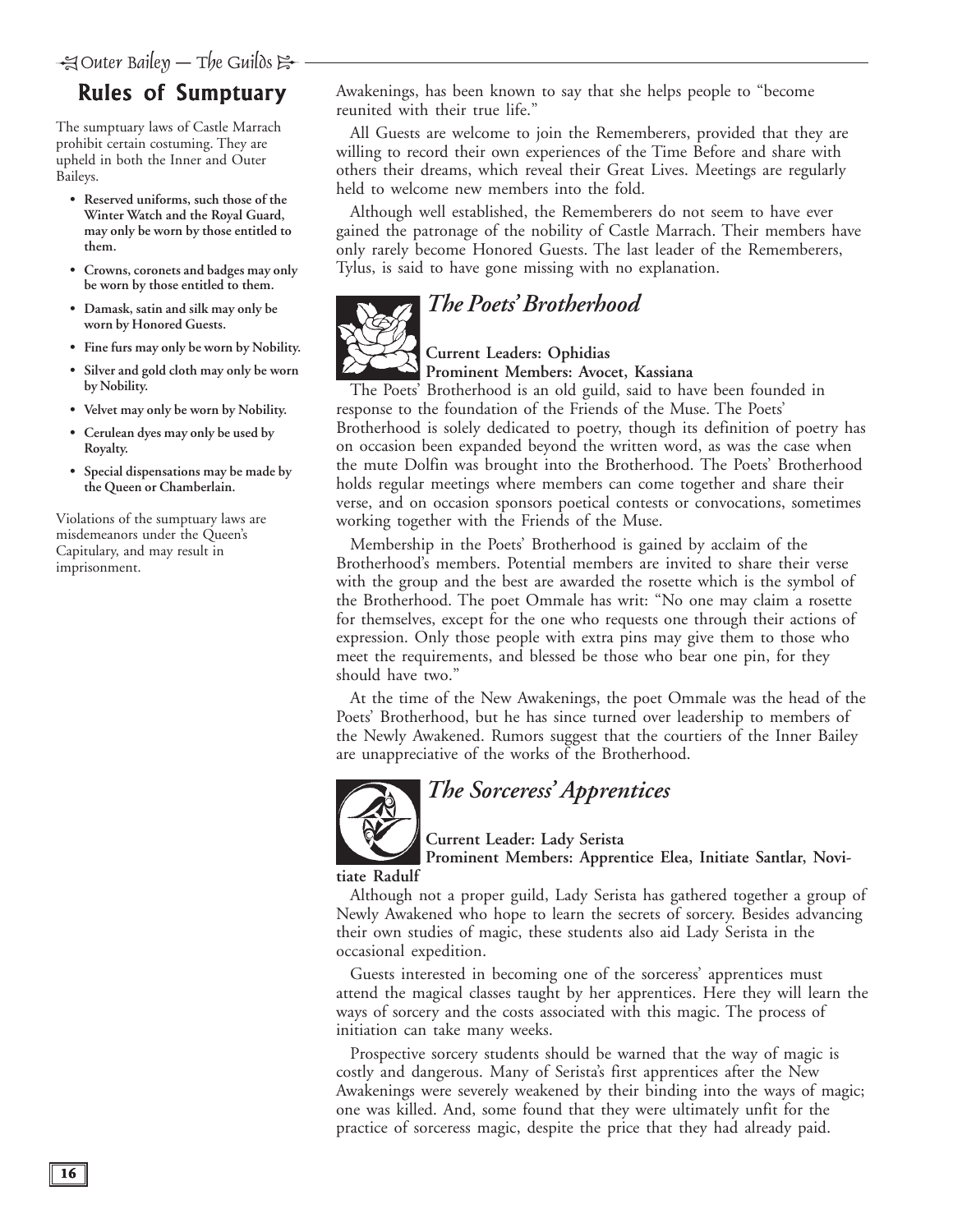## *The Winter Watch*

### **Leader: Corporal Artegal Prominent Members: Armsman Jarrod, Armswoman Judith**

<span id="page-16-0"></span>Protecting the Guests of the Outer Bailey and maintaining the laws of the Queen are the main directives of the Winter Watch. Their official credo is: "To defend the Castle against all perils, within and without." Whereas the Royal Guard is primarily directed toward the protection of the Queen and the Court, the Winter Watch is specifically directed toward law enforcement in the Outer Bailey. The two organizations are intended to be entirely complementary, with neither subservient to the other; but because the Winter Watch is a much younger organization than the Royal Guard, it tends to fall into a secondary role for matters of the highest importance. The Winter Watch reports to the Lord Marshal of the Royal Armies and the Lord Chancellor Boreas. It has full authority to arrest and imprison disruptive elements in the Outer Bailey.

Members of the Winter Watch are drawn from the general population of the Outer Bailey. They are selected by interview. Members of the Winter Watch who have not yet been sworn in are Deputies. Full members are Watchmen. Assistants to the leaders of the Winter Watch are Armsmen, and the leader of the Winter Watch is titled Corporal.

Older members of the Outer Bailey, notable among them the Duelists, have been known to nickname the Winter Watch "the Weasels" because of their ermine badges. More recently, The Winter Watch has been called "the Ducks" because of the quacking duckcalls some guild leaders use to summon them. Newly Awakened Guests should be aware that using either name is a violation of etiquette and courtesy. They should also remember that the Watchmen are among the few Outer Bailey residents with keys to the dungeons below.

## Rules of Law

The Queen's Capitulary outlines the laws of Castle Marrach. It includes laws about sumptuary and dueling which are described elsewhere in this book. In general, The Capitulary requires honor and courtesy of the Guests of Castle Marrach, with disruptive behavior resulting in imprisonment in the dungeons and worse. Some of the more notable laws of Castle Marrach include the following:

- **Disobedience shown to a superior may result in imprisonment.**
- **Poisoning, cannibalism, desecration, or arson may result in expulsion.**
- **Disorderly conduct may result in 5 days in the stocks.**
- **Utterance of inflammatory statements or statements derogatory to the Queen may result in 2 days in the stocks.**
- **Mugging, burglary, or petty theft may result in a public lashing.**

## Other Guilds

A number of other groups exist in the Outer Bailey, but are not old enough to be fully described in this Player's Guide. They include:

- **The Carpenters**
- **The Lawyers**
- **The Linguistic Project Assembly**
- **The Philosophers**
- **The Seamstresses**

Players interested in these guilds would do well to ask about them in the Dining Hall or check for postings in the Lecture Hall. New groups are also frequently being created.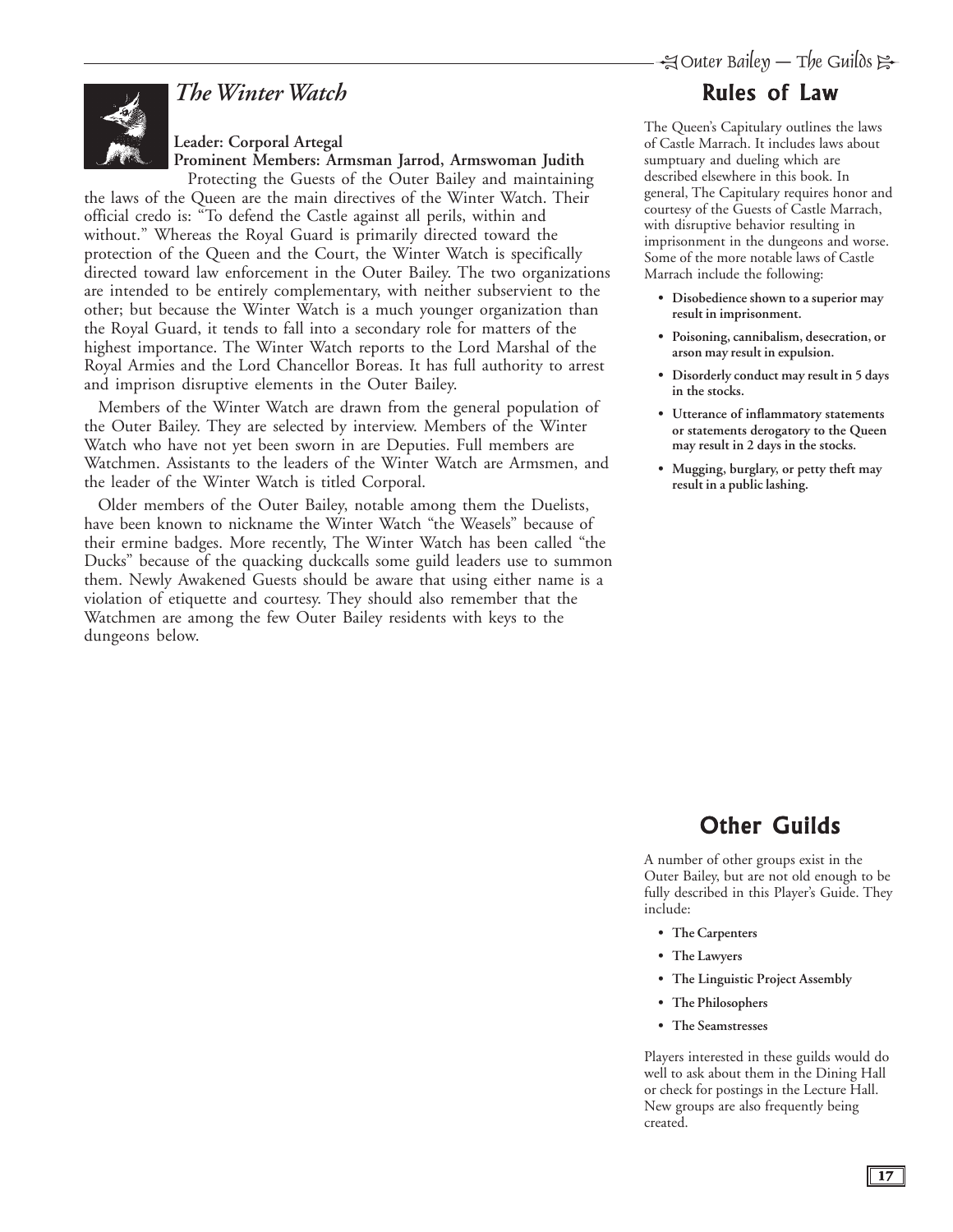<span id="page-17-0"></span>

*Lord Chamberlain Launfal*

## Notable Persons

There are a number of residents of the Outer Bailey who are notable for the profound influence they have on that portion of Castle Marrach. Some of members of guilds, while others have remained aloof of these organizations.

**Lord Chamberlain Launfal:** *The Royal Chamberlain.* A middle-aged man

with thin, graying hair. His appearance is discreet; his gray clothes are of simple design but fine fabric. Although properly a resident of the Inner Bailey, the Lord Chamberlain Launfal spends several hours a day personally administering the affairs of the Outer. He has also been known to offer aid to the Newly Awakened, if asked politely.

**Corporal Artegal:** *Leader of the Winter Watch*. Artegal joined the Winter Watch almost immediately following his awakening over a year ago. A man of formal and soldierly reserve, he is committed to ensuring justice and order in the Outer Bailey. His disdain for the Duelists as lawless trouble-makers is well known, and he holds a particular grudge against Ser Martel, who recently killed his mentor and predecessor, Philo, and against Sera Faer, the current leader of the Duelists. Artegal is wed through the faith to Sera Illiana, the Royal Almoner.

**Edouard Ramos:** *Elder Duelist.* A darkly handsome man whose shoulder-length hair is often tied into a pony tail. Edouard is but one of the three elders of the Duelists, but his passionate nature

often makes him more prominent than Mark Trevayne or Allenya Ormand. Recently, Edouard was wounded in a duel with Armsman Roland, and then accused of the Armsman's murder soon afterward. Edouard was eventually cleared, but the entire experience left him tired and somber.

**Evayne Harper:** *Leader of the Rememberers.* An almost translucent woman, with pale hair, light blue eyes, and very fair skin. Her small stature is usually set off by the raw passion with which she speaks. Some consider Evayne dreamy, because of her obsession with the Great Life which she believes came before life in Castle Marrach. Evayne became the leader of the Rememberers after the disappearance of Tylus, a year before the New Awakenings.

**Doctor Getheaht:** *The Royal Necromancer.* A tall and thin man, whose hollowed cheekbones and gnarled fingers make him look like a corpse. Getheaht usually hides down in the lower reaches of the Castle, but on occasion his apprentice, Lith, has been known to visit the Outer Bailey. Some whisper that Doctor Getheaht is not considered proper company for the denizens of the Outer Bailey, let alone the court itself.



*Doctor Getheaht*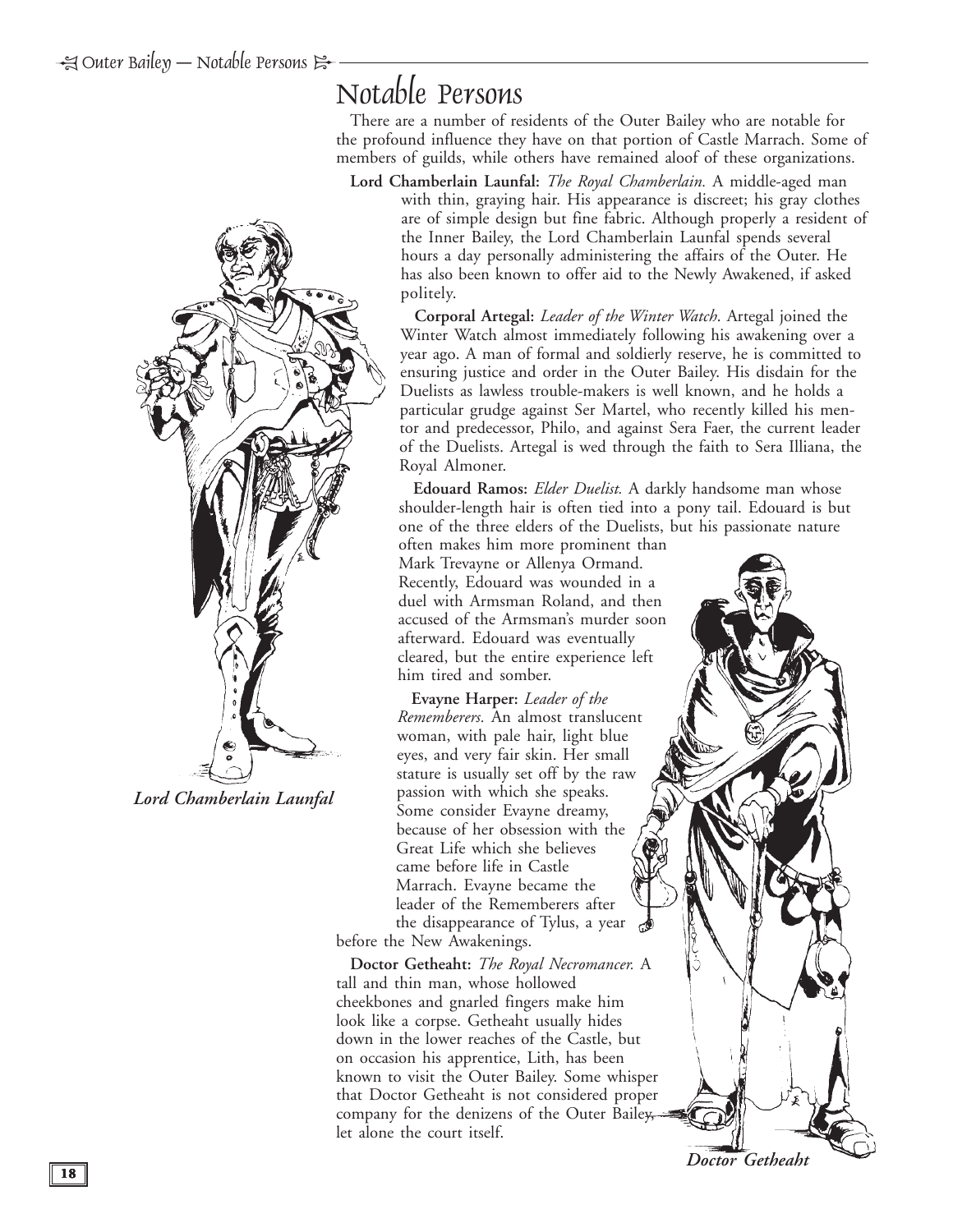**Acolyte Isaria:** *Seamstress and Member of Natura Balanus*. Since her awakening Isaria has been an active participant in the life of the Outer Bailey. Conselling many on matters of the Faith, she is also extremely influential in matters of clothing and style, holding prominence among the seamstresses and displaying the latest fashions during festivals and Outer Bailey events in formal shows which have been well-received.

**Martel:** *Member of the Duelists.* Awakened over a year ago at the start of the New Awakenings, Martel has quickly made a name for himself among the Duelists, forming one of the first new triads. He has experience his share of heartache and strife, including a very early duel with Victor Savary, the death of his beloved Viola, and, most recently, a duel to the death wherein he defeated Corporal Philo of the Winter Watch. Martel is a charming, plain-spoken Ser, who has stolen the hearts of more than a few Seras. He currently resides within the Inner Bailey, serving Prince Bertram, but remains a very active and influential member of the Outer Bailey.

**Maugis d'Aygremont:** *The Royal Wizard.* Sir Maugis is reputed to live in the Wizard's Tower just north of the Outer Bailey, but he has not been seen in many years, perhaps decades. Little is known about him. Various rumors claim that Sir Maguis is a demon, a simulacrum come to life, a being of pure magic, or a traveller from another world. Others suggest that Sir Maguis is only a man who understands the workings of the universe.

> **Master Orson:** *The Royal Alchemist.* Said to be an old man with frazzled white hair that sticks up in all directions, but in truth the Royal Alchemist has yet to emerge into the Outer Bailey since the New Awakenings began. Older members of the Outer Bailey either contend that

Orson is brilliant or a

rude hermit; both rumors may be correct. The closed doors to Orson's laboratory are located just beyond the hallway that leads to the Guest Rooms.

**Lady Serista:** *The Royal Sorceress.* A slender woman, with milk-white skin and long, flowing black hair. She seems to have few friends in the Castle, perhaps partially due to her fierce temper. Rumors say: she has occasionally turned members of the Royal court into toads; she is plotting against the Queen; she is plotting against the Royal Wizard. She has been reclusive recently, but none who know her believe she has been idle.

**Umichan**: *Leader of the Battle Guild.* A Sera of intense and playful disposition, awakened within the past year. She was formerly a member of the Awakened, but has forsaken her old guild affiliations to head up the Battle Guild.



*Master Orson*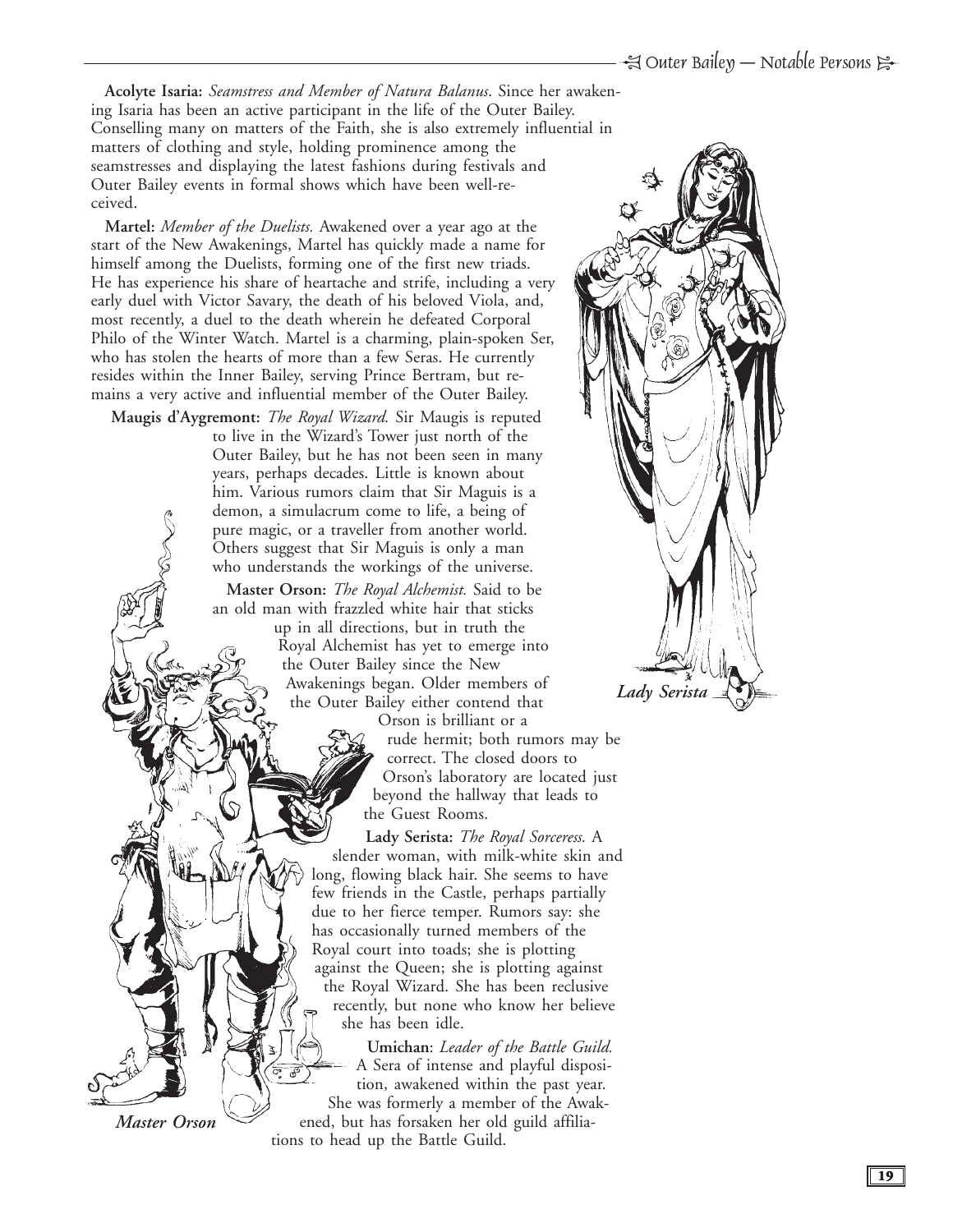## Important Locations

The Outer Bailey, located on the western side of Castle Marrach, makes up approximately half of the above-ground area of the Castle. It is here that the Newly Awakened are welcomed, and it is here that all of their needs are catered to.

<span id="page-19-0"></span>

**The Ground Floor:** The ground floor of the Outer Bailey is where much of the social life of Castle Marrach is centered. The *Dining Hall* is not only a place for eating, but also a place for socialization of all types; a *Kitchen* and other service rooms are just to the north. The eastern end of the Dining Hall, with its fireplace and tables, is a frequent home to meetings, and is also the traditional place for the recitation of poetry. To the east of the *Outer Courtyard*, the *Great Bridge* leads to the Inner Bailey—reserved for those Honored Guests and others who have been welcomed to the Court of Queen Vivienne. To the west of the *Gate Courtyard*, past the ever-locked gates, is a great gap that can only be crossed if the enormous drawbridge is ever lowered. The quarters of the castle's servants, a wide terrace to the south, the *Stables*, the dog kennel, the *Armoury*, and a *Smithy* fill out the ground level.

**The First Floor:** For defensive and architectural reasons, the first level of the Outer Bailey is divided into three areas. The western portion of this level is outside of the main body of the Outer Bailey and can thus only be accessed by the stairs from the *Gate Courtyard* on the ground floor. The *Practice Room* is used by various martial disciplines and for many duels. The Winter Watch headquarters and the Dueling Society's room each lie near the Practice Room*.* The *Garden Society Room* is also located in this section of the castle.

The eastern portion of the first level is accessible only via the northeastern spiral stair. Herein may be found the *Chamberlain's Office*; Lord Launfal appears at this room in accordance with a schedule posted in the hallway outside. The *Lecture Hall*, sometimes home to meetings of various groups, is just south of Lord Launfal's office. The Outer Bailey's *Baths* are also nearby.

On the southern side of the first level are a few rooms accessible only via the southeast stairwell. These include the *Cupola*, often used by practitioners of the Faith. An altar to Natura Balans is nearby, just off the hallway. At the end of the long passage is the *Observation Gallery*, which offers magnificent views of the castle and the surrounding scenery; recently it has been used by apprentices to the sorcerous arts for their lessons.

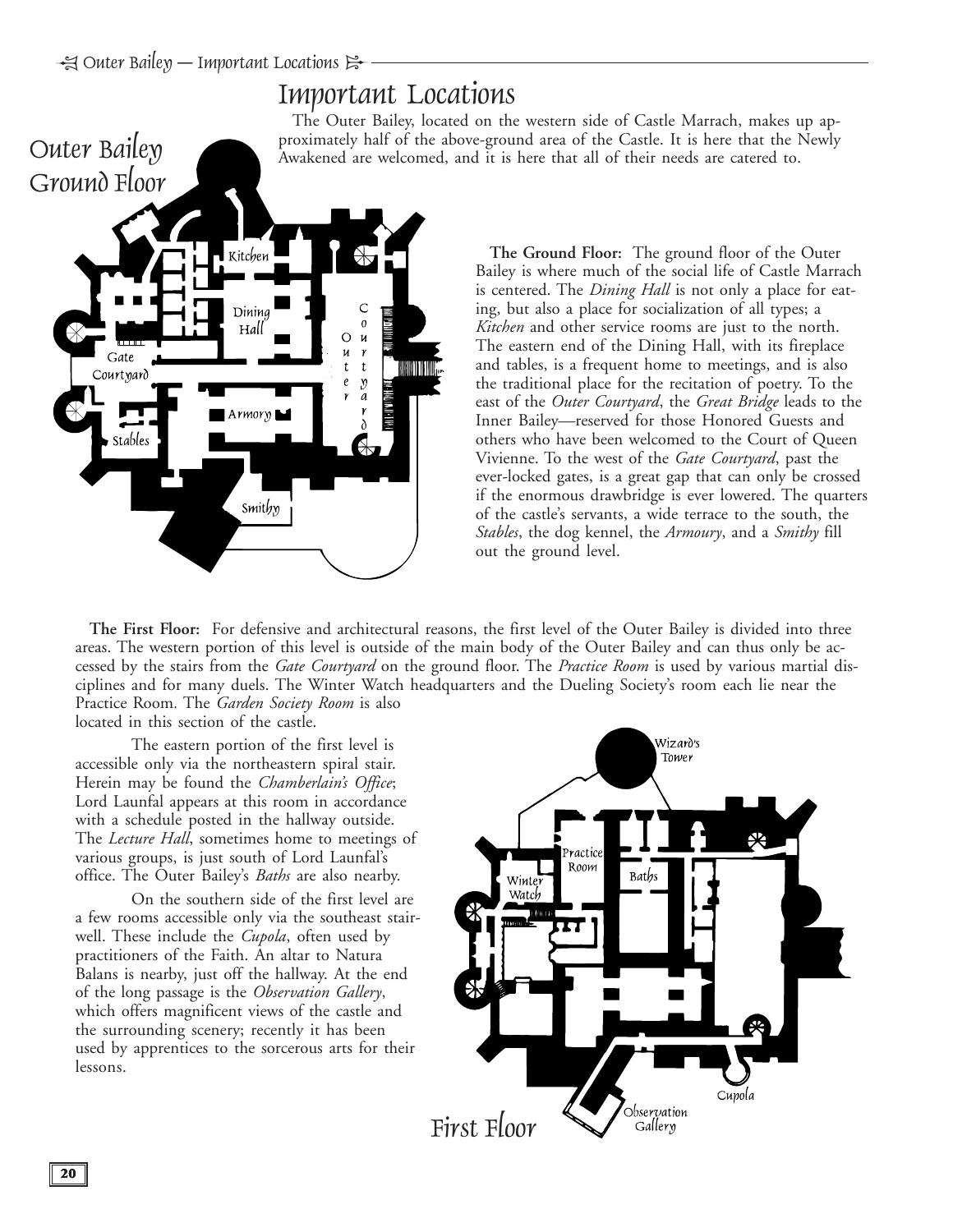- Outer Bailey — Important Locations

**The Second Floor:** The second level of the Outer Bailey is primarily notable for the *Guest Rooms* which are located along the western facade. The *Sunset Room,* located to the south of the Guest Rooms, is the headquarters of the Awakened guild; the Newly Awakened will find the members of this guild to be of great assistance. The upper battlements of the barbican, west of the Guest Rooms, provide spectacular views of the castle and the surrounding mountains. The *Portrait Gallery*, running between the two spiral stairs, portrays some of the more interesting members of Her Majesty's Court. The lower level of the Dove Tower, just past the southeastern stair, is now an *Infirmary*. The *Alchemist's Hall* takes up the central portion of this level; it is rarely visited, and the

> $Clock$ Tower





subject of many rumors.

**The Third Floor:** This level is small, for it consists of only a few rooms arranged about the upper portions of the Alchemist's Hall. Rooms set aside for the use of various groups are arranged under a steeply sloping roof on the west side, while the *Bowling Alley* lies along the east side. Along the battlements at the east side of the Outer Bailey is the *Clock Tower*, the lower level of which houses the offices of the Chroniclers. The upper floor of the Dove Tower, at the southeast corner of the Outer Bailey, currently houses the Players. Finally, the *Outer Bailey Tailor* and *Seamstress* sought out by the Newly Awakened are on this floor.

## Third Floor

**The Fourth Floor:** Under a great peaked roof on this level is the *Theater*, used for dances and various performances. At the southern end of this level is the *Workroom* of the castle's seamstresses. A broad battlement extends along the northern edge of the Outer Bailey, accessible only through the northeastern spiral staircase. The base of the *Watch Tower* is set to the west; the stairs within run up several flights to a fortified platform with dizzying views in all directions.

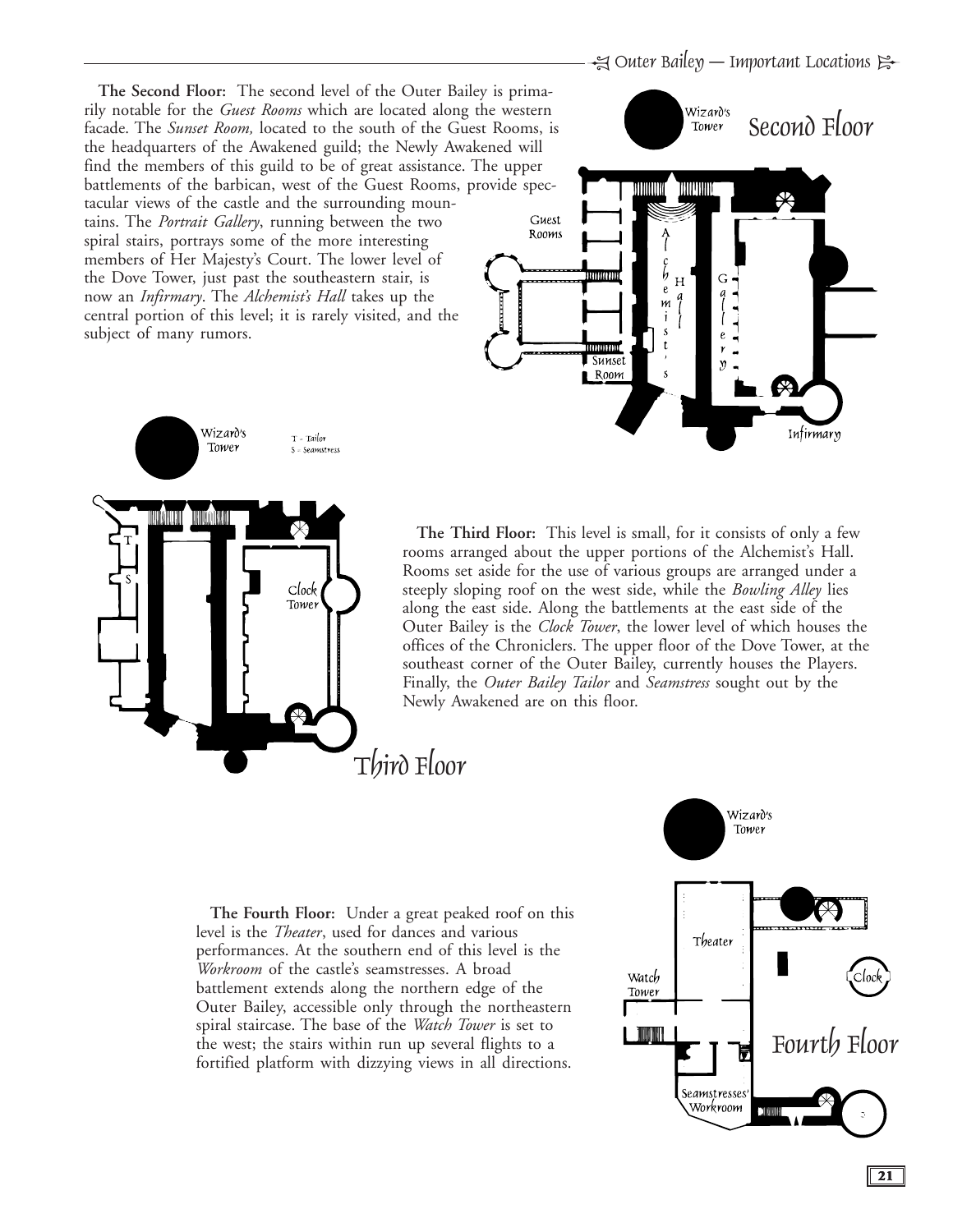## <span id="page-21-0"></span>Becoming an **Honored Guest**

The Inner Bailey is a place of fancy and fairie tale, and many Newly Awakened make it their goal to quickly be welcomed into this place. They should be warned: the Inner Bailey is not a place for everyone. Those awakened with a sense of honor, chivalry, decorum, and loyalty may well find the Inner Bailey to be a place of dreams, but there are many others who would prefer to stay in the Outer Bailey.

Those who would still like to join the Inner Bailey must demonstrate in themselves the attributes enjoyed by the Queen. They must show themselves romantic, honorable, and chivalrous. Some of the guilds of the Outer Bailey — among them the Duelists, the Winter Watch, and the Chroniclers are well-known and respected by members of the Royal Court, and their members are more likely to gain the title of Honored Guests. Other Guests may rise to this status by their personal strivings to better Marrach, played out before the representatives of the Queen in the Outer Bailey.

Rising to the status of Honored Guest may be a difficult trial, but the Newly Awakened should be aware that it is possible, if they express their will to ascend through their actions.

# THE INNER BAILEY

*Members of the Court gossip until dawn. Ball-goers dance among the stars. The Queen and her consort listen to poetry and witness dramas written in their name. The scholars of the Collegium discuss their studies of engineering, medicine, and alchemy.* This is the world of the Inner Bailey, a world removed from ordinary life, a world of faerie tale and fantasy.

To the Newly Awakened in Castle Marrach, the Inner Bailey is a great mystery, an unknown. The bridge that leads eastward is guarded; what is beyond the Great Bridge itself is unseen and unknowable. But, there are tales….

The late Dame Oriana was cast out from the Inner Bailey long ago, though she refused to speak of her disgrace. Launfal, Severin, Nadira, and others visit from the Inner Bailey when the mood suits them. The eldest of the Newly Awakened have been named Honored Guests, who can visit the Inner Bailey, or even courtiers, who make their homes there; others speak of the Winter Balls that once gave them entrance to that place.

But still, the Inner Bailey lies apart. There are many rumors but fewer facts. For many of the Newly Awakened the Inner Bailey is a goal to be aspired to, but not a reality for the current day.

## The Royal Court

As society in the Outer Bailey centers around the Guilds, it is said that the society of the Inner Bailey centers around the Royal Court. Favour is the true currency here — the Favour of the Queen, of her consort Boreas, of the Prince Bertram, of the Lords and Ladies of the Court. With Favour comes position and prestige and power.

The hierarchy of the Court descends from the Queen, as all things do in Castle Marrach. Below her are the Princes and Princesses of the Court and below them the aristocrats — the lords and ladies. The chevaliers, ritters, and knights make up the fourth rank of the Royal Court. And finally there are the courtiers and the Honored Guests, who have been newly welcomed to the Queen's Court.

It has been reported that the Royal Court is also split into four parts. The Royal Household, led by the Lord Chamberlain Launfal, makes up the majority of the Court. Its most powerful members include the Royal Seneschal, the Royal Archivist, and the Dean of the Royal Collegium. Sir Boreas leads the Chancery, which arbitrates issues of justice. Sir Alrik is the acting leader of the the Royal Army, until a new Lord Marshall is named. The Royal Treasury is currently overseen by Prince Bertram.

Some say the structure of the Court is ancient and mostly unused. Some say that the individual factions constantly intrigue against each other. Some say the Court is nearly empty, and that its repopulation is the true purpose of the New Awakenings. There is still more speculation about the Royal Court than established fact; only as more of the Newly Awakened are accepted as Honored Guests will the truth become known.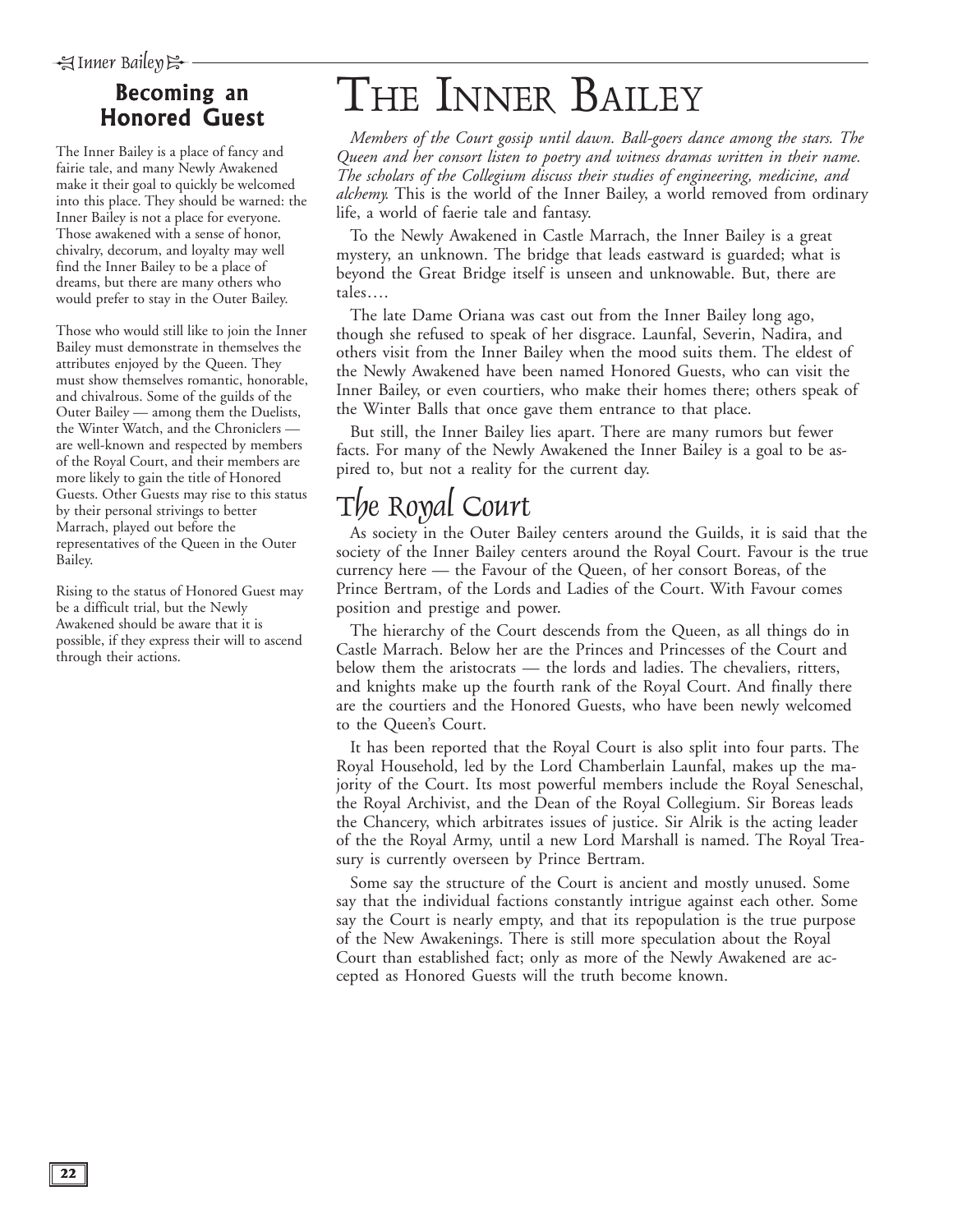# .<br>|-<br>| Inner Bailey — The Guilds

# <span id="page-22-0"></span>The Royal Guilds

While most of the guilds of the Outer Bailey have the approval of the Lord Chamberlain Launfal, those of the Inner Bailey have been officially sanctioned by the Queen Herself. The guilds of the Inner Bailey are not quite as ubiquitous as those of the Outer Bailey, for there is other society at the Queen's court. Some say that Guilds of the Inner Bailey are mere auxilliaries for the Court, through which its members carry out additional plots and intrigues.

What follows is merely a listing of some of the guilds which have become known to members of the Outer Bailey.

## *Company of Players*

### **Current Leaders: None**

#### **Prominent Members: Geograd, Mintle, Sansamor, Scaramouche**

Whereas the Friends of the Muse entertain the Guests of Castle Marrach, the Company of Players is tasked with specifically creating dramas for the Queen. All of the members are said to be Royal Players, personally appointed by the Master of Entertainments. Little more is known about the organization.



## *The Knights of Marrach*

### **Current Leaders: None**

**Prominent Members: Sir Alrik, Dame Catharsis, Sir Launfal** The Watchmen and the Duelists often speak of the knights of Castle Marrach. These are paragons of honor and nobility personally chosen by the Queen. There are known to be two societies of knights in the Inner Bailey, the Knights of the Stone, who emphasize feats of strength and dexterity, and the Knights of the Petal, who emphasize chivalry and courtesy.

The Queen selects the knights of Castle Marrach based upon grueling physical, mental, and moral tests. It is said that some candidates do not survive the examination process.

Current knights in Castle Marrach include Dames Petronille and Catharsis, Sirs Alrik, Bragi, Cyril, Gaudis, and Launfal, and Lord Sicard. Not all knights are members of the societies, as they are open only by invitation.



## *The Royal Collegium*

**Current Leader: Dean Mielyr Prominent Members: Sir Bragi, Master Orson, Lady Serista, Apprentice Severin**

Under the benefices of the Queen, a number of colleges of learning have been created, believed to include alchemy, the arts, engineering, languages, letters, medicine, religion, science, and sorcery. It is in the Royal Collegium that all of the members of the colleges of Castle Marrach come together. It is a highly respected institution, entrusted with both gathering and teaching knowledge.

Entry into the Royal Collegium is only offered to those who can pass a rigorous set of tests related to the discipline of their interest. Success offers the candidate an apprenticeship with the Master of the appropriate college.

## Rules of Hierarchy

Though hierarchy is not sternly enforced in Castle Marrach — at least not in the Outer Bailey — it does exist and is an important social force. There are some who say, "Whenever you enter a room, always identify your superiors and your lessers." Superiors in the Castle hierarchy should be respected and obeyed, particularly if a Guest ever has any hope of gaining access to the Inner Bailey.

Within the Outer Bailey, hierarchy is loose. Lord Chamberlain Launfal is the ultimate authority within the Outer Bailey, followed closely by Corporal Artegal, the leader of the Winter Watch (and a Newly Awakened). A few guilds should be offered particular respect in the Outer Bailey as well. The Winter Watch is the arm of justice in the Outer Bailey and an official division of the Royal Army. The Chroniclers and the Counsel should also be offered particular deferrence in the Outer Bailey because of their close ties with the Lord Chamberlain. When visiting the Outer Bailey, members of the Royal Court outrank most Guests, with the possible exception of Launfal, Artegal, and the guilds that they support.

The hierarchies within the Inner Bailey are much more strict — as well as more intricate and occasionally confusing. Complex structures exist within the Royal Household, the Chancery, the Royal Treasury, and the Royal Army. In addition, members of the Royal Court can possess one or more particular titles. Under the Queen are the Princes, then the artistocrats, then the knights, then the honored guests.

Obedience and deferrence to one's betters in the Inner Bailey can make or break a young court member's hopes for the future.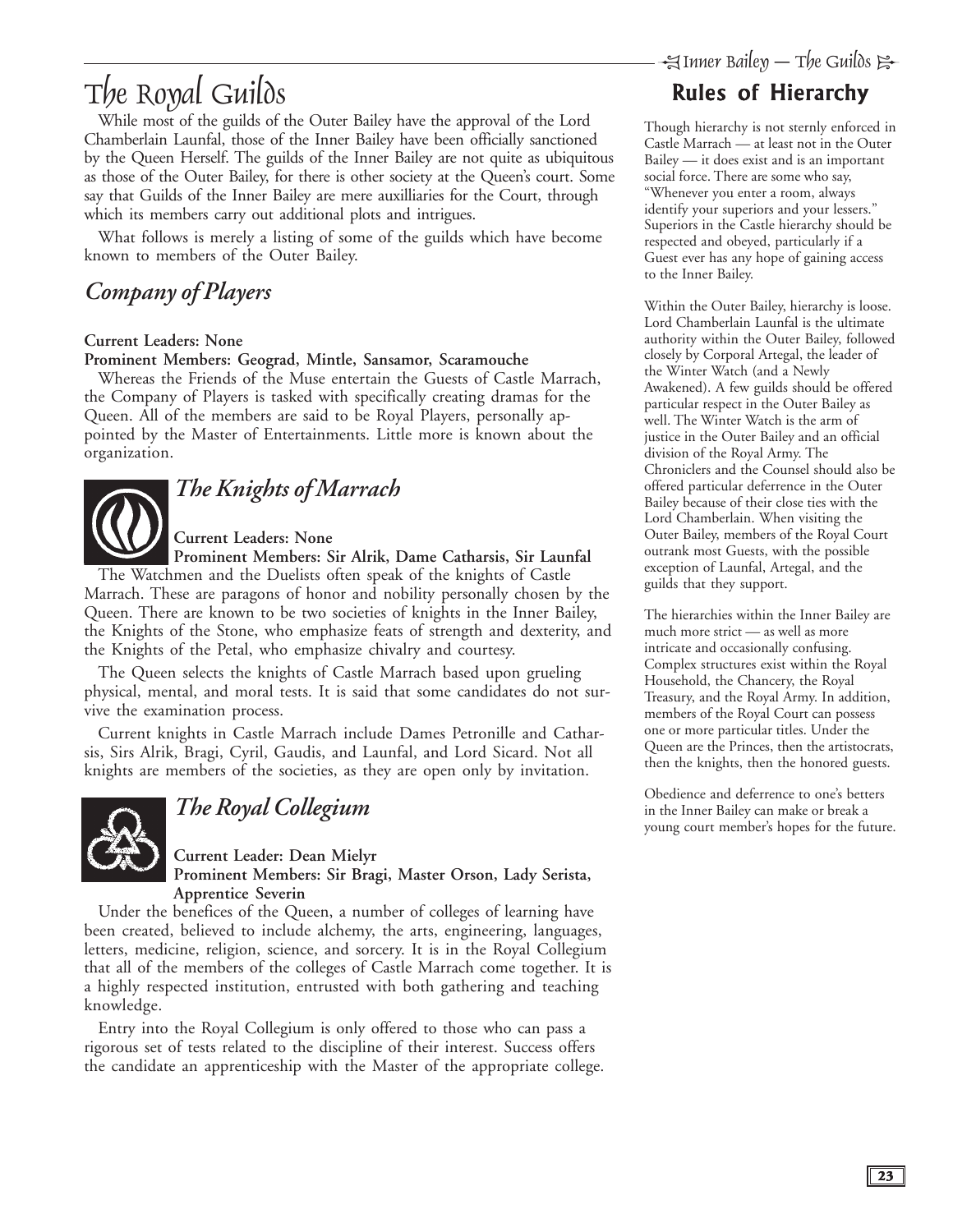## <span id="page-23-0"></span>Rules of Favour

In Castle Marrach, Favour brings influence and with it power. If you want to gain Favour in the Castle there are simple (though occasionally changing) rules.

- **Discover which people and guilds are in Favour.**
- **Gain the respect of those in Favour.**
- **Ignore those who are out of Favour.**
- **When you have gained enough Favour with someone of a low rank, try and gain the attention of someone of a higher rank.**

The Royal Collegium seems almost entirely centered upon the Inner Bailey, though some of its members do interact with the Outer Bailey. Lady Serista, in particular, seeks her students from among the Newly Awakened. The apprentice doctor Severin has been known to reluctantly attend the occasional duel or teach the occasional class in chirurgy.

It is rumored that the colleges of the Royal Collegium are nearly empty.

## *The Royal Guard*

#### **Current Leader: Sir Alrik**

The safety of the Queen and the Royal Court is officially watched over by the Royal Guard. In practice they tend to watch over the Inner Bailey, leaving the protection of the Outer Bailey to the Winter Watch.

Membership in the Royal Guard is determined by interview with the Captain of the Guard. If applicants are accepted, they are offered commissions. New members are accepted as Yeomen.

The Guard is currently led by Sir Alrik, who at one time was a member of the Winter Watch, and is said to still retain ties with that organization. Although justice in the Outer Bailey is usually left to the Winter Watch, Sir Alrik has been known to intervene on occasion if he believes the Court or the

> Queen are in danger. Since the time of the New Awakenings he has led Outer Bailey investigations into the seditious poetry preceding the first Poets' Convocation, and into the murder of Armsman Roland.



Most of the important people in the Inner Bailey are members of Queen Vivienne's court. The following are but a few of the names who have come to the attention of the Outer Bailey.

**Queen Vivienne.** *Ruler of Castle Marrach.* Called by some, though only behind her back, the Ice Queen. She is tall and elegant, with icy blue eyes and pale blonde hair. Vivienne often remains aloof from the Court. All manner of gossip surrounds her: that she has dark dreams; that she is imprisoned in Marrach due to ancient debts; that she is a powerful practicioner of magic; and that she spies upon Her Court from secret passages, or lingers among them in a variety of disguises. Doubtless, most of these rumors are false.

**Sir Alrik.** *Captain of the Royal Guard.* A tall, brawny man with neatly braided blond hair and a tawny beard. Alrik is poised, self-confident, and very, very serious about his job. He has been the Captain of the Royal Guard for as long as most can remember, and in that time he has become very good at his position.

**Prince Bertram.** *Son of Sir Boreas.* A tall, robust young man who usually wears simple, but finely made clothing. His hazel eyes are unflinching;

*Queen Vivienne*

Casp.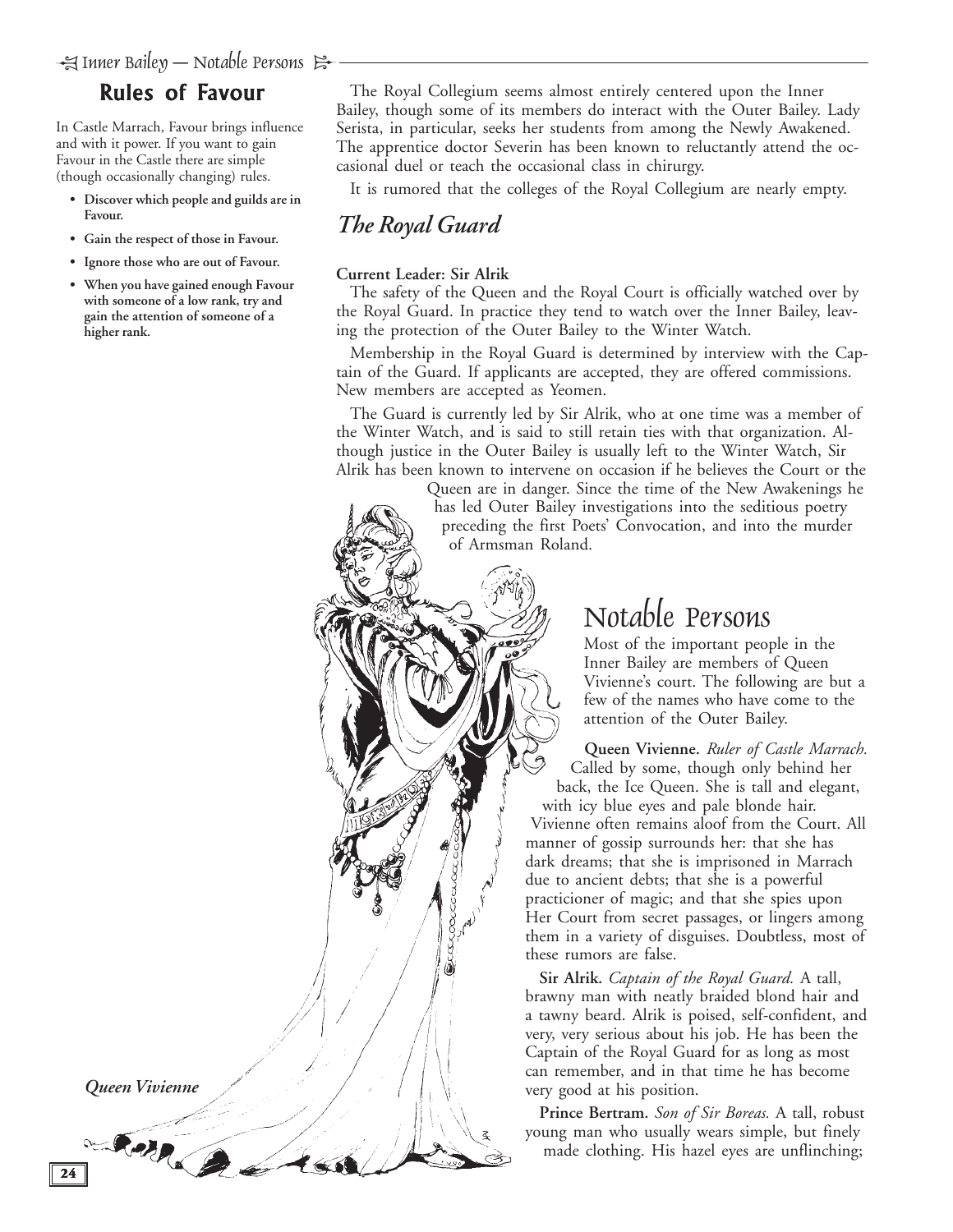*Sir Boreas*

his auburn hair often unkept. Prince Bertram has a bit of a reputation for cruelty to the Newly Awakened, but older members of the court claim that his sense of humor is complex and not understood.

> **Sir Boreas.** *Consort to the Queen and Lord Chancellor.* A tall, thin man whose dark hair is streaked with gray. His closely trimmed mustache and goatee, along with his robes, cloaks, and chains of office, give Sir Boreas an air of dignity and propriety. Sir Boreas is renowned for the order that he maintains in the Castle and also for his skill at chess.

**Sir Bragi.** *Royal Poet.* An old man with snow-white hair and ice-blue eyes. Dressed in white cloak and white mantle, leaning on a steel-shod staff, he seems the embodiment of winter in the Castle. Bragi is a kind and courteous man, fond of romances and heroic epics. He has been the Royal Poet for as long as any in the Outer Bailey can recall.

**Jester Dagonet.** *Royal Jester.* A small man with a twisted foot, a hunched back, and an eye patch. He usually dressed in colorful garb which appears lurid against the snow and ice that settle upon Castle Marrach. He is a humorous man, always joking. His wit is quick and sometimes sharp, as many members of the Royal Court can attest. It is said that Dagonet has been extended the Queen's Protection.

**Sir Gaudis.** *Knight of the Petal.* A short, hirsute man with neat, dark hair, usually dressed in black and slate blue. Sir Gaudis is renowned for his courtesy and chivalry, and is one of the most approachable Knights of Marrach. He was present at the Winter Ball, and was one of the judges in the first Knight's Quest.

**Lady Nadira:** *The Royal Priestess.* A tall, brown-skinned woman with an open face and a wide smile. Though a member of the Inner Bailey, Nadira frequently visits the Outer Bailey to bring the words of the Faith to the Guests there. She is calm, centered, and focused, with a strong sense of right and wrong. She seeks to bring about these same characteristics in others through the Faith.

**Apprentice Severin.** *Apprentice to the Royal Chirurgeon.* A thin, neat man with an aquiline nose and a pencil-thin mustache. Severin's features give him the appearance of belligerence, and this is not a misleading impression. He is an unpleasant, arrogant man who holds his learnings above those around him. On occasion Severin has visited the Outer Bailey, either to tend to the wounded or offer lectures; he has rarely hidden his contempt while doing so.

**Lord Sicard.** *Royal Champion and Knight of the Stone.* A bold, handsome man whose ash-blond hair is usually neatly tied back. He dresses in gold, embroidered velvet doublets, with matching hose. Sicard is said by many to be the finest knight in Marrach.

## **Rules of Chivalry**

- **1. Thou shalt respect all weaknesses and shalt constitute thyself the defender of them.**
- **2. Though shalt love the country in which thou wast Awakened.**
- **3. Thou shalt not recoil before thine enemy.**
- **4. Thou shalt make war against those who would threaten the Castle without cessation and without mercy.**
- **5. Thou shalt perform scrupulously thy feudal duties to The Queen.**
- **6. Thou shalt never lie and shalt remain faithful to thy pledged word.**
- **7. Thou shalt be generous and give largesse to everyone.**
- **8. Thou shalt be everywhere and always the champion of the Right and Good.**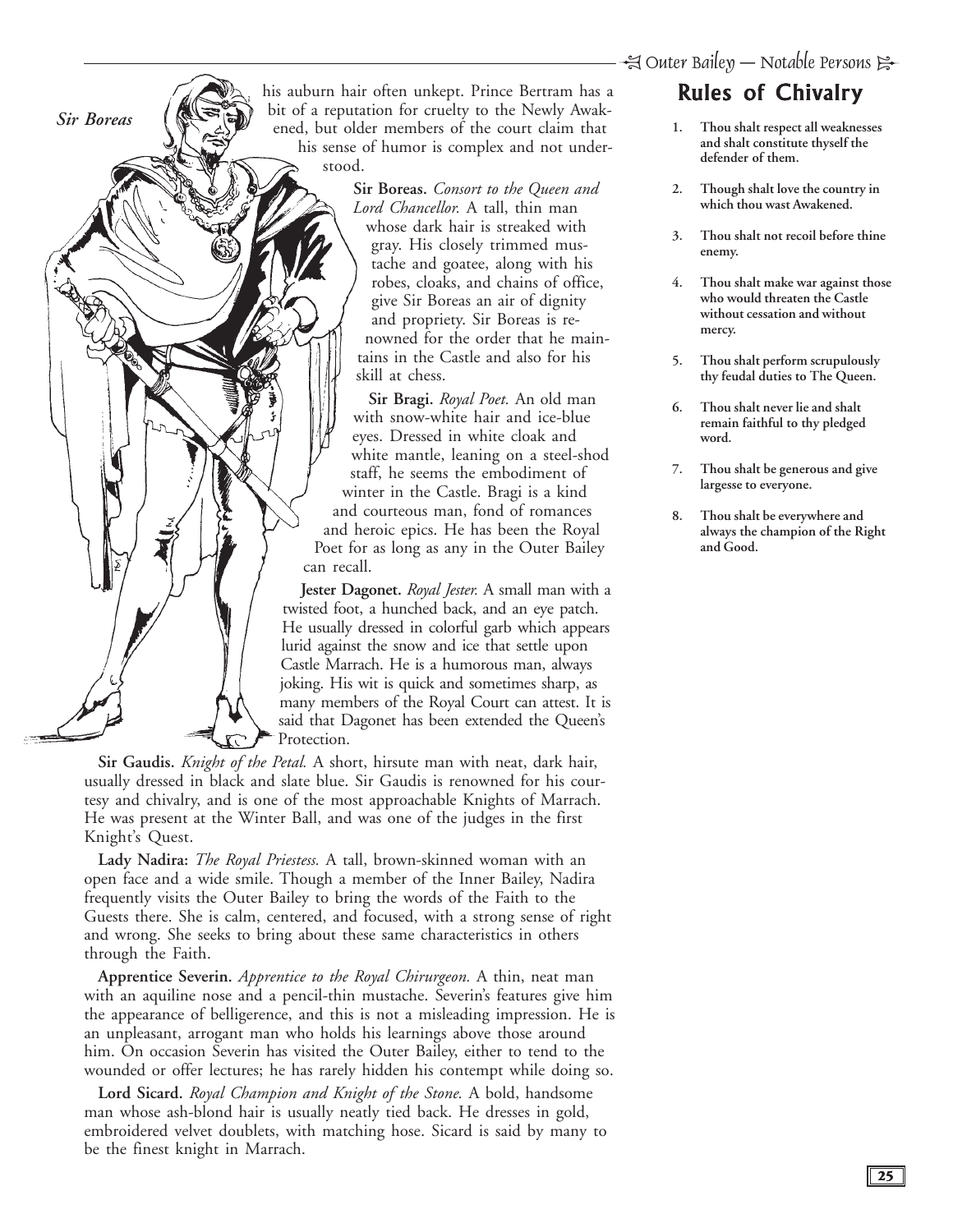## <span id="page-25-0"></span>Important Locations

The Inner Bailey is the eastern half of the Castle. Normally, only the Honored Guests, courtiers, knights and nobles of the Queen's Court have free access to the Inner Bailey (in addition to the staff when going about their duties). The highest towers of the Inner Bailey rise somewhat higher than those of the Outer Bailey. Courtiers and other more favored members of the Court maintain elegant suites of rooms within the Inner Bailey.

**The First Floor:** Connected to the Outer Bailey by the Great Bridge which spans a deep ravine between the two halves of the Castle, the first level of the Inner Bailey consists of tall structures arranged around two large, open areas. Located centrally is the *Inner Courtyard*; at the farthest eastern end of the castle is the *Royal Garden*. Along the southern side of this level are the *Banquet Hall* and the *Hall of Barons*, dedicated to honor, duty and chivalry. The *Library* is located at the northeastern corner of the castle here; centrally located along the northern side is the *Throne Room*, where the pomp and ceremony of the Royal Court is played out.

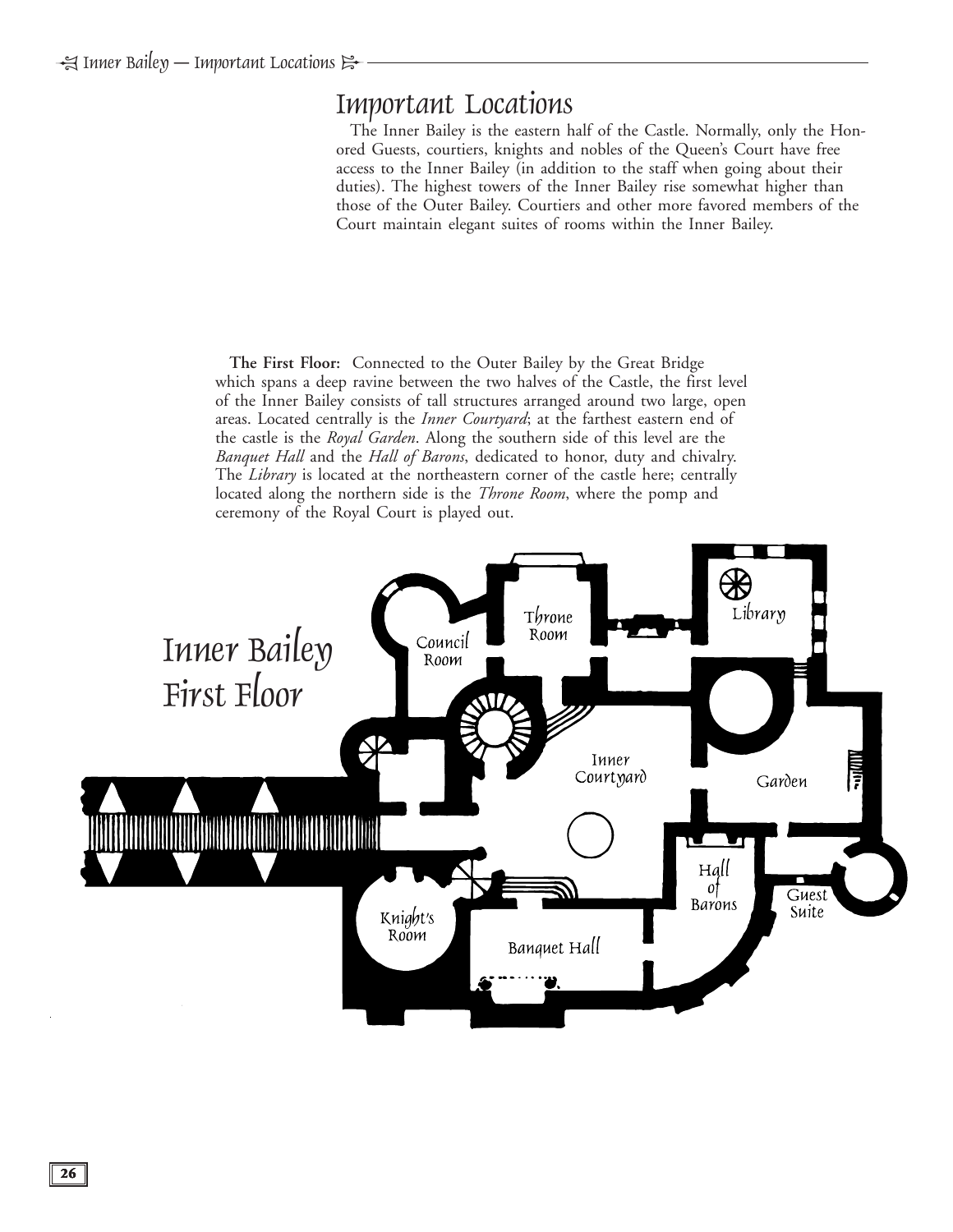![](_page_26_Figure_1.jpeg)

![](_page_26_Figure_2.jpeg)

**The Fourth Floor and Higher:** Only the Consort and Her Majesty reside on the higher levels of the Inner Bailey; each has a suite of rooms along the western side of the bailey. The central *Stair Tower* rises to a circular walkway about two hundred feet above the Inner Courtyard.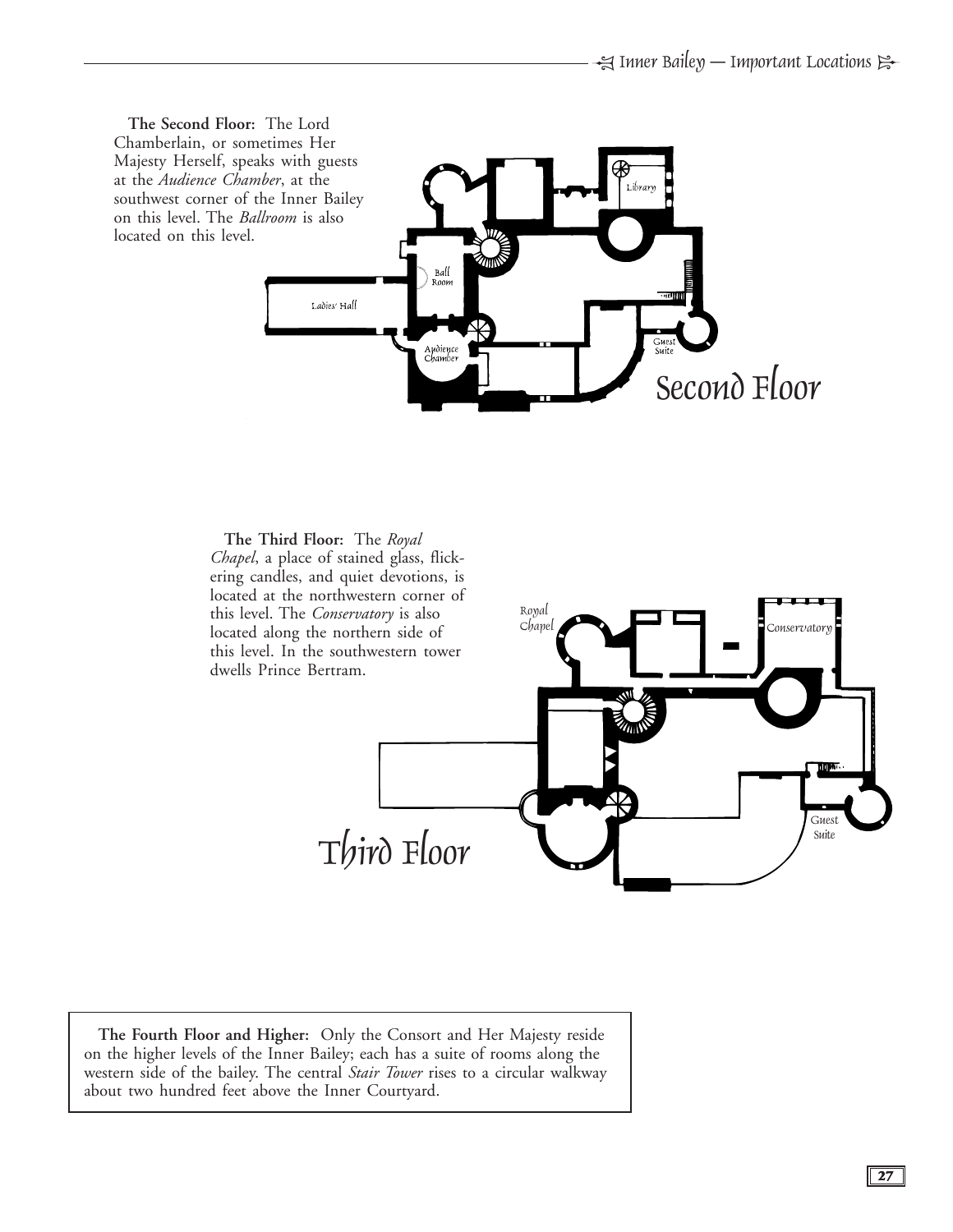# <span id="page-27-0"></span>THE REALMS BELOW

Below the surface of Castle Marrach there lie dungeons, prisons, work shops, and the lairs of the Necromancer and the Sorceress. Some of these areas are well-known by many members of the Inner Bailey and Outer Bailey alike. However, there are also stories of what may live even further beneath, in the unknown Realms Below.

## Below the Inner Bailey

The eastern half of Mount Ardan lies lower than the west, and as a result the *Great Bridge* connects the Ground Floor of the Outer Bailey to the First Floor of the Inner. The "Ground" Floor of the Inner Bailey is thus considered by many to be the first of the subterannean levels, and below it there lie other realms.

treasury

**The Ground Floor:** Although this is the ground floor of the Inner Bailey, it is lower than the ground level of the Outer regions. It houses, among its dim vaults and odd-shaped passages, the *Kitchen, Cellar, Pantry*, and other service areas. Several store rooms and the *Treasury* take up the middle of the level; also located here is the *Pool*, for the use of Inner Bailey residents and their guests.

![](_page_27_Picture_6.jpeg)

![](_page_27_Picture_7.jpeg)

**The Dungeons:** The seldom-visited *Old Dungeon* is the oldest chamber of the Inner Bailey. Also on this level is a furnace room, which heats the water for the Pool on the level above. Jutting southwards from the Inner Bailey is the broad *Summer Court*, which runs out to the *Summer Tower*, inhabited by the Royal Sorceress. This area has an excellent view of the rest of Castle Marrach.

> **What Lies Beneath:** It is known that secret passages exist within the Castle; and some apparently penetrate below the levels known to most residents. Long-forgotten chambers, rat-infested cracks and holes, mysterious caverns, or the haunted halls of evil beings may perforate Mount Ardan. Wise guests will shun these areas, however.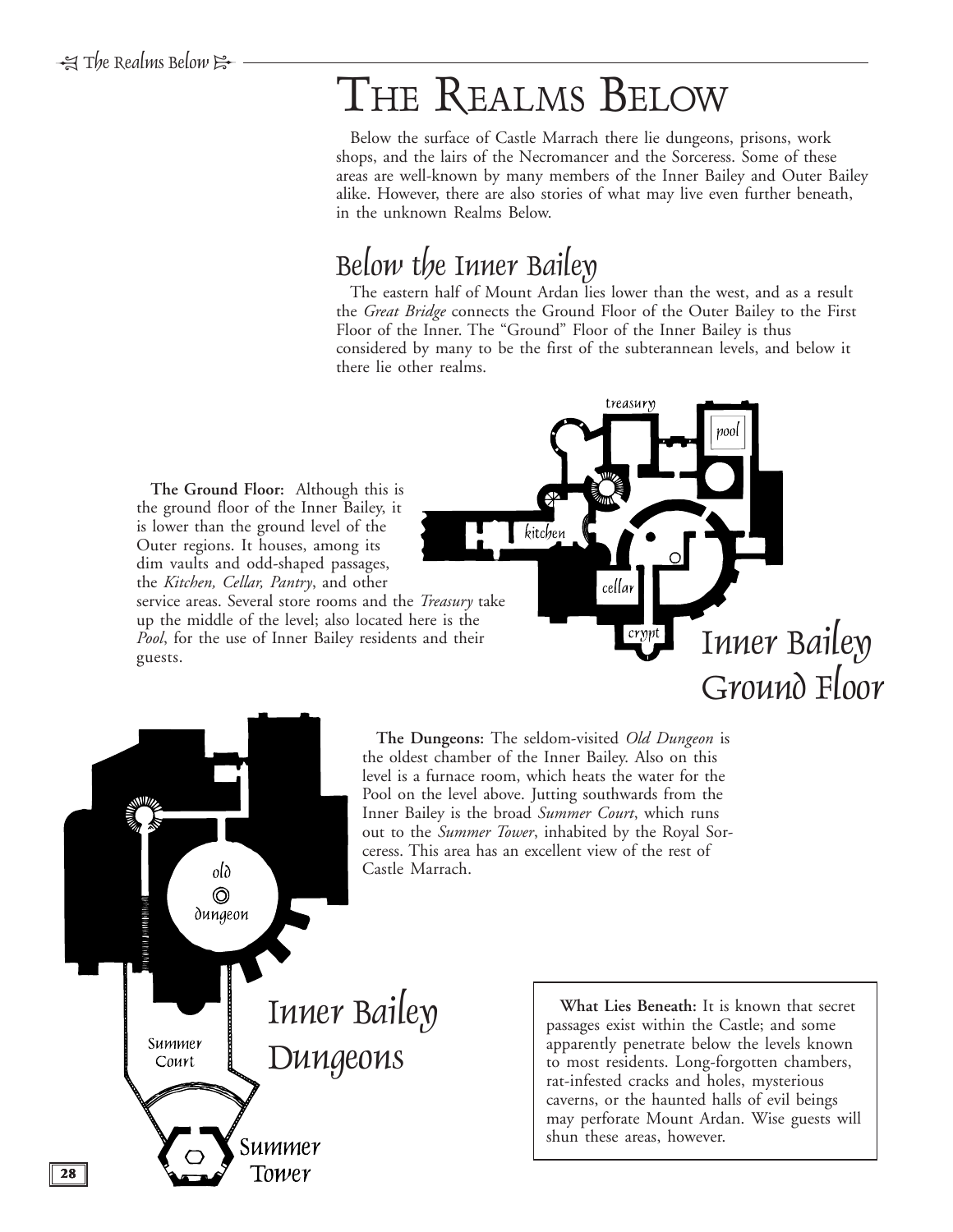## <span id="page-28-0"></span>Below the Outer Bailey

The realms below the Outer Bailey are best known for the various dungeons and prisons carved into the ancient rock, though other uses are being found or discovered for them as the New Awakenings continue.

**The Dungeons:** At one corner of this level are the *Dungeons*, used by the Winter Watch to incarcerate various miscreants and scofflaws. One of the dungeon rooms contains an *Oubliette*, a deep, dark hole for the most obstreperous offenders. Most of this level, however, is has been converted to less sinister pursuits, including the various *Work Shops* used by the castle staff and various guilds, to produce useful and decorative items.

![](_page_28_Picture_4.jpeg)

![](_page_28_Picture_5.jpeg)

**The Catacombs:** These areas, deep in the foundations of the Outer Bailey, are grim and unwelcoming. Few persons enjoy their visits here. A great vaulted chasm runs through the foundations here; to the west of it are the *Catacombs* wherein the Royal Necromancer works his arts. On the eastern side of the chasm is the upper part of the vast *Prison*—shown here are the iron-spiked galleries and stairs which lead down to the Prison floor.

# Outer Bailey Catacombs

**The Prison:** Here is the cruel and cold *Prison*, with a pair of unwelcoming cells at its southern end; serious felons are left to regret their crimes in these dank chambers. Rusting chains, thick iron grilles, and instruments of torment also give visitors reason to regret their journey. In the central area, the Torturer and Executioner plies his peculiar trade. The uses of the northern end of the Prison are unknown.

![](_page_28_Picture_10.jpeg)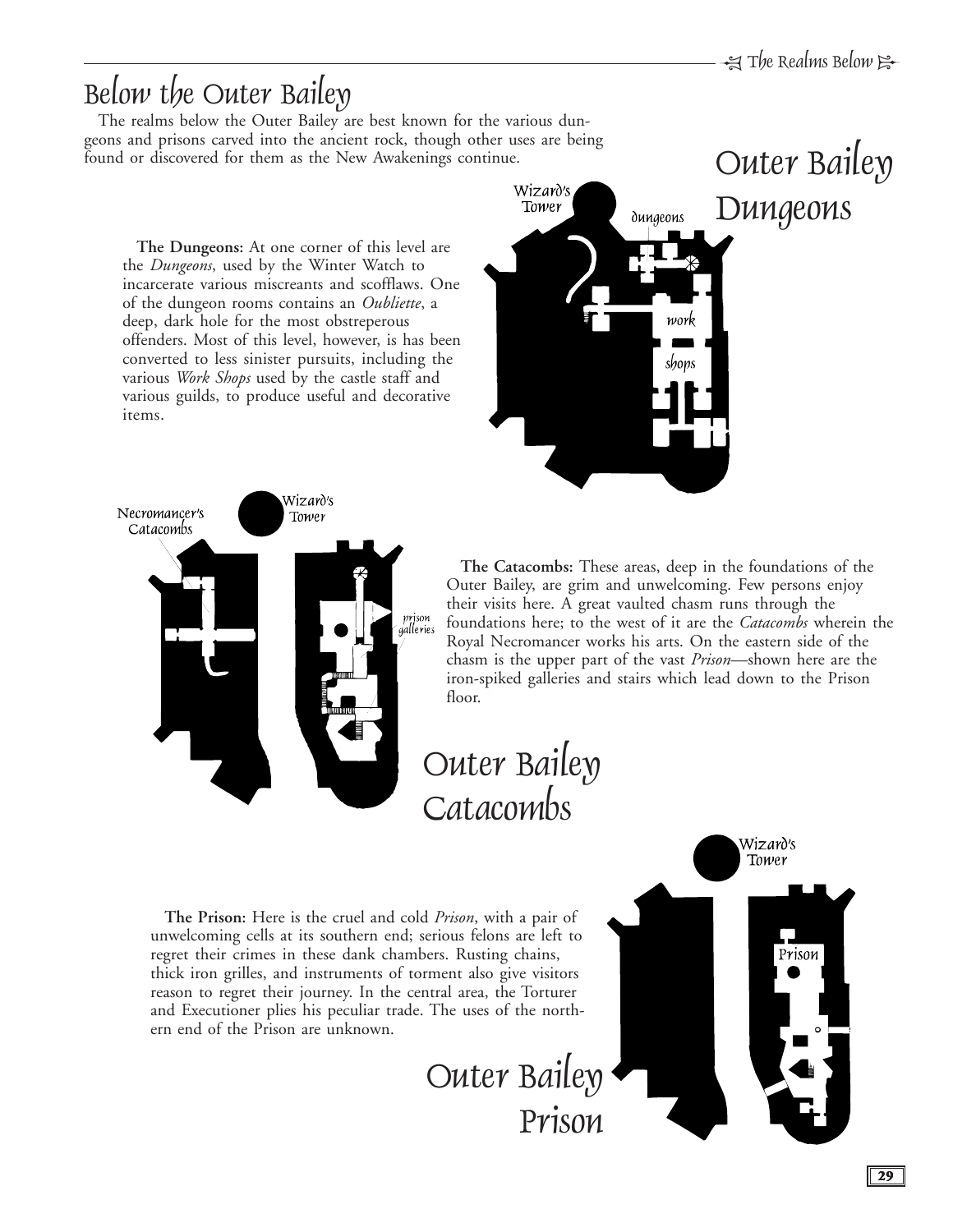# <span id="page-29-0"></span>÷(Introduction to StoryPlaying e

## OOC and IC

In a roleplaying game, particularly one where you can't physically see the other players, it's always important to remember the boundaries between in-character (IC) and out-of-character (OOC) actions. Your Role might do something mean to another character IC. Your Role might act IC in ways that you never would; she might espouse radically different views or portray very different emotions. IC you might enter into a major conflict with another character.

That's all great. It's good storytelling and good roleplaying.

Just remember that things done in the game IC are exactly that — in-character and not necessarily representative of a player's OOC views, beliefs, or emotions. If you ever want to check and make sure a player isn't taking an IC conflict personally — or if you personally feel like an IC conflict is hitting too close to home — talk to the other player.

Inside Castle Marrach, you can use the command *ooc* to send an out-of-character message. Just type *ooc* and then a message in quotes. It's a way to make sure that everyone is on the same page and is using the same boundary mark between IC and OOC actions and conflicts.

# INTRODUCTION TO STORYPLAYING

Castle Marrach *isn't* like most games you've played. It isn't *just* about making your Role more influential, or finding a neat new magic item, or searching out monsters and slaying them. Instead, Castle Marrach is a StoryPlaying game. It invites you to interact with other players in a cooperative and social way, creating plots and resolving conflicts. But, as we'll see, that's not the whole picture: seeking success and meeting friends (and enemies) are important elements of StoryPlaying as well.

## Playing Roles

Though the idea of cooperative StoryPlaying may sound intimidating, it's very easy to get started and become a Guest in Castle Marrach. All you have to do is assume a Role — a person with a name, a personality, and a physical description. Many people enjoy roleplaying for the opportunity to become someone completely unlike themselves — someone stronger, or wiser, or more truthful, or more deceptive. Others prefer to play Roles very much like themselves, in order to experience how they might behave in extraordinary circumstances. **[Playing Castle Marrach](#page-31-0)** (pgs. 30-36) offers some additional suggestions on how to choose your Role.

Being true to your Role (or playing in character) is a very important part of enjoying Castle Marrach. While you yourself may be petrified of rats, if you're playing the Role of someone who's demonstrated acute bravery, she had better not scream and head for high ground when a giant rodent begins terrifying the Outer Bailey. In addition, as a player you have much wider access to knowledge than your Role does — via this book, postings to the Forums, and the personal Web pages of Castle Marrach characters. You should try to keep such out-of-Role information from seeping into your StoryPlaying.

Playing a Role is about being a different person, about rising above some of the mundane concerns of your own life. Enjoy it! It's one of the true pleasures of participating in a StoryPlaying experience.

## Telling Stories

Unlike many other roleplaying games, Castle Marrach focuses on StoryTelling — creating and playing out stories in cooperation with other players. In many respects, Castle Marrach is more like improvisational theater than a game. There are no clear-cut goals that players need to achieve in order to win. A story might have any number of outcomes, depending upon actions of the players who become involved. The challenge comes in creating a compelling drama that brings your Role to life.

Sometimes you will achieve success in your goals, but sometimes you may instead meet failure. In seeking to become an Honored Guest, attempting to find magic within yourself, or competing with another player for a rare object, you may find that you are defeated, perhaps after months of work. This is part of StoryTelling as well, for adversity brings with it character growth. When participating in stories, you should always consider how your Role might be changed, for good of for ill.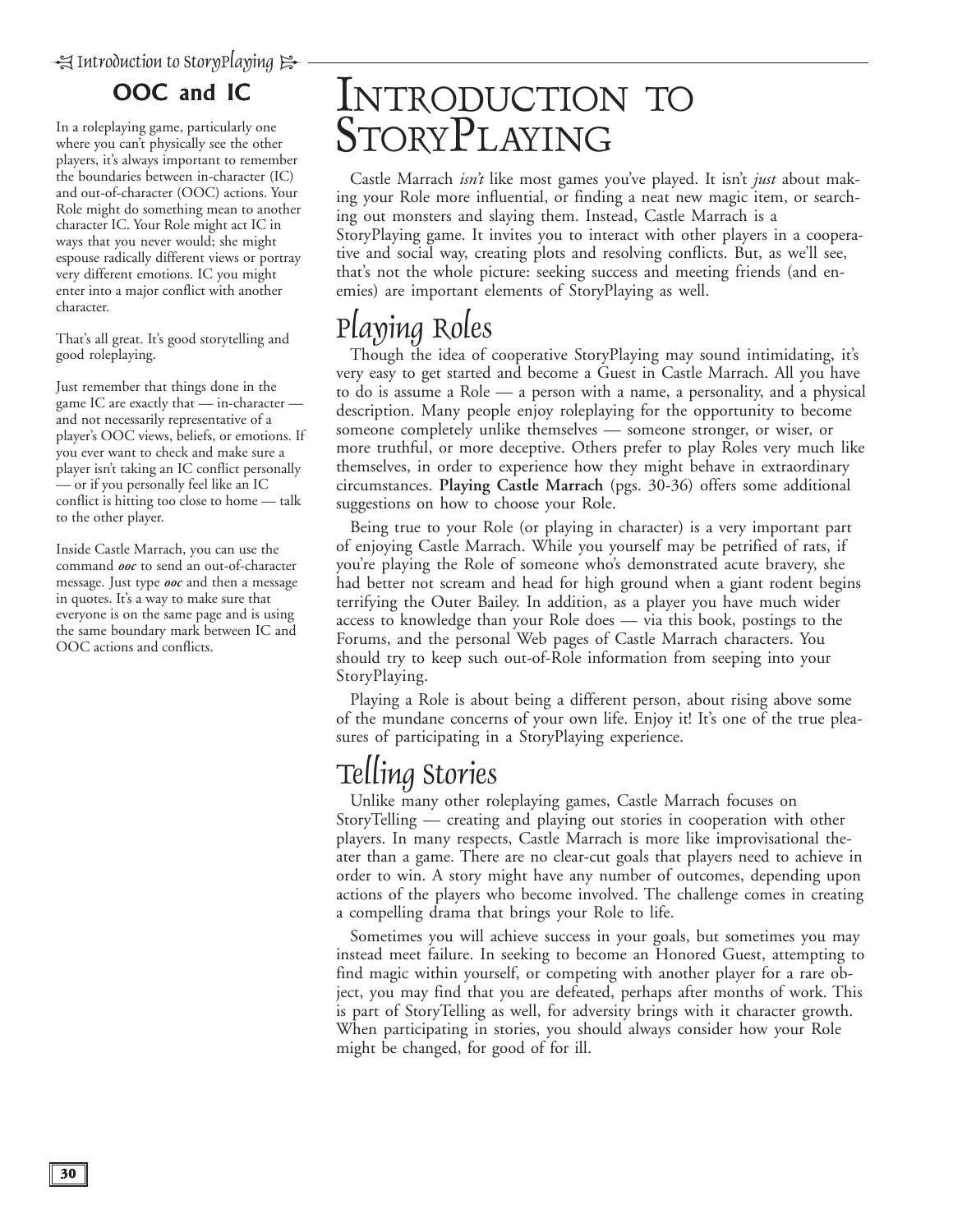<span id="page-30-0"></span>Initially you will have the opportunity to become involved in many of the stories already taking place in the Castle. However, you are also encouraged to create your own stories, either individually or with the cooperation of other players. Has a conflict erupted between your Role and another character, that you'd like to see more fully played out? Has your Role discovered a lost memory that might point to a mystery from her past? Is your Role interested in staging a play or leading a lecture? This is your chance to be the hero of your own story — or the villain.

Online StoryPlotters will often be able to provide some support for your stories, by offering guidance with details, rounding up additional players, and creating special objects and settings.

## Seeking Success

Though Castle Marrach is about roleplaying and cooperative storytelling, that isn't the end-all and be-all. Many players will be interested in advancing their characters, and there *is* room for that within Castle Marrach. Players will be able to rise through the ranks of various guilds, becoming leaders or notable members. Some will create guilds of their own, to espouse their particular ideas. If players are able to gain sufficient Favour to be allowed into the Inner Bailey as an Honored Guest, new vistas open. The Royal Guard, the Orders of Knighthood, and the Royal Collegium offer positions for some of the most esteemed residents of Castle Marrach. Some residents will gain the special Favour of the Queen and her consort, Lord Chancellor Boreas.

And that's to say nothing of the catacombs beneath the Castle, where a different type of Favour may found. They have been closed for decades, all but impenetrable, but whispered rumors say that one day they may open again... to a select few.

## Meeting Friends

Castle Marrach is a multiplayer game open to the entire Internet, and thus it has developed a community. When you're playing Castle Marrach, you'll be doing more than just telling stories, playing roles, and seeking out success. You'll also be meeting real people, interested, just as you are, in interactive fiction. Castle Marrach isn't just a StoryPlaying game, it's a *multiplayer* StoryPlaying game.

And *that* is where much of the enjoyment lies.

## The Welcome Room

Within Castle Marrach you'll occasionally want to use the *ooc* command to ensure that everyone knows what's in-character and what's not. It should be used with care, though, because it can be distracting to the game if you use this command to engage in general out-of-character discussions, about how your life is going, what your favorite sports teams are doing, or any other general topics.

However, Skotos is trying to create a community that is larger than any individual game, and thus it has created the Welcome Room for this type of out-ofcharacter discussion.

To enter the Welcome Room, go to the "Our Games" page, and click on the appropriate "Play Now" button, or choose the "Chat Room" link that appears on some sidebars, or go directly to:

#### **<http://welcome.skotos.net>**

This will open a window into a new virtual environment. The same commands you're used to in Marrach will work here.

Marrach players tend to hang out in the "Court of Castle Marrach" which is south, then east of the entry hall. Some players maintain links to both Castle Marrach and the Welcome Room at the same time, so that they can engage in OOC conversations while at the same time telling stories in Marrach.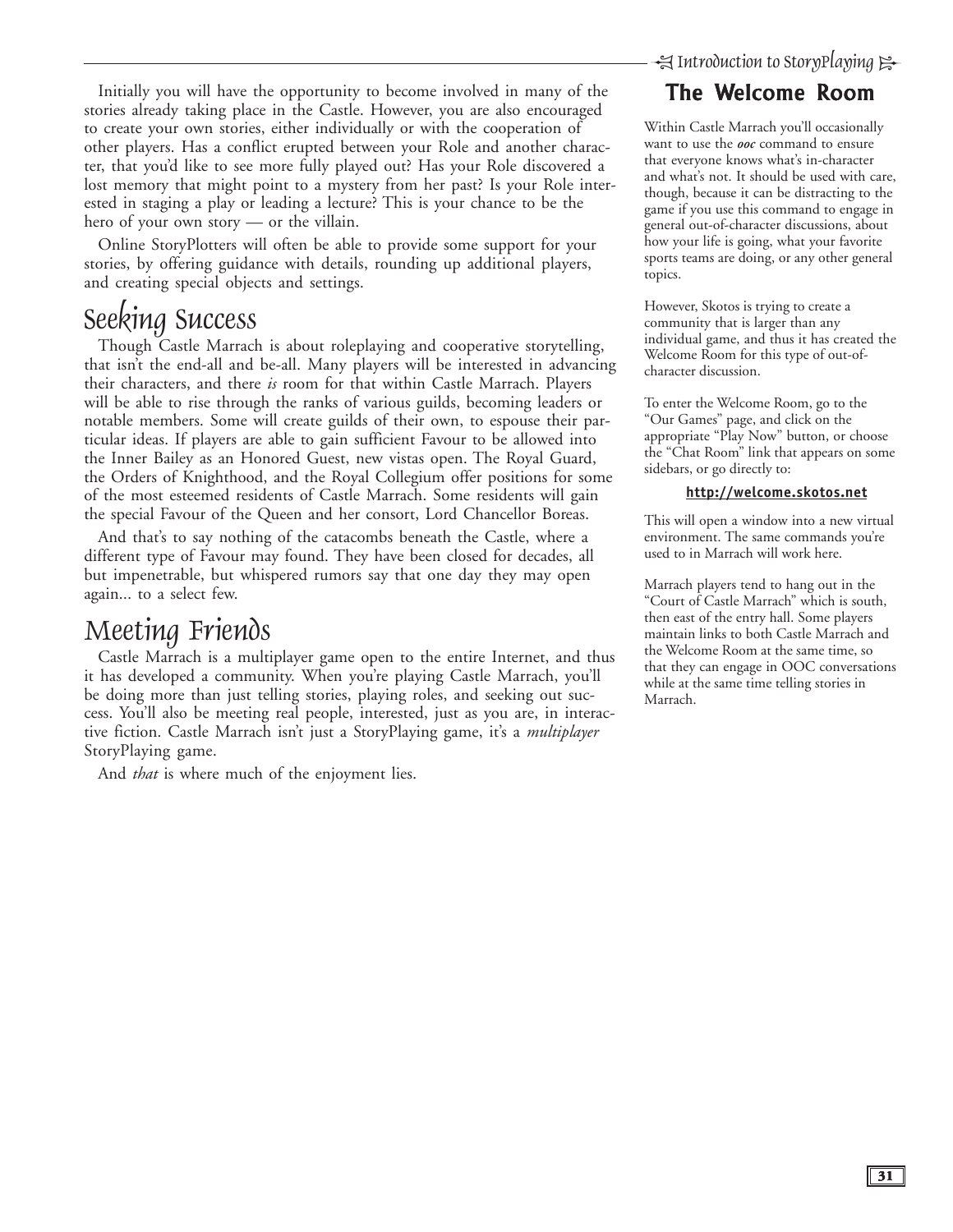# <span id="page-31-0"></span>-<br>국 Playing in Castle Marrach B

## Characterization

As with appearance, to properly characterize your Role you just need to choose a few personality traits. If you chose any adjectives when you were describing your character (see "Creating a Character", right), you're already partway there. Is your character angry, mad, nice, honest, disloyal, or something else? A few decisions will help outline your character in broad strokes.

Once you've made these decisions, how do you convey your character's personality to others? There are three methods: appearance, dialogue, and action.

**Appearance** is the simplest characterization method. You'll have made some decisions in the Start Story. In the game, you can choose clothing and equipment appropriate for your Role's personality. Does he wear plain clothing or ostentatious outfits? Does he wear a sword or carry scrolls? These answers will define who you are to other characters.

**Dialogue** is the heart of the Castle Marrach game. What style of conversation fits your Role? A simple person would use short, simple words. A well-educated Role might use overly verbose language when communicating. A pompous persona might pontificate with high complexity of language — even when she doesn't know what she's talking about. Dialogue can convey emotions, background, attitude, and social upbringing.

**Action** is the last method of characterization, and also the most powerful. What you do in your Role speaks volumes. Is your Role manipulative, convincing others to do his dirty work for him? Is she a coward, liable to flee at the first sign of danger? Is he weak-willed, always agreeing to go along with others? Is she the type of person who reveals secrets entrusted to her or the type of person who seconds a friend in a duel — even when the friend is clearly in the wrong? These actions will all say distinctively different things about your Role. In addition, you can use adverbs to clearly characterize your character's actions; choose a few distinctive adverbs and use them regularly.

# PLAYING CASTLE MARRACH

Once you've created an account and read over some of the basic Marrach documentation, you'll probably be ready to actually start playing the game. In order to do this you'll need to create a character—or a Role as it's sometimes called in this guide, since you're truly playing a part in an interactive drama.

## Creating a Character

There's a lot of thought that goes into creating a character: name, appearance, personality, and goals, just for a start. Some of this will develop as you create your character and begin playing Castle Marrach, so don't worry if it's not all at the tip of your fingers when you start. What you *should* try and do is come up with a general concept for your character, something that will help you make all of those other decisions as you create your character and play the game.

Try and come up with two words that describe the character you want to play. A couple of descriptive adjectives, or an adjective and a noun, or a pair of nouns would all work fine. Here's a number of examples: *stubborn & stern* or *quiet & timid* (pairs of adjectives); *scholar & spy* or *anarchist & warrior* (pairs of nouns); and *angry poet* or *happy gossip* (adjective & noun).

When you're trying to think of this broad description of your character, try and keep in mind the general themes of Castle Marrach: *chivalry*, *fantasy*, *intrigue*, *mystery*, and *romance*. Because Castle Marrach is so heavily focused on StoryTelling, out-of-theme characters probably won't work.

## *Running the Start Story*

Once you've come up with a few words to describe your character, you're ready to go ahead and create him or her. Log in to Castle Marrach at **<http://www.skotos.net/games/marrach/>**

click "Play Now," then click on the link to "Create a Character." The Castle Marrach Start Story should appear in your web browser.

![](_page_31_Picture_16.jpeg)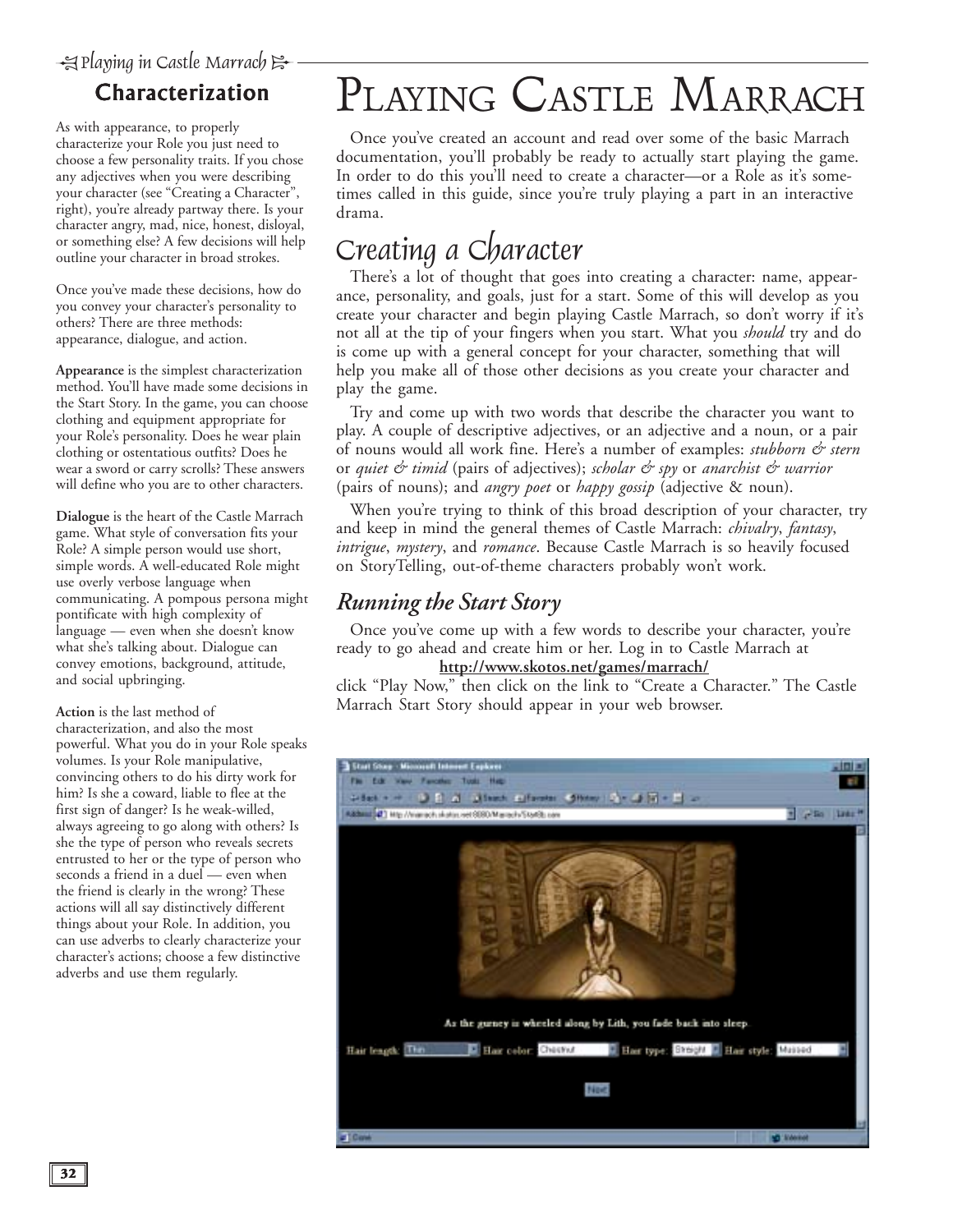<span id="page-32-0"></span>The Castle Marrach Start Story is a web-based story which describes some of the basic background of your character and gives you a chance to fill out his or her physical characteristics. It's a totally different look (and interface) from the actual Castle Marrach game, which you'll be meeting in a bit. So, when you're running through these pages, be aware that the rest of the game will be different.

One of the first things you'll be asked to do is select a name for your character. While not strictly a historical setting, Castle Marrach does strive for a certain historical sensibility, so try and select a name appropriate for the Middle Ages (or the Renaissance). See also ["Choosing Names"](#page-7-0), pg. 6.

Once you've selected your name, the Start Story will take you through a long list of physical characteristics. You'll want to choose your general build, your skin tone, your hair color and your eye color, but beyond that don't feel like you have to make many more selections. In literature, characters tend to be defined by just a few stand-out characteristics: a square jaw, large shoulders, dainty hands, and freckled skin being just a few examples. Make a few choices from the rest of the physical characteristics, but leave most of them as "Ordinary" and you'll have a character that's notable without being a mess.

During the course of your character's creation, you'll recall a single memory from your past life. You'll have a chance to return to this after you've entered the game proper.

When you're all done, the Necromantic apprentice Lith will tell you a rumor and wheel you up to your room. You'll have one last chance to look over your character before you officially create him or her... and then you'll be ready to enter Castle Marrach.

## Starting the Game

Once you've created your character, you'll be returned to your main Marrach portal page. You should see your character name to the left of the screen with an underline below it. To begin the game, just click your character's name. The first time you play Castle Marrach the startup will be a little slow because you'll have to load our Castle Marrach client. On a slow modem, it might take up to five minutes. Read through this manual a bit more, and eventually the text input and output screens will appear in the center of the client. (Note: In the future, the game will load much more quickly, because the Marrach client will already be saved in your Web browser's memory.)

When you enter your game you'll find yourself in your private Guest Room, faced by the rather daunting, empty input bar. The following sections suggest *what* you should do to become involved in the Castle Marrach game. The next section, "Using the Parser," will explain *how* to do these things.

## *Getting Equipped*

Castle Marrach isn't, in general, a game about accumulating *stuff* (though there are some opportunities, as noted below). Rather, it's a game about taking part in plots and engaging in cooperative StoryTelling. Nonetheless, when you begin the game you'll see that you're wearing only the linen wraps that you awakened in. Thus, your first priority will probably be to find some appropriate clothing.

The [maps of the Outer Bailey](#page-19-0) on pgs. 18-19 detail the locations of the Tailor and the Seamstress. If you poke your head out of your Guest Room you'll see that you're on the second floor of the Outer Bailey, just west of the Alchemist's Hall. The helpful Awakened may be dwelling in the Sunset Room, just south of you. Otherwise, clothes are only a floor away.

## Conflict in Castle Marrach

Conflict drives stories. It's an axiom that's been taught by storytellers for centuries... and it's true. Without conflict a story is static. There's no opportunity for change, and thus no doubt. You can have socialization without conflict; you can play roles; but you can't tell stories.

In a game about socialization and cooperation, like Castle Marrach, there's the tendency to be nice... to go along with what your online friends might want to do without raising any fuss.

Don't do it.

Be willing to disagree with other characters. Be willing to do things that might be detrimental to other characters. If you're creating plots of your own, be willing to create plots that will force characters to make difficult choices. Try and take a step back and figure out what your *Role* would do in a given situation. You might be great friends with everyone in Castle Marrach, but your Role probably isn't. Roleplay that honestly.

And, if you do, you'll be rewarded (as will all the other players) with plotlines and stories that are honest, emotional, and moving. By allowing for real conflicts, you'll allow for real change, and so the Castle will be a more dynamic, more exciting, more lifelike place.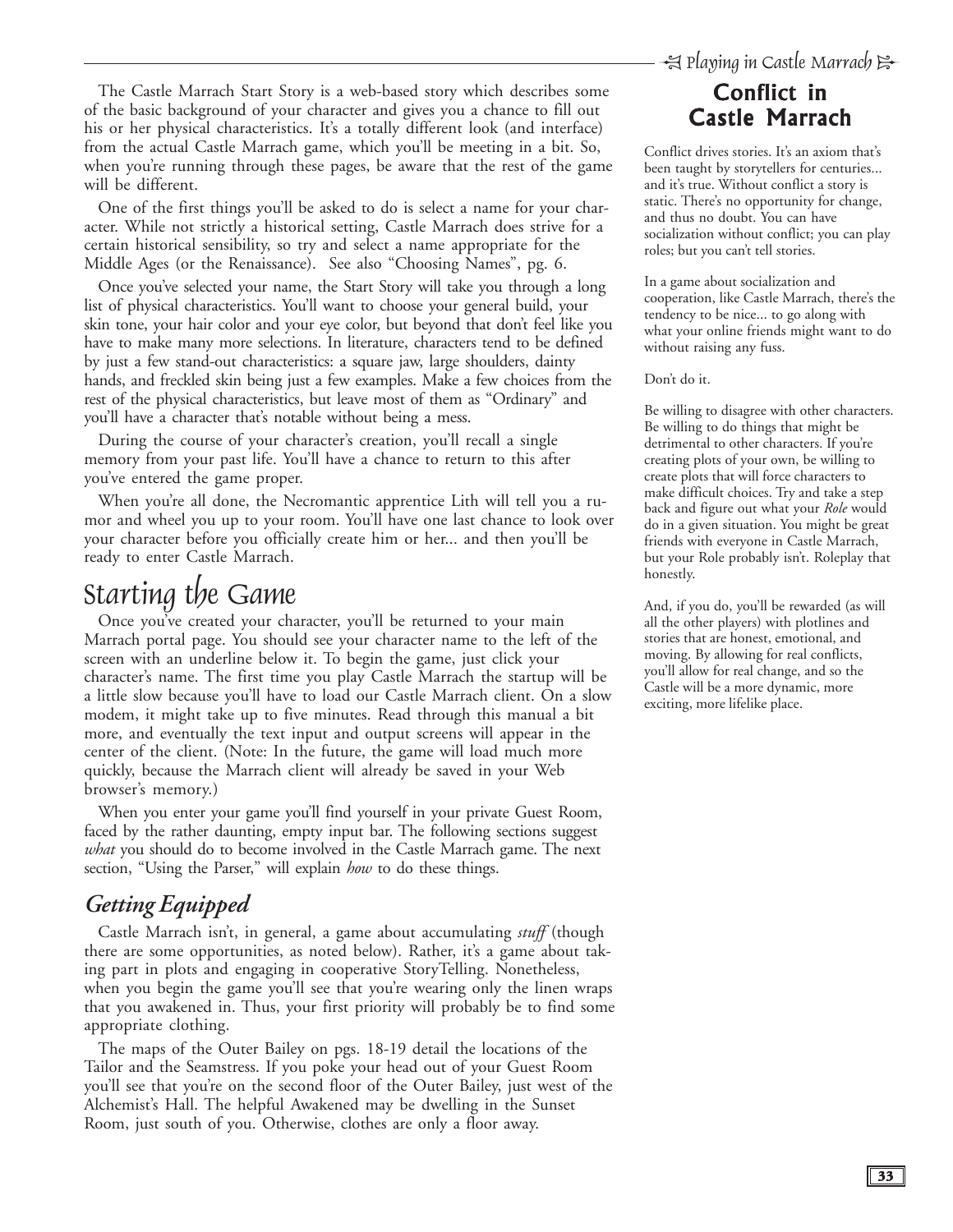# -<br>국 Playing in Castle Marrach B

## **StoryTellers**

Castle Marrach is a game run almost entirely by the same community that plays it. A variety of privileged users, called StoryTellers, work together to tell the story of Castle Marrach and make sure that it is a fun place to be. Different StoryTellers, including StoryPlotters, StoryCoders, Veteran Players, and StoryGuides, undertake different tasks in Castle Marrach.

*StoryPlotters* are generally the coordinators of Castle Marrach. They take on the most Favoured Roles in the Castle and work to coordinate the biggest stories.

*StoryCoders* work in conjunction with the StoryPlotters, helping creating the interactive objects in Castle Marrach.

*Veteran Players* work under the guidance of StoryPlotters, taking on specific NPC Roles within the Castle, such as leaders of guilds and members of the Queen's court.

Finally *StoryGuides*, working under the guidance of the Lead StoryPlotter, help answer questions and solve problems within Castle Marrach.

Castle Marrach has a large community and thus there are almost always StoryTellers of some sort on line, to help with various IC problems.

OOC problems such as billing questions, client problems, and issues that can't be resolved by StoryGuides may be sent directly to the Skotos Customer Experience team. They often appear in Castle Marrach as StoryHosts and also can be sent e-mail at ce@skotos.net.

You'll want to head out of your room and north and east around the Alchemist's Hall. Take the passage that leads to the northeast stairs. Go up one flight and head back west, once more going north, this time around the upper reaches of the Alchemist's Hall. On the west side of the level a long passage runs south. The Tailor is present in the first room along this passage, the Seamstress in the second.

The tailor and the seamstress will be able to provide for all of your normal clothing needs. While journeying the Castle you'll also meet a few people who can meet basic needs. The Castle is rife with couriers who can provide you with scrolls and will also carry messages. In the Kitchen, on the ground floor, you can find cooks who will provide all manner of culinary necessity.

## *Meeting People*

Once you've gotten clothed you'll probably want to find other Guests so that you can start learning about the history, the intrigues, and the plots of the Castle. The best place to do this is in the Dining Hall or the Dining Hall East. Take either eastern stairway all the way down to the ground floor, then emerge into the Outer Court Yard. People sometimes meet here, so don't just run through. Walking west will take you into the Great Hallway. The double doorways leading into the Dining Hall lie just north of the Great Hallway. Guests tend to congregate near the bar in the main Dining Hall or socialize in front of the fireplace to the east.

When you meet other Guests, introduce yourself and tell people that you're Newly Awakened. No doubt, they'll begin to tell you about their guilds and the stories that they're involved in almost at once. If you come in and find that the other Guests are already busy with a scene, watch quietly for a while. You'll no doubt learn more about the Castle and the current happenings.

## *Joining Guilds*

After you're clothed and have talked with a few other Guests, you'll start becoming comfortable with Castle Marrach. At this point, you'll want to start diving more deeply into the plots, intrigues, and stories that bring the Castle to life. The best way to do this is to join one or more guilds.

You should examine [the list of Outer Bailey guilds](#page-9-0) that appears on pgs. 8- 15 and see which appeal to you. Also, ask about new guilds when talking to fellow Guests. The Newly Awakened have already created a number of new guilds within the Castle, and others are constantly appearing. Once you've found one (or a few) guilds that interest you, you'll want to investigate joining them.

Most guilds have regular meetings, many of which are listed on the Castle Marrach calendars, mentioned in **[More Information](#page-46-0)** (pg. 45). Attend the meetings of the guilds that interest you. Talk with the members. Get a sense of the true nature of the guild and whether it will appeal to you. When you're ready, ask what is required to be admitted to the guild... and be aware that some guilds have arduous entry processes.

When you're done, you'll have gained a new set of friends for your character, and you'll also be well positioned to take part in any plots your guild may be associated with.

## *Recalling Memories*

In wandering around the Castle, you'll probably have come to the determination that your memory is not coming back, beyond that one moment of the past that you managed to grab ahold of while you were being wheeled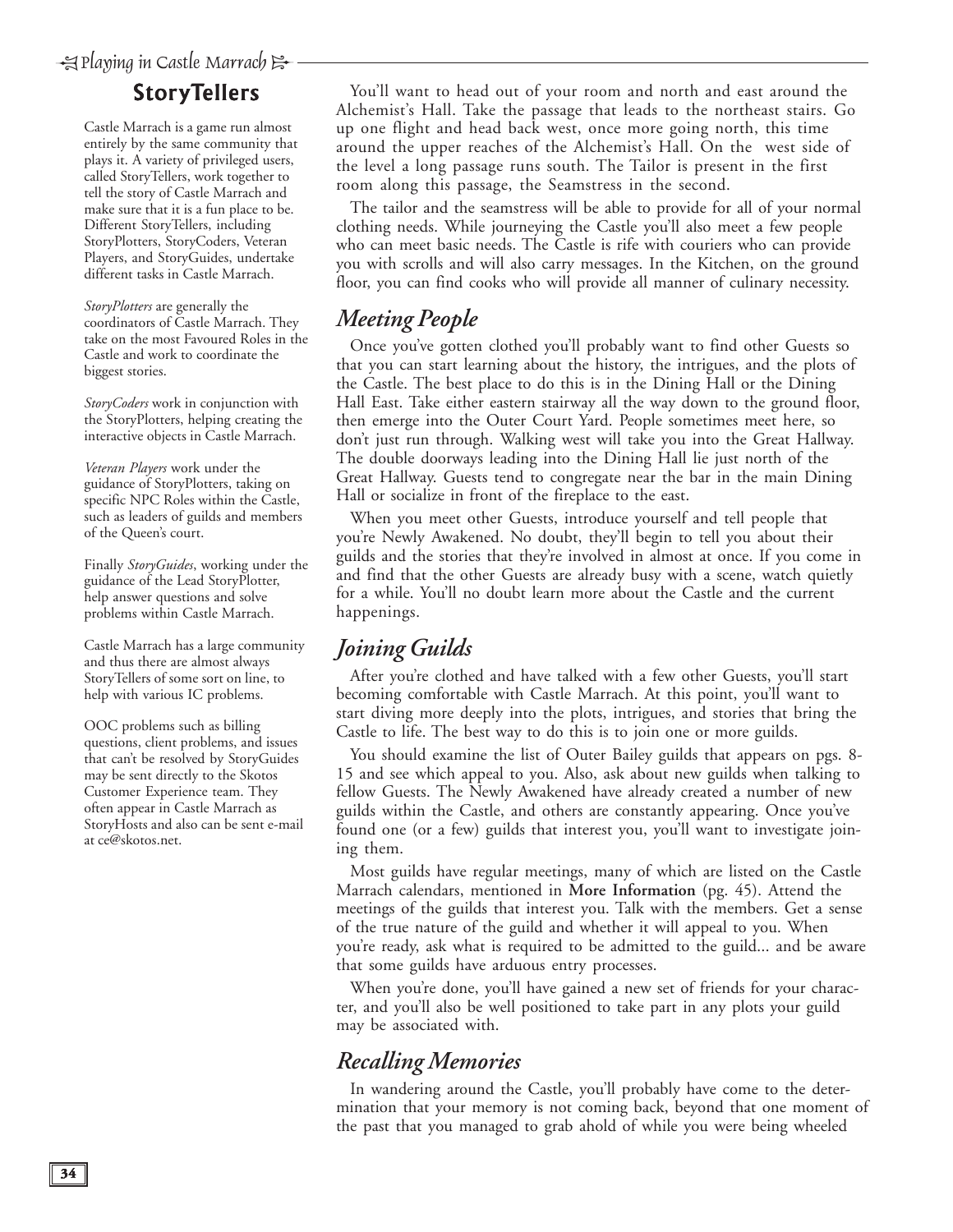<span id="page-34-0"></span>up to your room. Some new players make it their goal to try and discover more about their memories and what might have become of them. The Rememberers is a guild that tries to help people in this task, although rumor says that they might not be well respected among the nobility of the Court.

## *Playing Plots*

As you become more deeply involved in the world of Castle Marrach you'll see that the heart of the game is truly taking part in plots and telling stories. Things are *constantly* going on in Castle Marrach, via plots that are being created by StoryTellers and fellow players. You'll be given the opportunity to investigate wrongdoings, research ancient mysteries, and engage in politics and intrigue.

For your first few days in Castle Marrach, you'll probably want to lay low, to see how the game is played. But, once you understand the nature of Castle Marrach plots, feel free to dive into them wholeheartedly. Take dynamic roles in plots; extend and expand upon storylines; and make yourself the center of events. Castle Marrach is truly a creative game, an experiment in cooperative storytelling. Take advantage of it.

And, when you've enjoyed the game for a month or so, and you're an old veteran in the Castle, you'll probably be ready to take the next step: crafting your own stories. Want to reveal your character's history, to create a rivalry between your Role and another character, to reveal a small secret of your guild? You can do so by creating your own stories in Castle Marrach. And, if you need help with props, or you need to have a plot checked against the plots of the overall Castle, you can talk with the various StoryTellers, who are working to unify the stories told in Castle Marrach.

#### **In-Game Roles**

StoryTellers take on the Roles of various elders in the Castle, from the Queen to the occasional serving maid. These are the older, more well-known members of the Castle, often used to drive Castle plots.

#### **The Assist Command**

If you have questions or problems, or need help advancing a plot, you can contact the Online Hosts via the *assist* command. Just type *assist* then detail your problem in "quotes". If no one is online, the Hosts will get back to you when they log on.

## Continuing the Game

Joining a guild is the easiest way to get started in Castle Marrach. As you continue playing the game, however, you'll see that it's not the only route to effective StoryPlaying. There are many creative possibilities in Castle Marrach, some associated with guilds, and others not.

## *Creating Art*

Guests in Castle Marrach have the ability to create art. The most common artistic expression is writing, be it poetic or prose, fantastic or historical. Books and scrolls are widely available for the creation and distribution of poems, stories, and non-fiction.

Since the New Awakenings, Guests have also begun to show interest in the other arts. Lessons have begun in crafting and dancing. Interest in the fine arts, such as sculpture, drawing, and painting, have also begun to wax.

There are a number of artistic guilds in the Outer Bailey that support these endeavors. The Friends of the Muse and the Poets' Brotherhood and the oldest and most well-known, but the artistic guilds founded by the Newly Awakened have begun to proliferate as well.

극 Playing in Castle Marrach g

## **Reporting Problems**

Minor problems in Castle Marrach should be reported with the *bug* and *typo* commands. However, if you're having a larger technical problem with the game that's genuinely impacting your enjoyment of the game, please use the *assist* command or send mail to **ce@skotos.net.**

We'll need the following information:

- **Username and character.**
- **Date and time.**
- **The specific symptoms you're experiencing, including any error messages.**

If this is a client-related problem, please also tell us:

- **What version & what OS you're running.**
- **What version & what browser you're running.**

## Submitting Artwork

If you have a character portrait that was drawn by someone "in-character", and the portrait is period, and you own the copyright (either because you drew the image, or someone drew it for you and gave you permission to use it online), you can submit it to Skotos for inclusion in the game. We'll host it on our server, and give you an in-game item that will pop up the portrait when you look at it.

Send these graphics to ce@skotos.net. Make sure that you say that you are the artist, or that you have the permission of the artist, and that you give us permission to use the artwork in the game as Participatory Content per Skotos' TOS. Finally, give us your player name and the character name you'd like the sketch to be "signed" by, as the in-character artist.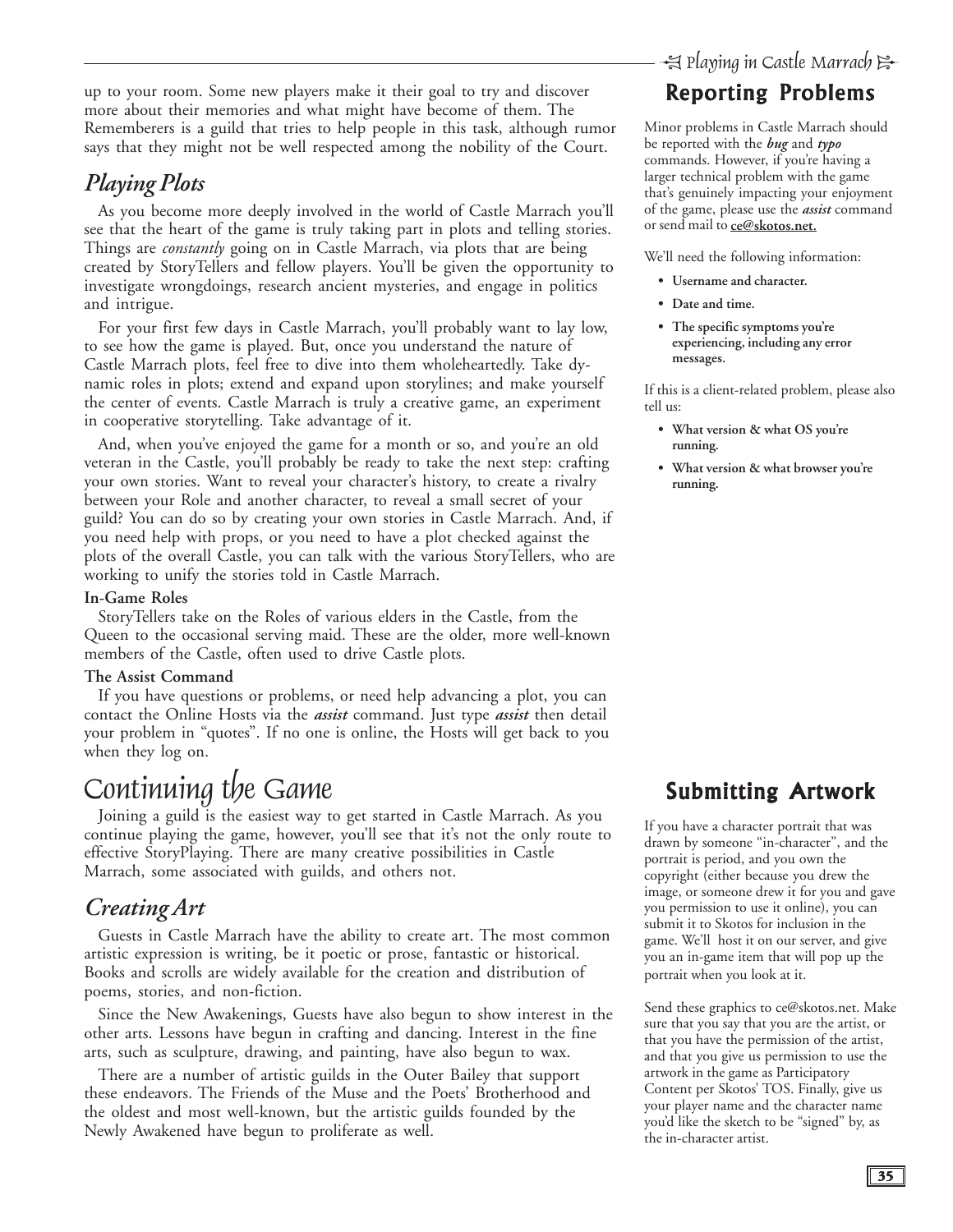## Rules of Dueling

Formal dueling must follow certain rules laid out by the Queen's Capitulary.

- **Formal approval from the Queen, the Chancellor, or the Chamberlain is required.**
- **The consent of both parties is required.**
- **A delay of a day is required.**
- **Seconds to the duel must be appointed.**
- **Seconds must make an attempt at reconciliation.**
- **Seconds must arrange the conditions of the duel.**

## Attacks in Dueling

The modern schools of dueling use five main attacking styles. The two most basic, thrust and cut, the more complex offenses of a feint, and the combinations of lunge and slip.

The thrust or jab is the most basic attack form in the inventory of a new duelist. It consists simply of a quick extension of the blade of the sword, generally from either a guard low or guard high position. Tis one of the fastest attacks, but also one of the attacks that most leaves the duelist open to counter attack, unless he can recover quickly.

The next most basic attack is the long cut or slash. Tis a slower attack than the thrust, but with more power behind the sword, and thus requiring a greater exertion to parry. The attack also results in a more solid defensive posture because of the more compact body positioning when executing the maneuver. Also, because of the ability of a sword to cut along its entire edge, and the ease with which it can be swung, tis possible to lash out in this way from many more positions than the more contained thrust. Thus while off balance, this is the maneuver of choice.

> — From *Combat, Theory & Practice* by Ser Martel

## *Dueling for Honor*

While combat and battle are not a major part of life in Castle Marrach, from time-to-time it's inevitable that a conflict will lead to a physical confrontation. The Queen frowns upon brawling and other such uncouth behavior, but she does offer one outlet for physical conflict: dueling. This honorable, formal combat is built around the Dueling Code.

Formal dueling in Castle Marrach is more than just a quick means to determine the resolution of a conflict. It is a formal activity wherein certain rules must be carefully followed (see sidebar); ignoring these formalities or engaging in formal duels frivolously — can result in the loss of Favour and honor.

Formal duels in the Outer Bailey tend to be carried out in the Practice Room, to the west of the first floor. The Battle Guild, the Duelist's Society, and the Winter Watch are among the guilds that lead practices there, allowing duelists to improve their skills.

Duels rarely result in death, though injuries are likely. The potential loss of honor and Favour can have an even more lasting effect.

## *Gaining Favour*

There is no money in Castle Marrach. The true coin of the realm is Favour, particularly in the Inner Bailey. Favour is a way of ascertaining which of the Castle elders trust and like your character. It can be gained by completing tasks, impressing nobles, or by being generally popular among the guests. It can be lost by associating with the wrong guilds or persons, or engaging in insulting or outrageous acts (although some elders may approve of these bahaviors as well). A minimal level of Favour will gain a Newly Awakened the title of Honored Guest, with access to public parts of the Inner Bailey. Greater levels of Favour may grant Guests special priveleges, and will inspire trust in Castle elders.

## *Accumulating Items*

Most items are freely available in Castle Marrach — easily gotten from the tailors, seamstresses, cooks, and couriers. There is no true economy. However, guests have been known to seek out certain rare items.

Swords are probably the most sought-after commodity. They are available in the Outer Bailey, but only to members of martial organizations whose charter has been approved by the Lord Chamberlain. Guests seeking swords have traditionally joined either the Duelists or the Winter Watch. It should be noted that the Queen's Capitulary makes the carrying of a sword by an unauthorized person a misdemeanor: "If any person, not yet a courtier, or not serving in Her Majesty's Royal Army, shall wear a sword about in public, let the weapon be confiscated, and let them be exposed for no more than two days in the stocks, or suffer no more than three days imprisonment. But common subjects who have been given swords by courtiers may wear them in public; however, the courtier who provided the weapon may be held responsible for the behaviour of the common citizen. Also, members of any society with a charter so permitting may also wear weapons. Common subjects using swords in areas customary or appropriate for fencing practice shall not be condemned under this law."

Other accessories of value include rare jewelry, hand-altered clothing, exotic food and drink, and other treasures. Belt pouches have also been in great demand since the New Awakenings. As Guests gain in Favour, they will find many of these items will become available to them.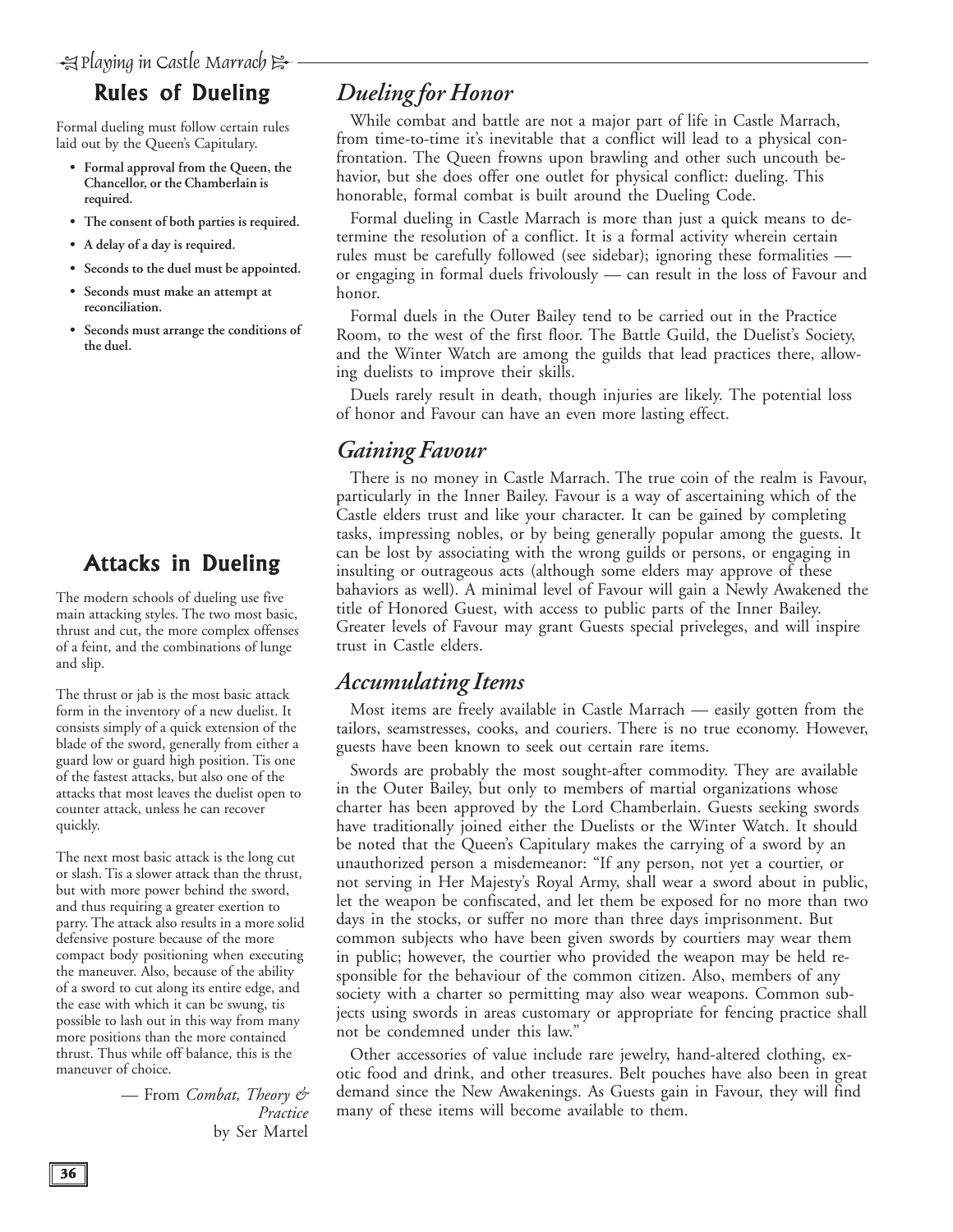# 극 Playing in Castle Marrach g

## *Learning Skills*

When you awaken in Castle Marrach you are bereft not only of memories, but also of the experiences of whatever life might have come before. The skills that you might have once known are largely gone. You will soon learn that there are exceptions—some skills remain with you, usually related to your scant memories. You also have certain minimal abilities in common tasks; everyone can duel, to an extent, and can speak the common tongue.

As you abide in Marrach you will doubtless want to increase your skills and learn new ones. There are many teachers in the Castle, each able to instruct students in certain topics. However, many of the best teachers guard their time jealously. In order to gain instruction from them, you may need to do them favors, go on quests, or instruct them in equally high-level skills.

As you continue to learn skills you will eventually become one of the better practicioners of those specific arts which interest you. At this time you may decide to learn to teach, so that you may take on students of your own.

## *Crafting Items*

Some Guests will desire to take on the role of skilled craftspeople, no longer just acquiring items, but creating and modifying goods for use by the denizens of Castle Marrach. Newly Awakened Guests with such a desire would do well to seek out experienced craftspeople and see how they might gain their Favor, and thus training in their skills. Certain elders of the Castle also possess books which offer novice training in various crafts.

Although they cannot create totally new items, the artisans of Castle Marrach can take the plain items offered by Castle servants and make them beautiful. Craft professions include bookbinders, carpenters, cobblers, dyers, embossers, embroiderers, engravers, glovers, hatters, tailors, and weaponsmiths. Related professions include hairdressers and tatooists.

## *Meeting Goals*

As you become more embroiled in the plots of the Castle, you'll learn more about the Castle's societies, and the stories that underlie Marrach. As you do so, you'll be able to set new goals for your Role, and perhaps you'll be able to develop your plots around these goals as well. Possibilities include:

- **Become a member of the guild of your choice and rise to prominence within it.**
- **Create a new guild with the backing of the Chamberlain.**
- **Become an artist, duelist, or crafter of note.**
- **Gain the trust of an elder in the Castle or seek their downfall.**
- **Discover true friends or find true love.**
- **Become an Honored Guest with access to the Inner Bailey.**
- **Gain admittance to one of the royal guilds or become a knight.**
- **Gain appointment to a high position in the Court.**
- **Discover the secret of the New Awakenings or a way out of the Castle.**

Some goals might be accomplished in days, while others might take months or years to complete. The Castle is staid in its old ways, but with the Newly Awakened comes new and dynamic action that has not been seen in ages.

## *Dying*

Few people pursue dying as a goal, but it can happen in Castle Marrach.

Castle Marrach is primarily a consensual environment, and thus your Role can't die without taking an action that places him in danger — such as entering a duel or accepting poisoned wine from a supposedly trustworthy court member. However, avoiding all dangerous situations might leave you without honor and without friends. Of course, there is also the traditional wisdom which holds that dying is, for some, just another beginning....

![](_page_36_Picture_23.jpeg)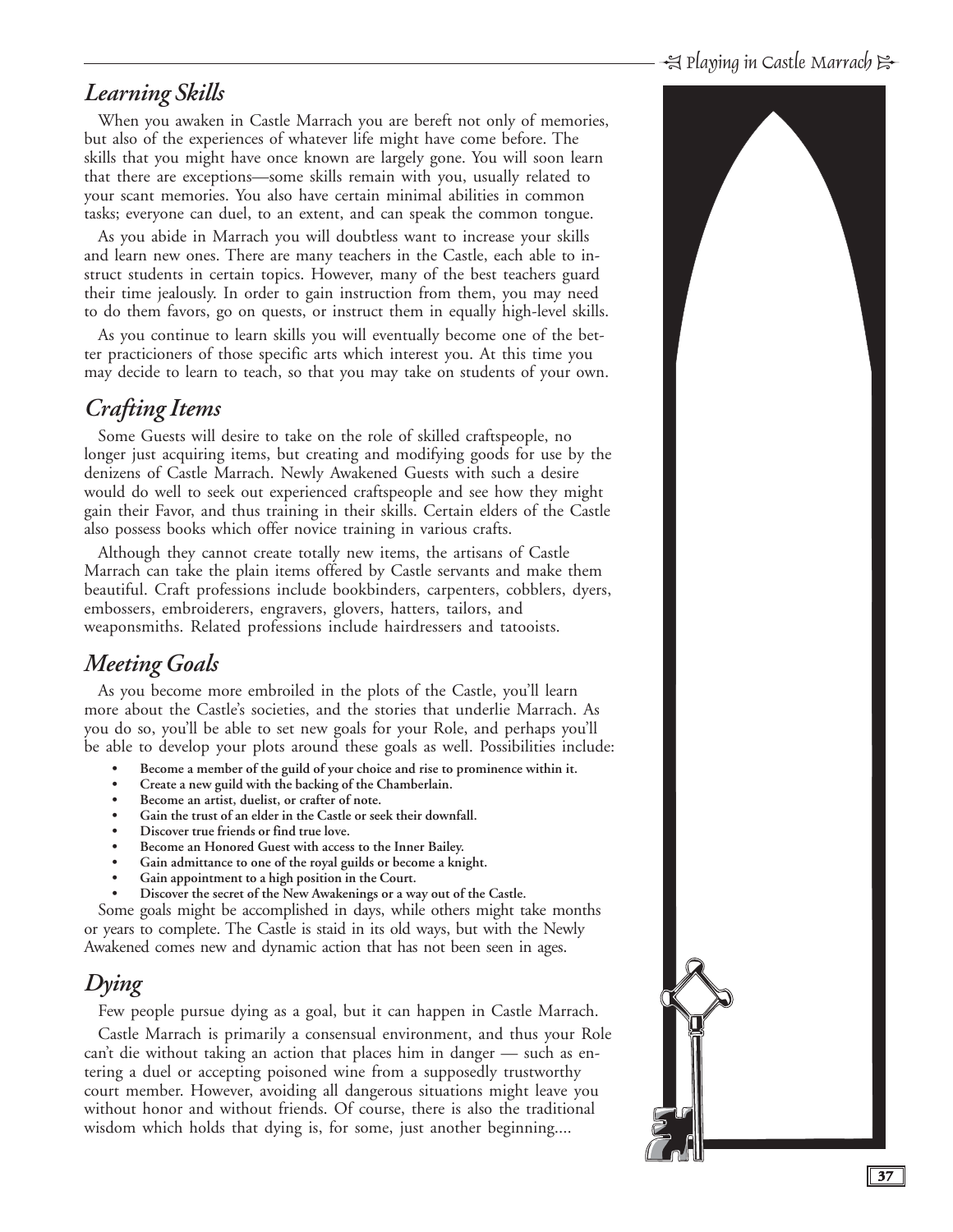## <span id="page-37-0"></span>Common **Client Problems**

As a new player, it's possible that you might have problems the first time you try and load our client. Here's two situations where we know our clients will not work:

- **Behind Firewalls or Proxies.** If you are behind a firewall, which is frequently the case at businesses, our client will not be able to talk to the Castle Marrach game. Try and play from a different location, or talk to your system administrator about configuring your firewall or proxy to allow you to play.
- **On Macs Using IE.** If you're using Internet Explorer on a Macintosh our client will not run because of problems with IE's Java. Use Netscape Navigator instead, downloading from www.netscape.com if you don't already have Navigator installed.
- **Loading Speed.** It can take a while for a client to load. If it fails the first time, it can help to close all broswer windows and try reloading a second time.

If these solutions don't resolve your client problems, please consult our most up-todate FAQ at the Skotos web site or contact ce@skotos.net.

# USING THE PARSER

Now you're ready to immerse yourself in the mysteries, intrigues, plots, and stories of Castle Marrach. The question is: how? As was mentioned in **[Playing Castle Marrach](#page-31-0)** (pgs. 30-35), the first thing you need to do is click on your character's name on your Marrach Portal Page. That will bring up the Marrach client with a blue screen in the middle. Depending on the speed of your modem, it might take up to five minutes to load the client the first time. After that, it'll be automatically saved on your machine and you'll always be able to log into Castle Marrach quickly.

Once the client loads, you'll find yourself sitting in your Guest Room, staring at an empty input bar that is waiting for commands.

## *Parsers and Imperatives*

The parser is the part of the Castle Marrach game that figures out *what you mean* when you type in a command. It expects commands to be delivered to it as imperatives (in real life, words like "Stop!" or "Heel!"). You're telling your Role what to do. There's no need to include a pronoun (like "you" or "I").

Commands should be simple, singular thoughts. A complex command might involve a verb, an adverb, a preposition, an adjective, and a noun (*bow gracefully to tall guard*), but not much more. Here's a few examples of the type of simple command that Castle Marrach can understand:

- > **go north**
- > **smile happily at queen**
- > **slyly wink to third guard**

More complex commands may confuse the parser. Here are a few imperatives that don't currently work in Castle Marrach:

- > **look around the cavern and see what's interesting**
- > **squint to make out more details in the darkness**
- > **wait for my eyes to adjust to the dark**
- > **look up to see where I fell from**

The following sections detail the main categories of commands in Castle Marrach. There's a much more complete online tutorial which can be found at **[http://www.skotos.net/games/marrach/Tutorial.html](http://www.skotos.net/games/marrach/Tutorial.html )** (or just click the "Tutorial" button on the main Marrach page).

## *Help*

There's a wide variety of additional documentation available on Castle Marrach. See **[More Information](#page-46-0)** (p.45) for some of those available out of game. In-game, you can always use the *help* command to access more information.

#### > **help**

Thank you for asking for help. There are a variety of help resources available.

There are help files available on:

- \* help basics help for the new player
- \* help concepts help on general concepts
- \* help topics list of all help topics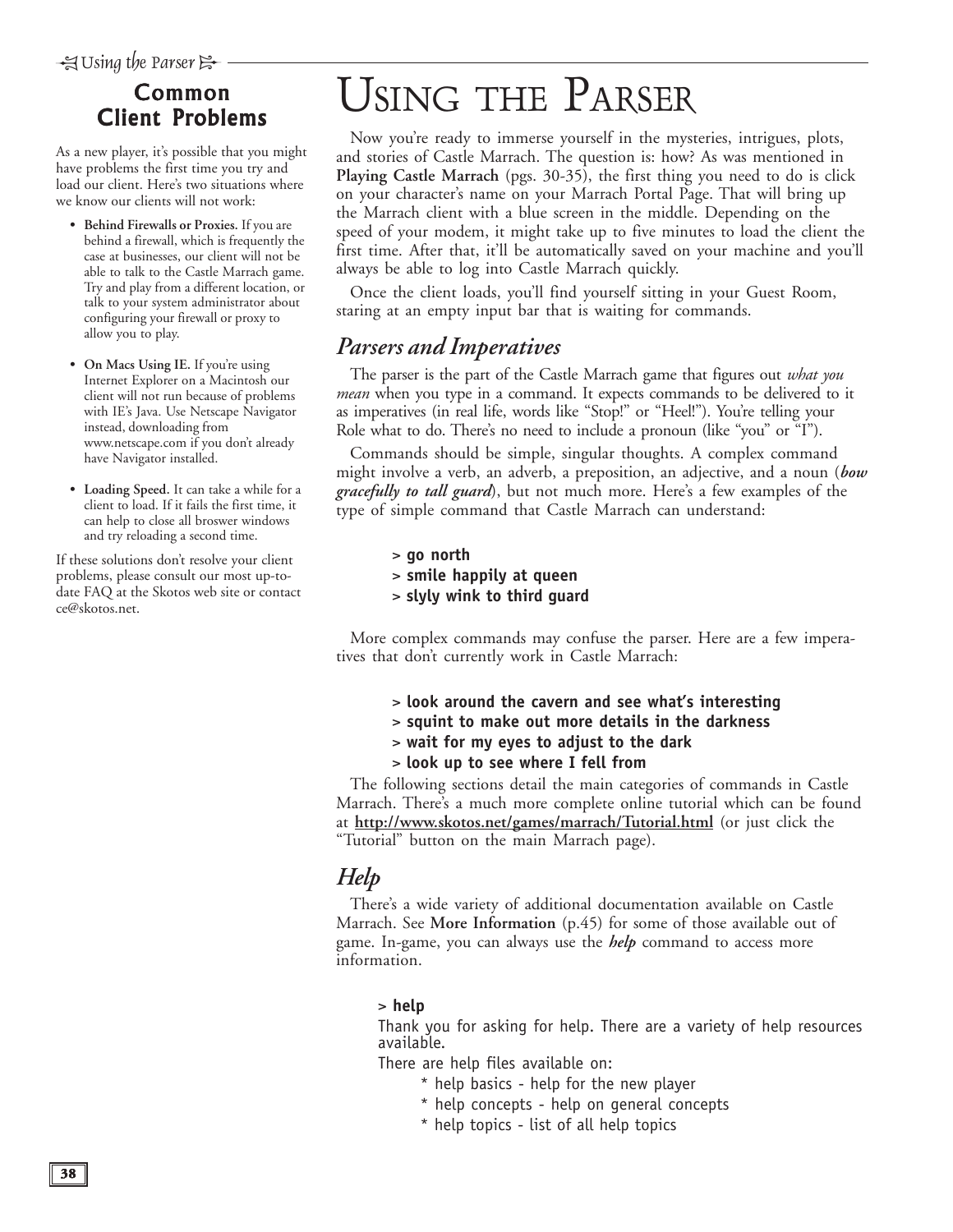**Dynamic** Client Features

- \* help [command] help on a specific command
- In addition, the following help related commands may be useful:
	- \* tip gives you a new tip from the tips database
	- \* assist "[message]" requests personal assistance from any available storyhost

*help concepts* will list out a huge amount of additional information on various systems and themes in Castle Marrach. Also of great importance to new players is the *tip* command, which runs through a basic set of information which will help you get around the Castle for the first time.

#### > **tip**

TIP: The "tip" command can be typed repeatedly to read through an initial set of information. Each time you type it, you will learn a little bit more about how to issue commands and where to go in Castle Marrach. Type "tip" (without the quotes) again for information on other help resources.

Finally, if you ever get really stuck, you can use the *assist* command. This will send a message to online StoryTellers. There are frequently a variety of StoryTellers available online to help.

#### > **assist "I've fallen and I can't get up."**

Your message has been sent to online StoryTellers

### *Movement*

There are variety of commands for moving about the Castle. To move from room to room, type the name of a direction (north, south, southwest, up, down, etc. or simply n, s, sw, u, d, etc.). Alternatively, you can choose to *enter* or *go* through an exit that appears in a room (i.e., the large door, the dark hallway, the outer courtyard, etc.).

### > **enter dark hallway**

You enter the dark hallway to the north.

![](_page_38_Picture_15.jpeg)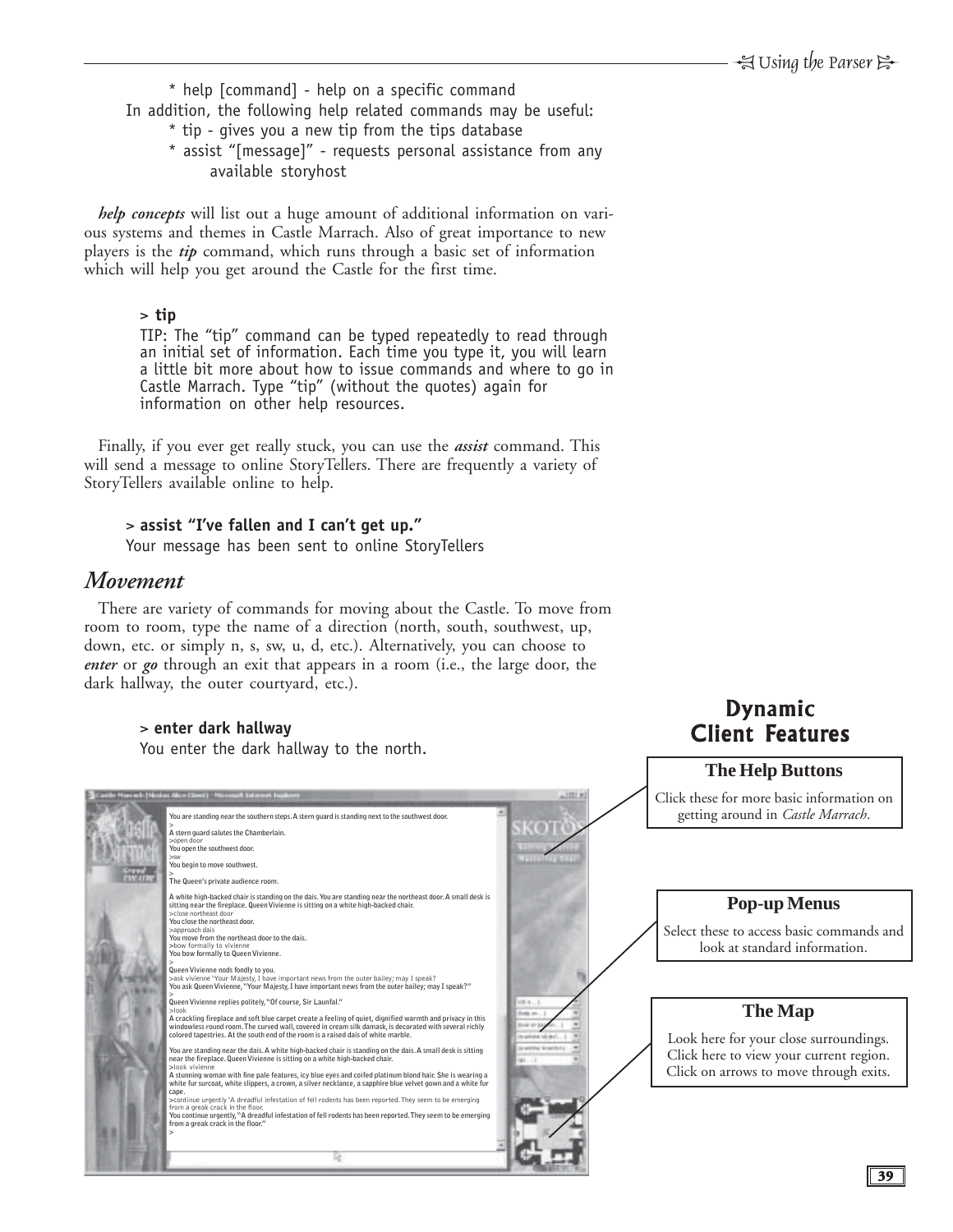# $\triangleq$ Using the Parser

## Common Commands

The following lists a number of commands commonly used in Castle Marrach. Help files are available on most of the action verbs. There are many, many more social verbs and adverbs. If you want to use a word, try it and see if it works.

**Action Verbs:** accept, advance, address, allow, alter, approach, ask, consent, cut, deny, dodge, down, drink, drop, duel, east, eat, enter, examine, exits, feint, forget, get, give, go, guard, inventory, learn, leave, look, north, offer, place, put, recall, refuse, remember, remove, rest, retire, sign, skills, south, surrender, take, teach, throw, thrust, up, wear, west, wield, write.

**Social Verbs:** announce, apologize, applaud, ask, bow, comment, continue, crouch, cry, curse, curtsey, exclaim, finish, frown, gasp, grin, gulp, hug, kiss, kneel, laugh, lie, mumble, nod, ooc, point, pout, proclaim, question, reply, recite, respond, say, scream, shiver, shout, sigh, sip, sit, slap, smile, smirk, sneer, snort, stand, state, tell, thank, wave, whisper, whistle, wink, wonder, yelp.

**Adverbs:** abashedly, acidly, angrily, arrogantly, awkwardly, casually, curtly, dismissively, dreamily, fondly, gracefully, grandly, haughtily, humbly, impatiently, ironically, loudly, knowingly, nervously, playfully, proudly, prudently, quietly, sadly, sagely, sharply, silently, slowly, slyly, softly, sweetly, tearfully, thoughtfully, truthfully, warily, zealously, zestfully, zestily.

**Prepositions:** at, before, below, beneath, by, in, near, on, to, under.

**System Verbs:** assist, bug, help, idea, tip, typo.

#### > **go outer courtyard**

You enter the outer courtyard.

You can also move around inside of a room. You do this by approaching objects (such as the fireplace, the round table, or even another player).

#### > **approach wall**

You approach the wall around the yard.

Instead of just using the approach command, you can also use commands that combine a verb, a preposition, and an object, such as *stand by fireplace* or *sit on chair* or *lie under table*.

#### > **sit on wall**

You sit on the wall around the yard.

#### > **look at wall**

The wall winds around the entire courtyard. You are sitting on the wall around the yard.

When you stand near objects, it becomes more obvious which people and things you're interacting with. In addition, it'll be easier for you to hear things said by people in your proximity, and harder for people outside of your proximity to hear you.

See *help movement* and *help proximity* for more information.

### *Perception*

When you enter a room, you will typically get a very brief description of the locale:

#### > **east**

The Royal Garden, a glittering white wonderland.

You can get more information with the *look* or *examine* commands. The *examine* command tends to offer the most information, but it takes more time and can be seen by other players.

#### > **look**

Raw earth underfoot, dusted with softly crunching snow. The twisting shapes of barren trees; their naked branches, covered in glittering crystals of ice, reach toward the open sky overhead. Dark bark frosted in white. The royal garden sparkles with the magical brightness of wintery silence. It is surrounded by stone walls, but the western wall dividing the garden from the courtyard is only about ten feet high, made of bricks, with a wooden trellis arching over the garden entrance. In the northwest corner is the rounded wall of a cistern tower. A flight of stairs against the eastern wall leads up.

#### > **examine**

You begin to examine your surroundings.

The royal garden sparkles with the magical brightness of wintery silence. It is surrounded by stone walls, which rise for a hundred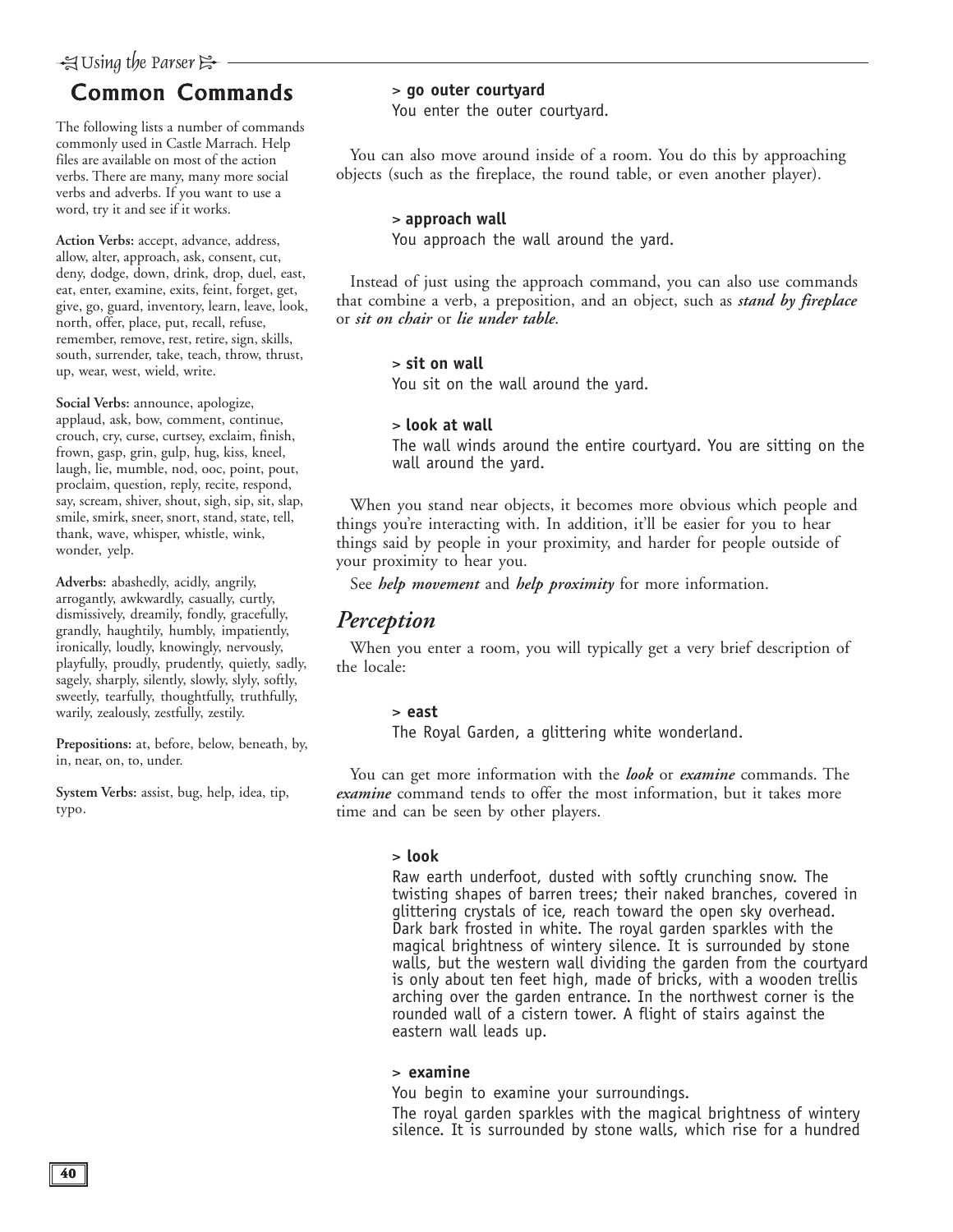feet or more before ending. The western wall is the exception, being a brick wall a mere ten feet high, just tall enough to divide the garden from the courtyard. In the center of that wall is an open space where a wooden trellis arches over the garden entrance. All around the garden, tall trees rise from the snowcovered ground, their dark trunks and bare, gnarled branches glittering with frost and icicles. In the northwest corner is the rounded wall of a cistern tower. A flight of stairs against the eastern wall leads up to the second level. Iron lampposts stand in the northeast and southwest corners of the garden, the gold of their quiet flames finding a reflection in the white sparkle of snow that covers the ground. There is a semicircular marble bench in front of the southwest lamppost. In the north wall, a narrow passage leads indoors, with an oak door just inside the entrance. Another door, painted white, is set into the south wall. A thin cobblestone path winds from the garden entrance to that south door.

You can also use the *look* and *examine* commands to get description of specific items that you see within rooms.

#### > **look at lanterns**

You look at the iron-framed lanterns; one pair is mounted near each end of the passage, the third pair in the middle. They cast a dim light in the passage.

#### > **examine lanterns**

The lanterns are mounted ten feet off the floor, in pairs facing each other along the passageway. One pair is mounted ten feet from each end of the passage; the third pair is mounted midpassage. Each is an iron-framed glass box a bit under a foot square, mounted on a short, thick arm protruding from the wall. Within each lantern is a fat candle, burning dimly.

Note that it can be considered impolite to examine people, and that everyone will see when you begin an examination. See *help perception* for more information.

### *Communication with Players*

Hundreds of commands can be used to *say* things in Castle Marrach. You can *state*, *question*, *mumble*, or *shout*. Use the command that best describes your Role's emotions. After the verb, put what you want to say in quotation marks:

> > **announce "Welcome to Castle Marrach"** You announce, "Welcome to Castle Marrach."

#### > **say "I think you'll like it here!"**

You say "I think you'll like it here!"

You can add an object or an adverb to any communication verb.

#### > **whisper to Dagonet "Thank you."**

You whisper to Dagonet, "Thank you."

#### > **say softly "Your limerick was most inspiring."** You say softly, "Your limerick was most inspiring."

## **Recalling Memories**

You may be interested in recovering that single memory that you remembered during the Start Story. You can do this with the *recall* command.

> **recall**

You vaguely remember a scene from the past... It is a lovely scrap of cloth, dark blue, heavy and rich. Such a find, pulled from the alley behind a great town house, is a rare treasure. Panting with eagerness, you pull it this way and that, tearing pieces apart with nails and teeth — and then, chuckling with pleasure, you wrap the strips tightly around gnarled, calloused feet. So good it is, you think, to have shoes again!

You may also store new memories with the *remember* command.

#### > **remember "Some soup is meant to be served cold."**

Memory added, use recall to remember it.

Finally, you can use the *forget* verb to remove memories. Beware, because you will forget every single memory with the words that you select:

#### > **forget "soup"** Memories forgotten: 1

See *help memory* for more information.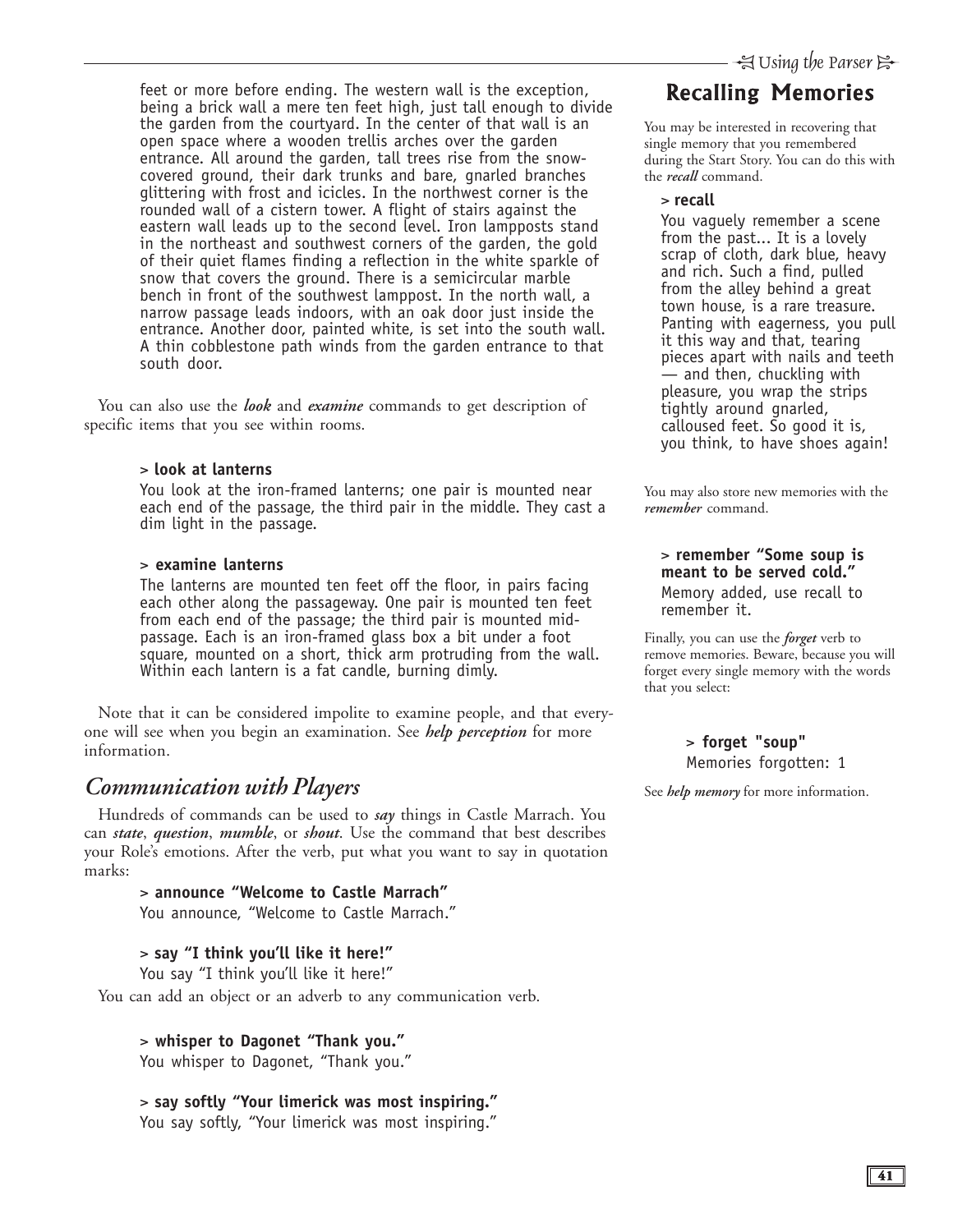## Other Advanced Commands

The Castle Marrach game system recognizes a large number of other verbs that allow you to perform a variety of different actions. In most cases, you can modify the verb by indicating an object or adding an adverb or both. For example:

#### > **bow**

You bow.

## > **bow to the Queen**

You bow to the Queen.

#### > **bow haughtily to the Queen**

You bow haughtily to the Queen.

Verbs can also be used to express a stance, such as standing, sitting, crouching, kneeling, and so forth. If you use one of these commands, your Role's pose will be shown to anyone who looks at you.

#### > **approach Queen**

You move from the entry hall to the Queen.

#### > **kneel**

You kneel.

#### > **examine me**

You are kneeling by the Queen.

See *help gesture* and *help pose* for more information.

Finally, you can also attach spoken evocations to many gestures, like smile, frown, and wink. This allows you to speak while engaging in another activity.

### > **smile "Hello, my friend."**

You smile, "Hello, my friend."

See *help communication* for more information.

## *Communication with CNPCs*

Computer NPCs (or CNPCs) wander around the Castle trying to help you with basic tasks. You'll very quickly meet the seamstress and the tailor. Later on, you'll interact with couriers and cooks as well. You can't use standard communication verbs to speak with the CNPCs. Instead, you use specific verbs that instruct them to help you out.

Most CNPCs can give you things. Type *ask* followed by the name of a CNPC to get a list of items, then use the *ask* command again to actually request an item.

#### > **ask tailor**

The tailor can give you cloaks, pants, shirts, boots, sandals, caps, vests, belts and tunics.

#### > **ask tailor for cap**

A tailor gives a green cap to you.

The couriers can not only give you scrolls, but they can also deliver scrolls to other players, provided that you've addressed, written, and signed the scroll.

#### > **ask courier for scroll** A tall courier gives a scroll to you.

#### > **address scroll to "launfal"** You address your scroll to Launfal.

> **write on scroll "Hallo!"**

You write on your scroll.

### > **sign scroll "Me!"**

You sign your scroll.

#### > **read scroll**

It is addressed to Launfal. It says: Hallo! It is signed "Me!", by Hambin.

#### > **give scroll to courier**

A tall courier takes a scroll from you.

See *help cnpcs* and *help courier* for more information.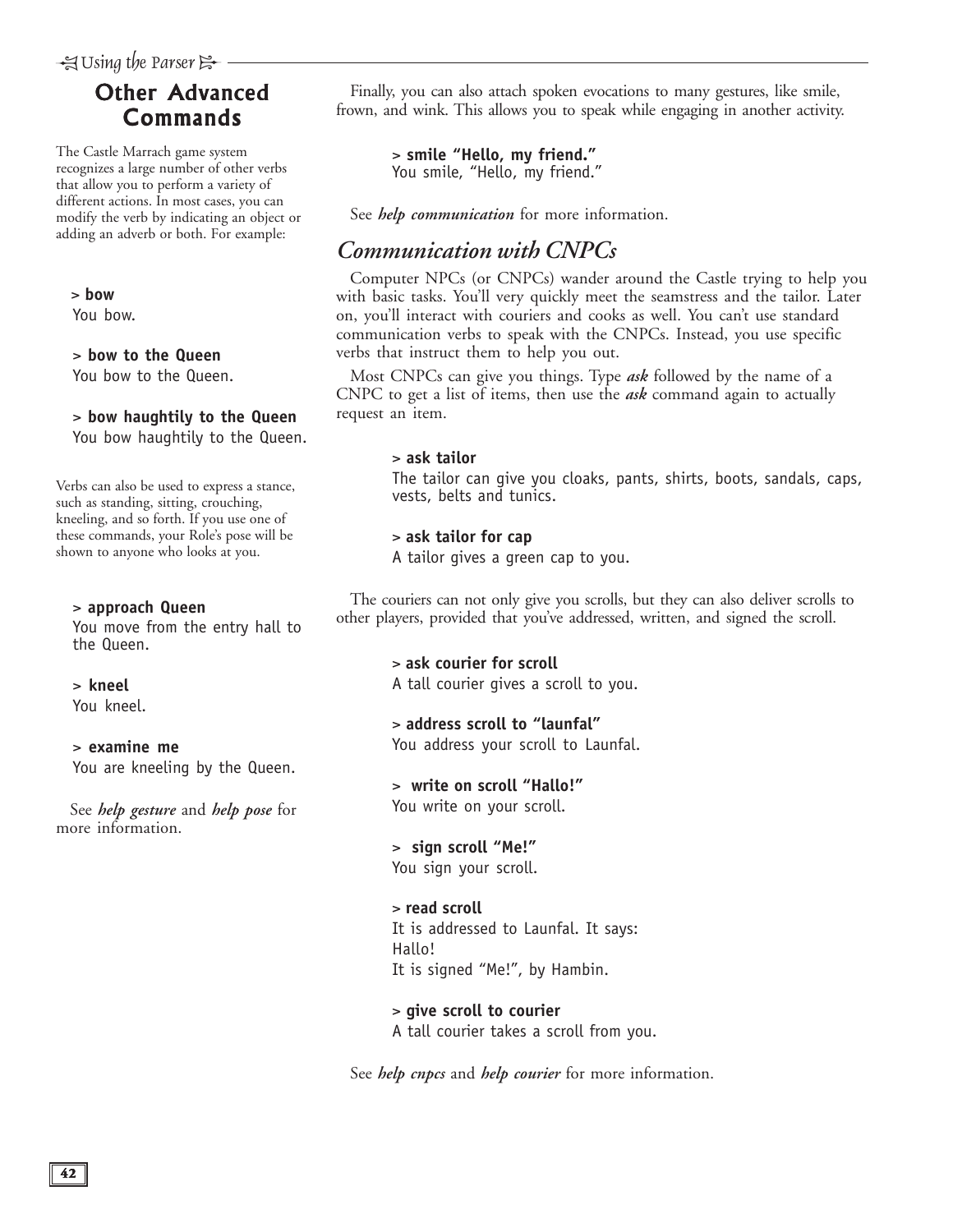## *Skill Advancement*

In Castle Marrach you can accumulate a variety of you skills. Your current skills can be viewed with the *skills* command:

#### **> skills**

---- Dueling ---- Advance: Apprentice Cut: Senior Apprentice Dodge: Novice Guard: Senior Apprentice Recover: Apprentice Rest: Novice Retire: Apprentice Thrust: Senior Apprentice

Everyone will have dueling skills to start with, but any other skills, include languages and crafts, will depend upon your scant memories.

In order for a skill to be taught, a student and a teacher must come together in the same locale. The teacher must be more experienced in the desired skill than the student and must also have the teaching skill. He must want to teach the student too, which is not always the case with the most experienced teachers.

Teachers may be reluctant to teach skills because of the fact that skills are a genuine commodity in Castle Marrach. A very experienced teacher will usually not teach a skill to a high level without something substantial being offered in return. A teacher may determine how experienced a student is by using the *assess* command.

#### **> assess hresh for eastern**

You try to assess Hresh. This requires his consent.

Hresh allows you to assess him. Hresh is a Novice in eastern.

Most teachers will be happy to teach a Novice. Once students wish to advance beyond Apprenticehood, however, the search for teachers will become more difficult.

Either the teacher or the student may initiate a lesson. Students requesting assistance can use the *study* command; teachers can use the *teach* command. Teaching is entirely consensual in Marrach. The teacher must agree to teach, and the student must agree to be taught.

#### **> study eastern with launfal**

You ask Launfal if he can help you improve your eastern skill.

#### **> teach eastern to launfal**

You are not skilled enough to be teaching Launfal that.

The student and teacher must spend half an hour together, in the same room, in order to complete a lesson (time is allowed for a few minutes of linkdeath or other net problems). At the end of that half an hour the student and teacher will be notified whether the student learned anything that day.

## Skill Design & Mechanics

The Castle Marrach skill system has been designed to accomodate the realities of an ancient, social Castle. Because Castle Marrach is primarily a game of socialization the skill system reflects and encourages that style of gameplay. Almost all skills are taught by other players. To learn a skill you must remain with a teacher, conversing and socializing with him during the time period in which you're studying. Because the Castle is ancient, filled with timeless residents, skill gain is low. Don't expect to gain the highest skill levels overnight; some grand masters have trained for centuries

Your odds of learning a skill in Castle Marrach are based upon a minimum of four values: how bad you are at the skill; how good your teacher is at the skill; how much better your teacher is than you at the skill; and how good your teacher is at teaching. A Novice at Teaching who is a Grand Master at Dueling Thrusts won't be able to help you much, nor will a Grand Master at Teaching who is only a Novice at Dueling Thrusts. Your chance of success when learning a skill varies from 10-100%.

Because your chance at improving your skill is partially based upon how bad you are at a skill, it gets harder to improve the better you get. It might take between a day and a week for a dedicated student with no skill in basket-weaving to become a Novice. For a Novice to become a Grand Master might take a year or longer of dedicated study *if the student can find willing teachers*.

Even if you fail to improve your skill, you will gain a little bit of experience, which will improve your chance of learning the skill in the future. This experience can be seen with the *skills* command. You will usually go up in a skill through random inspiration before you gain enough experience to improve your skill. But, if you're having a run of bad luck then your experience will come into play.

Teachers improve the longer they teach, but it is a slow road for them. On average a teacher improves only 1% of the time, and more slowly if he is not teaching full classes, meaning it might take months to gain a single skill level in Teaching.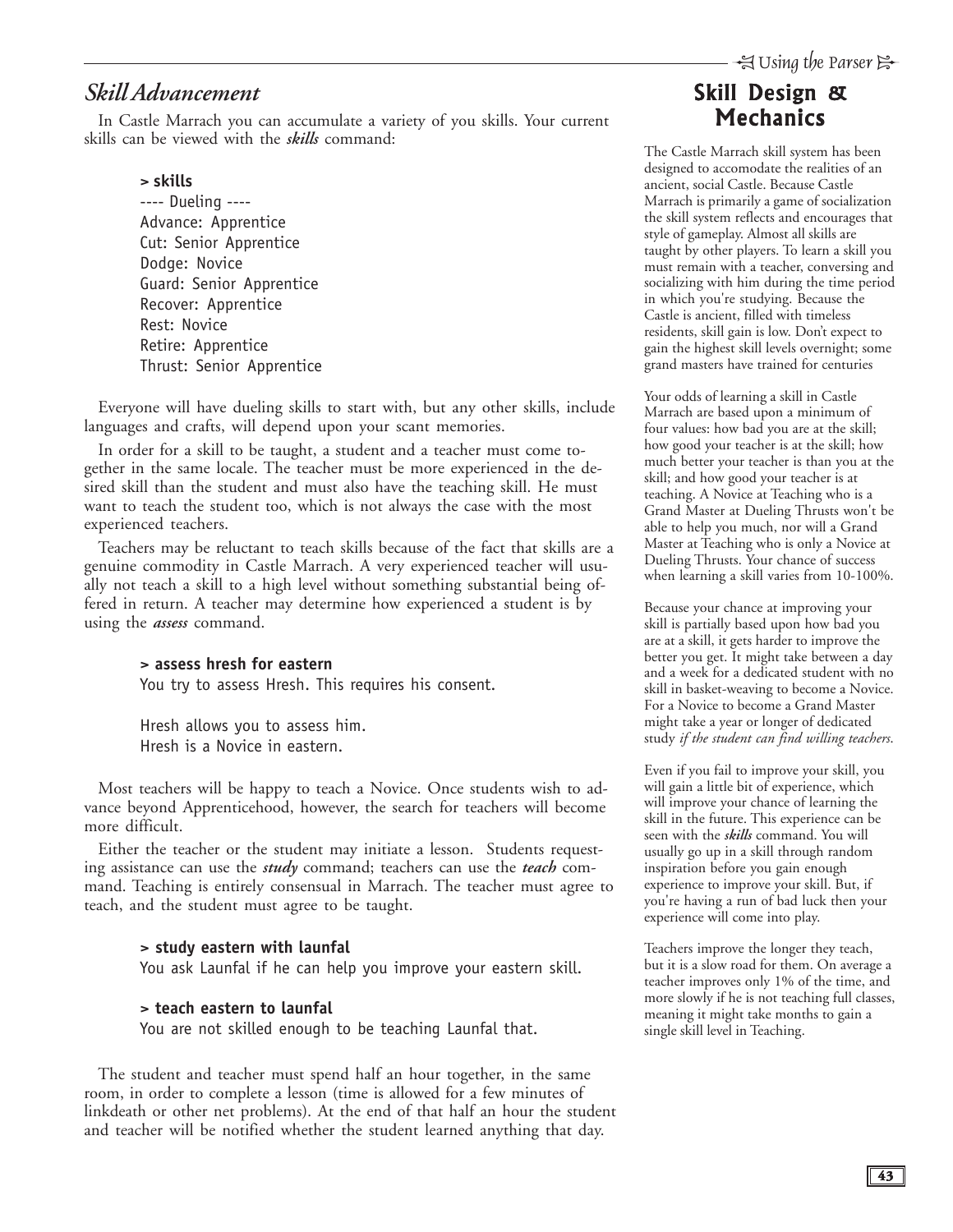## **Other Skills**

The majority of the skills in Castle Marrach fall into one of two categories: alteration skills and duelist skills. However, there are other skills within Castle Marrach. Among them are magical skills learned by the sorceress' apprentice, healing skills learned by the medical students, and languages and chess skills, which can be learned by anyone.

You can always see the current status of your lessons with the "study" or "teach" command.

#### **> study**

You are currently studying your eastern skill with Launfal, with about 26 minutes left to go.

#### **> teach**

You are currently teaching 1 student: Hergin has about 25 minutes left to go.

A student will learn the quickest is he is poor at the skill he is studying, if his teacher is good at the skill being taught, if his teacher is considerably better than him, and if his teacher is also good at teaching. A teacher will improve at teaching the more he teaches, but he will learn much slower than his students do.

If a student fails to improve in a skill he may not study any skills until the next day (24 hours after he started studying). If a student succeeds at improving in a skill, he may not study any skills until the next day, and he may not train the improved skill again for a week.

If you wish to become a teacher yourself, you must learn the teaching skill. The skill may not be taught, so you must seek out a book about teaching to become a Novice in the skill. Afterward you will slowly improve in teaching as you teach students your skills. You will be able to teach more students as your skill increases.

#### **> read teaching book**

 You read about teaching until you feel you are a Novice in the skill.

Other books may exist which allow you to become Novices in other skills.

## *Altering Objects*

The alteration skills are treated just like any other skills in Castle Marrach. You can see your skill levels with the *skills* command:

## Skill Ranks

Most skills in Castle Marrach are named with the following ranks:

- 1. Novice
- 2. Apprentice
- 3. Senior Apprentice
- 4. Fellowcraft
- 5. Journeyman
- 6. Artisan
- 7. Senior Artisan
- 8. Master
- 9. Master Adept
- 10. Grand Master

#### **> skills**

---- Artisans: ---- Dyer: Artisan

---- Clothiers: ---- Glover: Apprentice Tailor: Fellowcraft

---- Illustrators: ---- Embroiderer: Fellowcraft

 Once you've found trainers and learned any alteration skills, you'll be able to alter objects. The first thing you must do is get plain items of the type that you want to alter. Clothing is generally available from the seamstress and the tailor. If you need more exotic clothing, or plain books or weapons, you should ask your teacher to requisition them for you.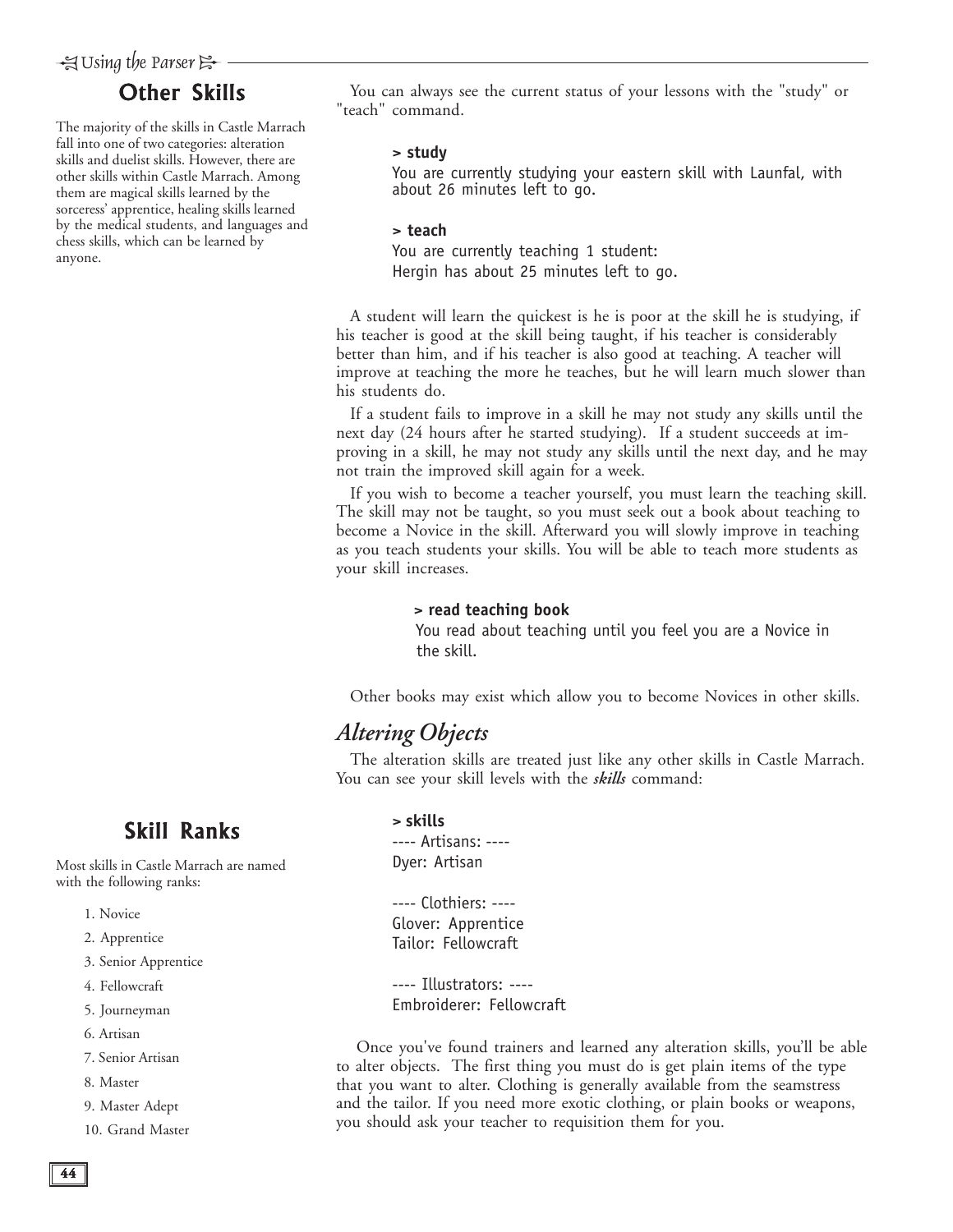Each type of item has certain traits that can be modified by certain skills. For example: a dyer can change the color of a tunic; an embroiderer can add a symbol to the clothing; and a tailor can modify the fit or the material. The following chart lists the various alteration skills of Castle Marrach, along with related verbs, traits, and objects.

|             |               |               |                  | VV 111        |
|-------------|---------------|---------------|------------------|---------------|
| Craft       | <b>Verb</b>   | <b>Traits</b> | Objects          | tens          |
| Bookbinder  | bind          | binding       | books            | func<br>reall |
| Carpenter   | build         | design, wood  | furniture        | be o          |
| Cobbler     | cobble        | fit, material | footwear         | com<br>not    |
| Dyer        | $\frac{d}{y}$ | color         | most objects     | total         |
| Embosser    | emboss        | symbol        | books            | tool:         |
| Embroiderer | embroider     | symbol        | all clothing     | com<br>Mar    |
| Engraver    | engrave       | symbol        | jewelry, weapons | alter         |
| Glover      | alter         | fit, material | handwear         | we'r<br>alch  |
|             |               | haircolor,    |                  | fun.          |
|             | style         | hairstyle,    |                  |               |
| Hairstylist |               | hairtype      | people           |               |
|             |               | hairlength    |                  |               |
| Hatter      | alter         | fit, material | headwear         |               |
| Jeweler     | adorn         | design, metal | jewelery         |               |
|             |               | shape, stone  |                  |               |
| Jeweler     | adorn         | stone         | weapons only     |               |
| Tailor      | tailor        | fit, material | most clothing    |               |
| Tatooist    | tatoo         | symbol        | people           |               |
| Weaponsmith | forge         | design, metal | weapons          |               |
| Woodcarver  | carve         | symbol        | furniture        |               |
| Woodstainer | stain         | stain         | furniture        |               |

Alteration or Craft?

The alteration system in Castle Marrach is fairly limited. It can only be used to alter plain items in certain specific ways. However the alteration system does, and will continue to, allow character to create tens of thousands of unique items. The functionality of the alteration system is really just a subset of what will eventually be offered as a crafting system. With a complete crafting system you'll be able to not just alter existing items, but also create totally new items from ingredients, using tools. We're not quite sure where the complete crafting system will fit into Castle Marrach once its developed, since the alteration system is already in place, but we're considering it as a possibility for an alchemy system or something else equally

You can always get a list of alterable traits in an item, along with values that those traits can be set by using the appropriate verb on an object.

#### > **dye my plain tunic**

As a Journeyman Dyer, you have enough skill to perform the following alterations upon the tunic:

Color [none] (35 choices): none natural brown grey ochre olive beige tan russet ivory white auburn red mustard sage ebony sable saffron green sepia ecru pumpkin black orange pink cream blue purple burgundy crimson apricot lemon puce lime plum

To dye this item, use the syntax: dye tunic "[trait] [value]". (Don't forget the quotes!) Example: dye tunic "color brown" >

The higher your level in a skill, the more options you'll have when altering an object. A novice dyer might only be able to dye things brown, while a journeyman dyer can create plum dye, and a grandmaster dyer can make the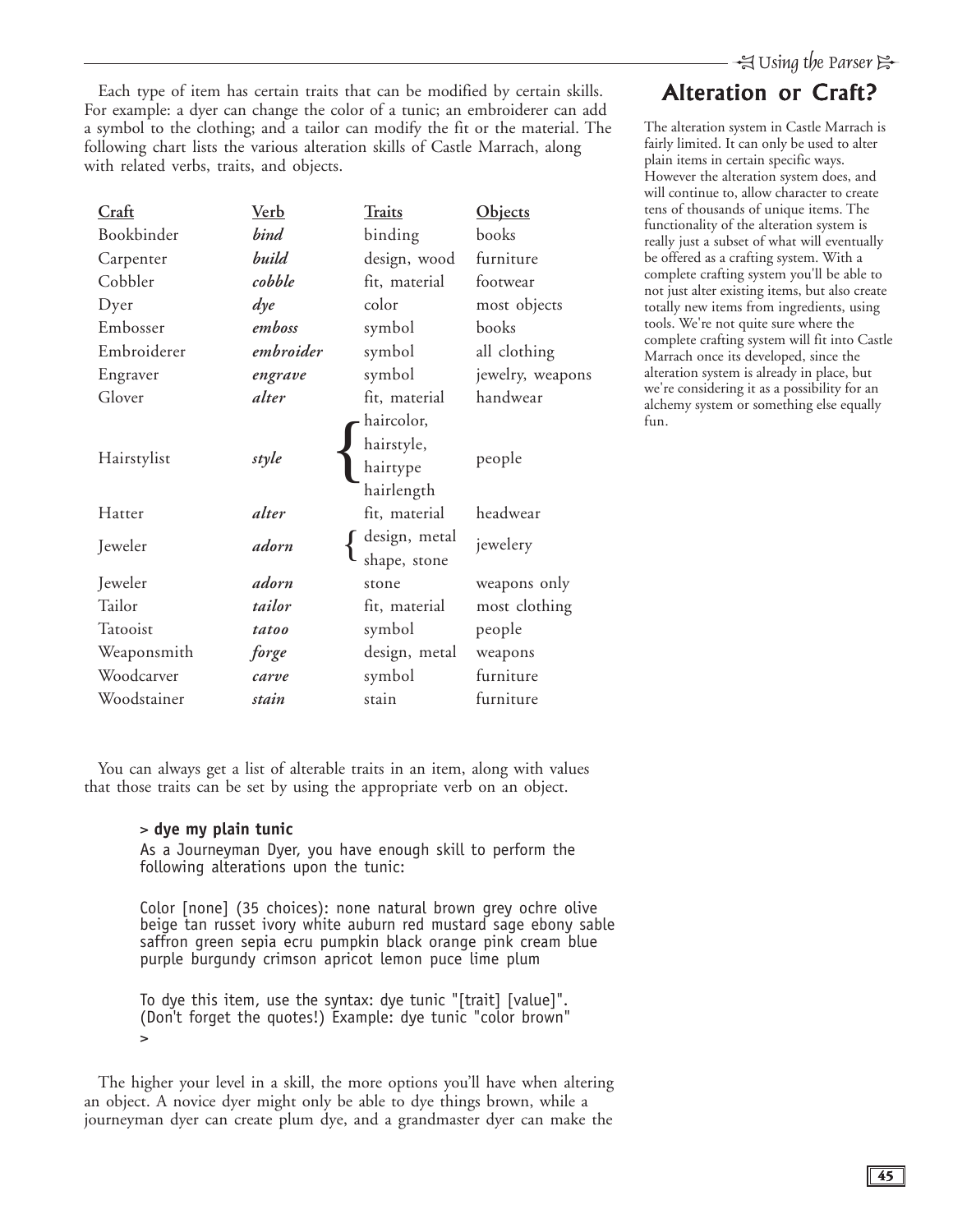fabled cerulean dye. The current value of each trait is listed in brackets following the trait. If the value of a trait is "none" then any skilled artisan will be able to modify that trait. However, if the trait has already been altered once, you may only alter it again if you are a Master.

As is noted in the example above, you must use the following syntax to actually alter an item:

> [verb] [item] "[trait] [value]"

Note that both the trait and the value must appear inside of quotes.

The following example show what a dyer, embroiderer, and tailor can do once he has acquired a plain tunic:

#### **> dye my plain tunic "color auburn"**

Employing your skill as a Journeyman Dyer, you alter the color of the tunic to "auburn".

#### **> tailor my auburn tunic "material tweed"**

Employing your skill as a Fellowcraft Tailor, you alter the material of the tunic to "tweed".

With a final flourish, you apply your professional Mark to the tunic.

#### **> tailor my auburn tunic "fit conservative"**

Employing your skill as a Fellowcraft Tailor, you alter the fit of the tunic to "conservative".

#### **> embroider my auburn tunic "symbol smileyface"**

Employing your skill as a Fellowcraft Embroiderer, you alter the symbol of the tunic to "smileyface".

#### **> look at my tunic**

An auburn tweed tunic, embroidered with a smileyface.

#### **> examine my tunic**

You begin to examine Hambin's auburn tweed tunic.

An auburn tweed tunic, conservatively fitted. It is embroidered with a smileyface. You note the professional mark of Fellowcraft Tailor Hambin.

It should be noted that a crafter's professional mark is placed on an object whenever a Fellowcraft of better does a major alteration.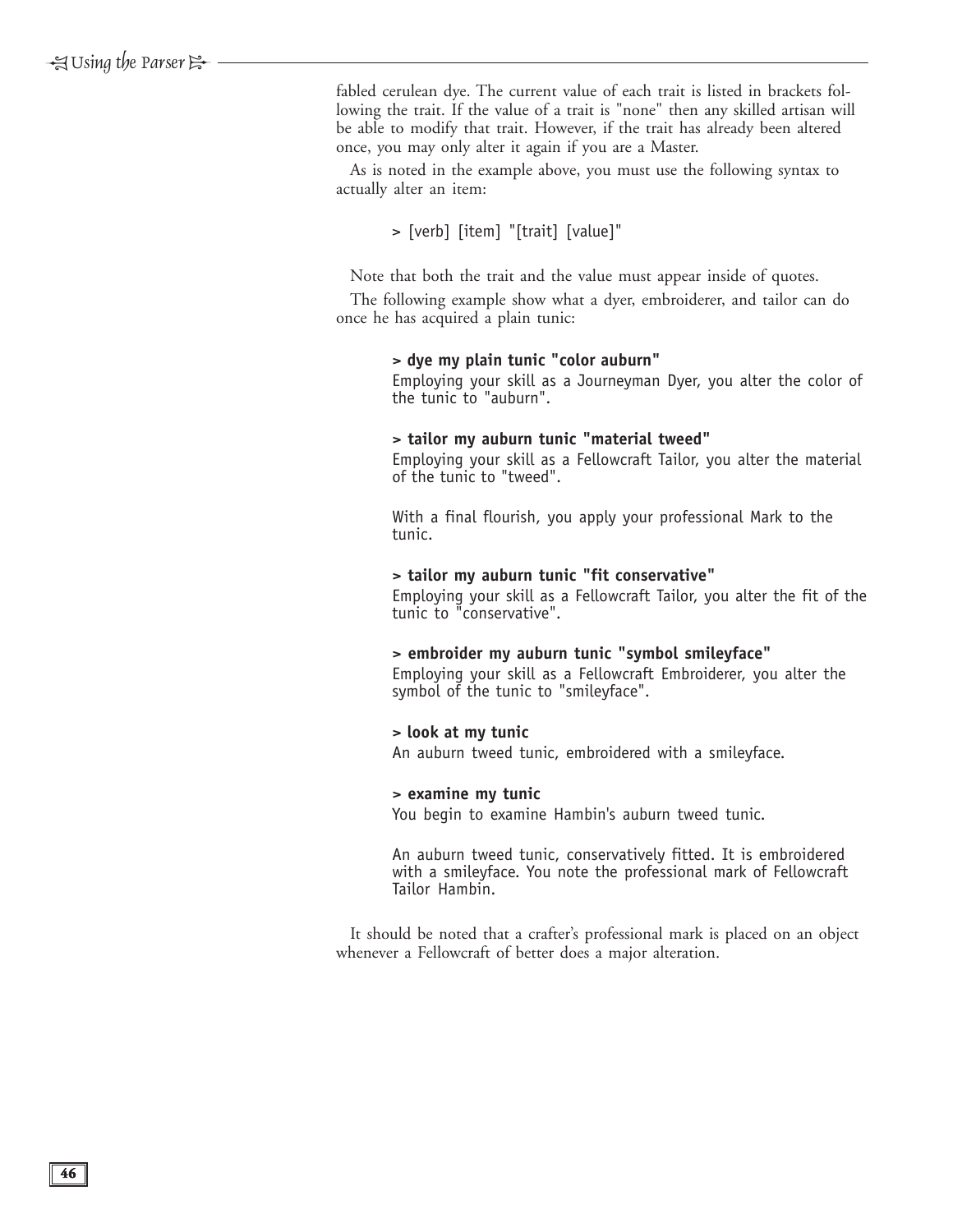# <span id="page-46-0"></span>MORE INFORMATION

A wide variety of additional information on Castle Marrach and other Skotos games is available on the Web.

## Castle Marrach Resources

#### **The Main Castle Marrach Page <http://www.skotos.net/games/marrach/>**

The main Castle Marrach page is a portal that keeps you up to date with all the latest happenings in the Castle. The latest news and the next upcoming events are noted here, along with articles and forums of specific interest to Marrach players. This page also contains the main entrance to Castle Marrach as well as the forms required to sign up for the game. Finally, you can also find links to a number of help files, tutorials, and other related information, a few of which are noted below.

#### **The Castle Marrach Player's Guide**

### **[http://www.skotos.net/games/marrach/PlayersGuide.html](http://www.skotos.net/games/marrach/PlayersGuide.html )**

A copy of this player's guide can be found, in PDF format, at our Web site, possibly featuring new links and updates.

#### **The Castle Marrach Tutorial**

#### **[http://www.skotos.net/games/marrach/Tutorial.html](http://www.skotos.net/games/marrach/Tutorial.html )**

This tutorial, which teaches you how to use the Castle Marrach parser, is much more comprehensive than the information found in this book. Even if you've played a text-dominant game before, take a look at this tutorial for the information on dueling, consent, and movement.

## Fan Pages

#### **Fan Pages**

#### **<http://www.skotos.net/games/marrach/PlayerSites.shtml>**

Links to dozens of pages created by our fans, including general information for beginners, official pages for several Castle guilds, the online homes for scores of Marrach characters, and drawings of Castle Marrach and its denizens.

#### **The Localhost TWiki**

#### **<http://www.localhost.com/twiki/bin/view>**

This site contains collaborative material related to numerous guilds in Castle Marrach. Ask your guild leader for access to an existing guild at this web site or contact StoryCoder Aziel if you'd like to create space to promote discussion of a guild not currently located here.

#### **Castle Marrach Calendar**

#### **<http://www.localendar.com/public/Marrach>**

At this site our players maintain a list of upcoming events in Castle Marrach, including regular meetings and special gatherings.

#### **Castle Marrach Graphics**

#### **<http://www.skotos.net/games/marrach/Graphics.html>**

A few small buttons that you can add to your Castle Marrach fan pages, to link into the game itself. Also contains links to desktop graphics that can be used on your PC.

## **Other Skotos** Resources

#### **The Bazaar <http://www.skotos.net/bazaar/>**

T-shirts, stickers, and mouse pads related to Skotos Tech and Castle Marrach.

#### **The Games Page <http://www.skotos.net/games/>**

An overview of all the Skotos games, including current projects and upcoming releases.

#### **Skotos Articles**

### **<http://www.skotos.net/articles/>**

Skotos maintains an ever-increasing library of original articles and columns related to online gaming, storytelling, and the Skotos games. Highlights include: "Trials, Triumphs, and Trivialities", a weekly column about building games that offers a behind-the-scenes look at Skotos; "The Mummer's Dance", a biweekly discussion of player issues; "Biting the Hand", Jessica Mulligan's infamous industry column; "In the Trenches", the trials and triumphs of one of Skotos' external designers; and "The Elements of Good StoryTelling", a series on writing fiction.

#### **The Skotos FAQ [http://www.skotos.net/help/](http://www.skotos.net/help/GeneralFAQ.html) [GeneralFAQ.html](http://www.skotos.net/help/GeneralFAQ.html)**

This Frequently Asked Question (FAQ) list contains information on technical, social, and billing issues.

#### **The Marrach FAQ [http://www.skotos.net/help/](http://www.skotos.net/help/MarrachFAQ.html ) [MarrachFAQ.html](http://www.skotos.net/help/MarrachFAQ.html )**

A broad overview of Castle Marrach.

#### **The Skotos Forums <http://forum.skotos.net/>**

A set of Castle Marrach forums support Marrachian players, including topics for bugs, general discussion, and in-character conversions. Other forums offer spaces for discussions of general Skotos issues, general StoryPlayer issues, and Skotos articles.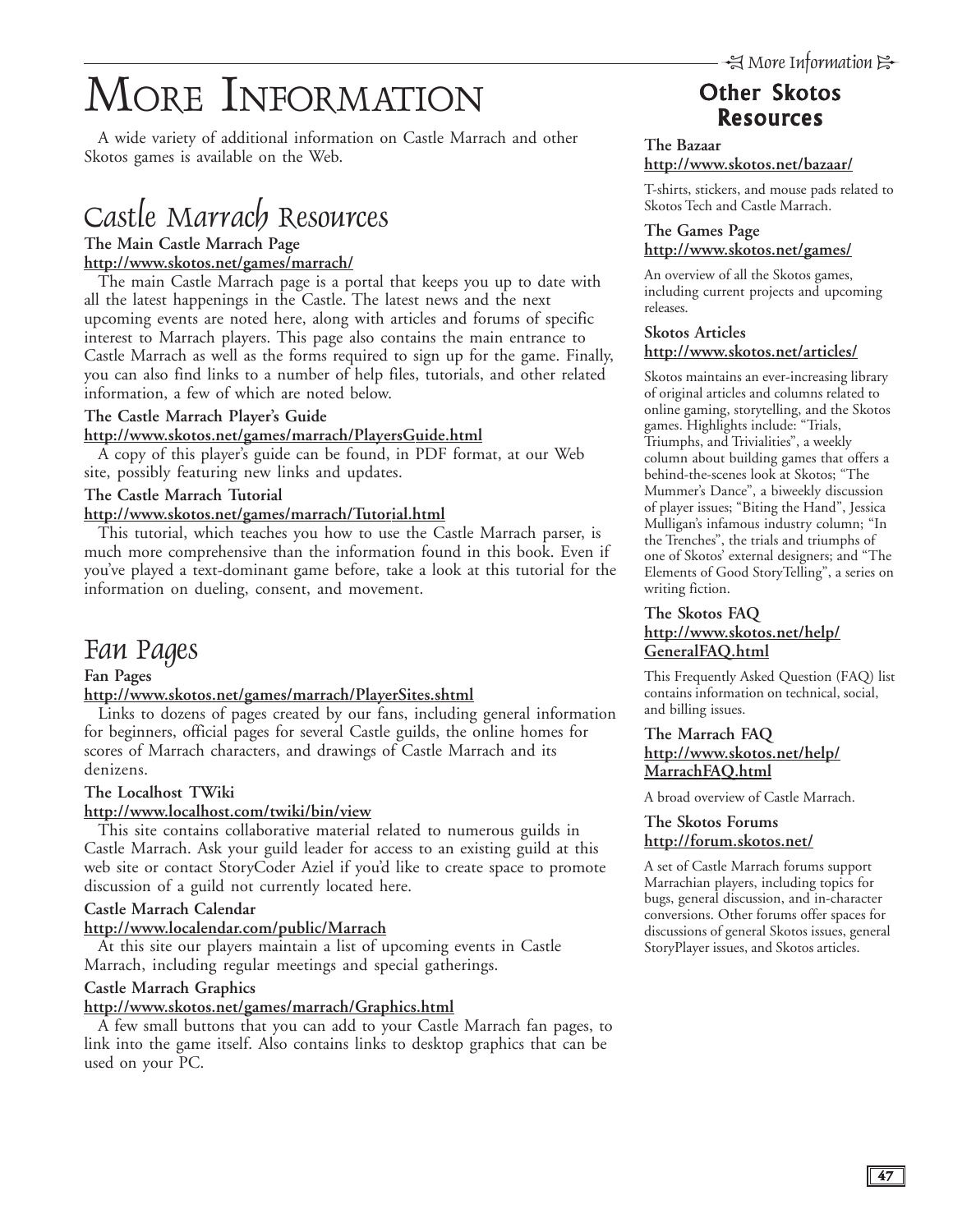# <span id="page-47-0"></span>Hopping Mad

### *An Outer Bailey Scene*

*It is early evening, in the Dining Hall, at the conclusion of the first Poets' Convocation following the New Awakenings. Despite earlier threats against the Queen, the Convocation has been a magnificent event. Sir Bragi now prepares for his toast as you watch expectantly.*

Maria says loudly, "Sers and seras, may I introduce Sir Bragi, the Queen's own Royal Poet, who we are honored to have among us."

Maria says proudly to Sir Bragi, "A fine bottle of wine was delivered just before your arrival, which I believe will be fitting for your traditional toast."

Sir Bragi replies, "Quite fitting. Would all the poets please take a glass?"

Sir Bragi says to thirty people, "It is tradition from the first of these gatherings to offer a toast to the Queen and her glory."

Maria gives glasses of wine to Sir Bragi, Arrion, Punzel, Elea, Iuri, Pikewaddle, Watchman Philo, and Rhian.

Sir Bragi smiles and continues, "It is to be drunk in one gulp to signify your respect for her."

Sir Bragi finishes, "Afterward, I shall give you my composition of 'The Black Night', a bit of the history of the castle itself."

Sir Bragi glances at Prince Bertram and says, "If it pleases you, Sire?"

Prince Bertram sighs, "Of course."

- Sir Bragi says, "To Her Majesty's glory. May she always shine!"
- Sir Bragi drinks a glass of wine and the glass dissipates into a soft mist.

Punzel, Pikewaddle, Watchman Philo, Rhian, Iuri, Arrion, and Elea drink their glasses of wine. Their glasses dissipate into soft mists.

Sir Bragi says, "hrnnnk urp I reekcroak hrnnnkreekcroak reek," and blinks.

Elea speaks softly, "urpnrr. urphrnnnkurphrnnnk."

- Punzel says, "deephrnnnkdeepdeep urphrnnnkhrnnnk!"
- Sir Bragi says, "nrrreenrrree croak? reekreenrr!"

Prince Bertram glances at Sir Alrik.

Maria and Lord Chamberlain Launfal gasp.

Elea asks, "nrrree?"

Punzel exclaims, "reenrr I reereek deephrnnnkreereek!"

You casually glance at Corporal Petris.

*A general uproar begins to rise in the room.*

Prince Bertram angrily says to Maria, "What is this?"

Maria glances worriedly at Sir Bragi. Maria exclaims, "I ... I ... I don't know what!"

Prince Bertram says to Lord Chamberlain Launfal, "What is going on, Launfal?"

Sir Bragi says, "reereekcroakdeep!"

Maria exclaims, "Someone must have cursed the wine!"

Prince Bertram stands up near the royal throne.

Lord Chamberlain Launfal says curtly, "Your Highness, I regret this has happened in your presence."

Maria calls, "Somebody do something!"

Watchman Philo tells Gideon, "nrrhrnnnkreeurp."

- Punzel weeps.
- Sir Bragi says sadly, "reekcroaknrr? reenrrurphrnnnk."

Gideon says, "I believe it was a serving girl who brought Sera Maria the wine, though I cannot recall her name..."

- Pikewaddle faints.
- Saurus says, "A courier brought Maria the wine. I remember it!"
- Prince Bertram says, "Foul sorcery is afoot! Alrik, escort me from here!"

Sir Alrik tells Corporal Petris acidly, "I thought you had found those who wished to spoil this day," then nods to Prince Bertram.

Lord Chamberlain Launfal, Prince Bertram, and Sir Alrik leave through the double door to the south.

Maria sits down on the dais, says "I ... I ... I," and then sobs.

Maria asks tearfully, "Whatever shall we do?"

Sir Bragi says, "nrrdeep? hrnnnkcroakcroakree..."

Maria exclaims to Sir Bragi, "Oh, Sir! I hope you will forgive me! I hold myself responsible."

Maria says, "I'll never be admitted to the Court now," and cries.

Lucas says softly, "If I may ask, where did the glasses come from? They disappeared quite conveniently."

Watchman Philo tells Maria, "nrrdeepcroakdeep nrrnrr."

Chronos says to Watchman Philo, "Can you understand me?"

Gwen enters the room from the double door to the south.

Gwen curtsies and asks, "Ma'am? Sera Maria?"

Maria glances at Gwen and asks, "Yes?"

- Gwen says, "Ma'am, I ... I have something for you ... 'Twas given to me by one of the couriers...."
- Maria asks acidly, "Another bottle of wine?"

Gwen offers a scroll to Maria.

Gwen says, "Funny though Ma'am, I've not met him before ... and I know most the couriers."

Pikewaddle mutters, "reedeep deepdeepcroak croaknrrreenrr."

Maria glances at her scroll.

Gilliam says, "What does the scroll say, Sera Maria?"

Saurus nods at Gilliam, "Yes, perhaps it would be best if you read it to us."

Maria gasps loudly.

Elea says, "reecroakcroakurp reekdeephrnnnkreek reek urphrnnnkhrnnnk!"

Andrew exclaims, "Please read it!"

Maria says nervously, "It begins:"

Maria recites, "Nice Queen, Ice Queen, You fled from our goad. / Ice Queen, Nice Queen, You'd have croaked like a toad. / But while you're away, the Cats & Rats will play. / We'll spoil this day, reveal your poets as clay."

Corporal Petris curses silently.

Maria recites, "We are not unkind or overly cruel. / There's a solution to the troubles that we've brewed. / The trouble that ales you will not be solved by fops. / Becoming a toad will not fail you if you think about hops."

Maria frowns, "What nonsense!"

Martel shouts, "Beer!"

You smile knowingly.

*A general quest begins for beer, to cure the Royal Poet Bragi and the other poets of the convocation.*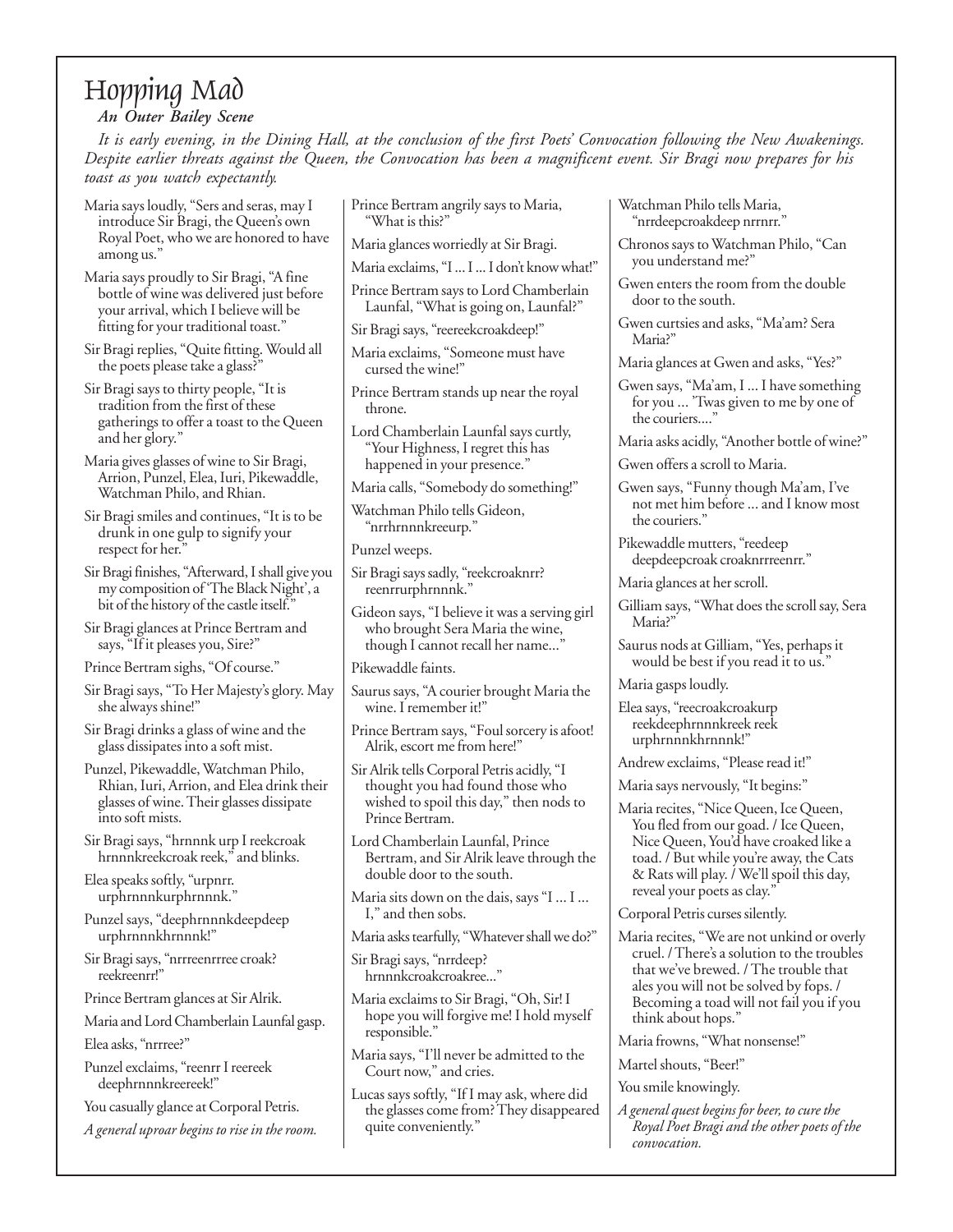## <span id="page-48-0"></span>Foolish Words

#### *A Inner Bailey Scene*

*It is early evening. A number of Guests, yourself included, have assembled to hear Sir Bragi, the Royal Poet, recite his new poem before dinner. Bragi has just finished his poem, to well-earned praise and applause.*

honor us with another poem?" Bragi gestures self-deprecatingly and says, "Alas, I regret not. I am an old man, as you well know, and my voice tires

You say to Bragi, "Sir Bragi, won't you

easily." Gaudis says, "Perhaps a taste of wine will encourage you, Sir! Give me but a moment and I'll have some Claret

Gaudis summons a servant.

brought..."

Dagonet says, "For a taste of the Queen's Claret, I'll sing you a song, Sir Gaudis!"

Alacia rolls her eyes; "No one wants to hear one of your fatuous tunes, Fool."

Dagonet says to Alacia. "What's that, milady? Surely you do not refer to the ballad I wrote in your honor, to commemorate the occasion of our wedding!"

Dagonet winks broadly at Alacia.

You say, "Wedding?"

Alacia reddens.

Dagonet says, "Ah yes, a most glorious day, indeed. Let me see if I can recall the tune, it captures the event most perfectly..."

Dagonet begins to hum.

- Alacia says furiously, "How dare you! You know full well the Queen has forbidden any to sing that song!"
- Dagonet sings, "Forbade, forebode, forgive, forborne. Does no one have a bone for the poor fool?"

Alacia clenches her fists angrily.

Bragi pats Alacia's shoulder consolingly and says, "There now, my dear. He means you no harm."

#### Dagonet cackles.

Bragi turns to Dagonet and says, "Come, good Fool. Let me lean on you as we go to the Banquet Hall. I need strong arms to help me make my way these days."

Dagonet hops to Bragi's side and says, "I am at your service, my lord. But if it strong-arms you truly need, it is Sir Gaudis you should seek. For if the ladies in truth do speak, that one has a fair physique."

Gaudis preens.

- Dagonet continues, "But so they whisper in the night, that his other charms are very slight!"
- Gaudis frowns.
- Bragi says sternly, "Enough, Fool. You've done your work well enough here tonight. Come along."
- Dagonet says, "Well and merry, my master always said. Always leave them wanting more."

Dagonet exit.

Alacia sighs indignantly.

You say, "Forgive me, my lady, but did Sir Dagonet speak truly? Were you and he truly wed?"

Alacia purses her lips and turns away.

- Gaudis says, "Come now, milady. It is no use pretending it did not happen. It was not a true marriage, you must understand. 'Twas only a game, part of the Fool's Day festivities. Our friend Dagonet was made King for the day, and as every king must have a queen..."
- Alacia says bitterly, "Aye. And I was the victim of that cruel joke, chosen by none other than Her Majesty. Though what I did to deserve such a punishment is beyond my understanding."

Gaudis says, "But to be chosen Fool's Queen is a great honor!"

- Alacia says, "It is no honor to have my reputation besmirched by that foul hunchback. You've heard his song, Sir Gaudis, and his claims to have bedded me. And because he is the Queen's pet, I can do nothing to defend myself!"
- You proclaim, "My lady, if you are in need of a champion, I would gladly offer myself."
- Gaudis holds up his hand. "Stay. You don't know what you offer. The Fool is under the Queen's Protection. It is forbidden to challenge him for any cause."
- You sputter disbelievingly, "What? Do you mean to say that the Fool can say what he wishes, even lie outright, without fear of retribution? How can that be permitted? Why, he just insulted you yourself, Sir Gaudis, and you do nothing to avenge yourself?"
- Gaudis shakes his head firmly and says, "It is forbidden."
- Gaudis says, "I suggest we make our way to dinner."
- Gaudis stands and heads toward the door.

Alacia eyes you speculatively.

You say, "This is outrageous."

Alacia slowly says, "Yes, truly..."

Gaudis exits.

Alacia leans close to you and whispers, "...but accidents are not forbidden, are they?"

You swallow nervously and say, "Milady?"

Alacia shrugs her shoulders lightly.

- Alacia says, "There are many types of accidents, you know. Many are unfortunate, to be sure, while others are quite ... happy. In fact, there are some accidents for which I would be quite grateful."
- Alacia turns toward the door and says, "I don't think I'll be dining here tonight. Good evening to you."

#### Alacia exits.

*You make your way to dinner, though you find you have little appetite as you ponder the benefits—and risks—of pursuing the course of action that has just been suggested to you.*

![](_page_48_Picture_52.jpeg)

Bragi exits.